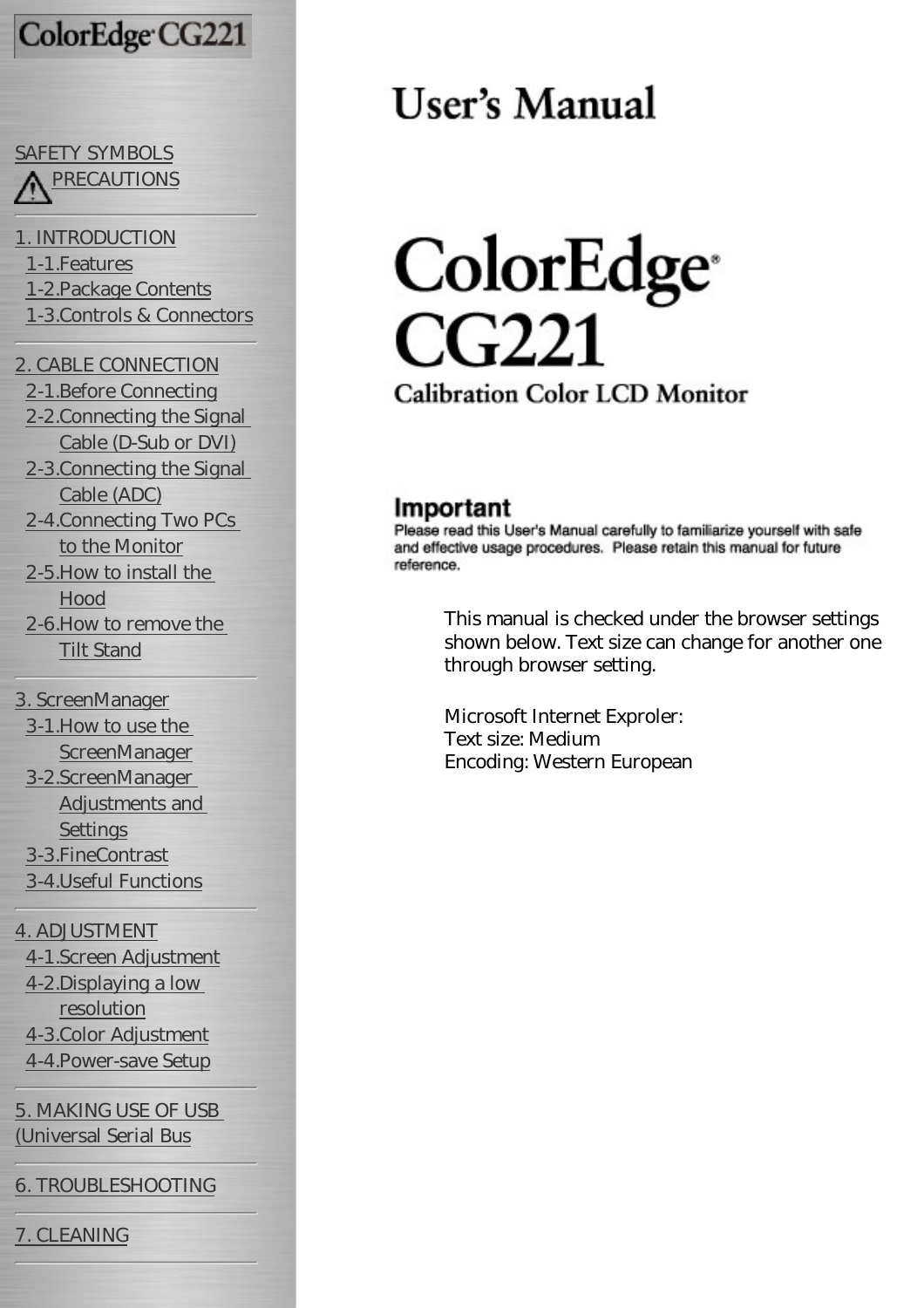#### [8. SPECIFICATION](#page-54-0)

[9. GLOSSARY](#page-58-0)

[APPENDIX/ ANHANG/](#page-61-0)  [ANNEXE](#page-61-0)

[FCC Declaration of](#page-63-0) **[Conformity](#page-63-0)** 

[Recycling Information](#page-64-0)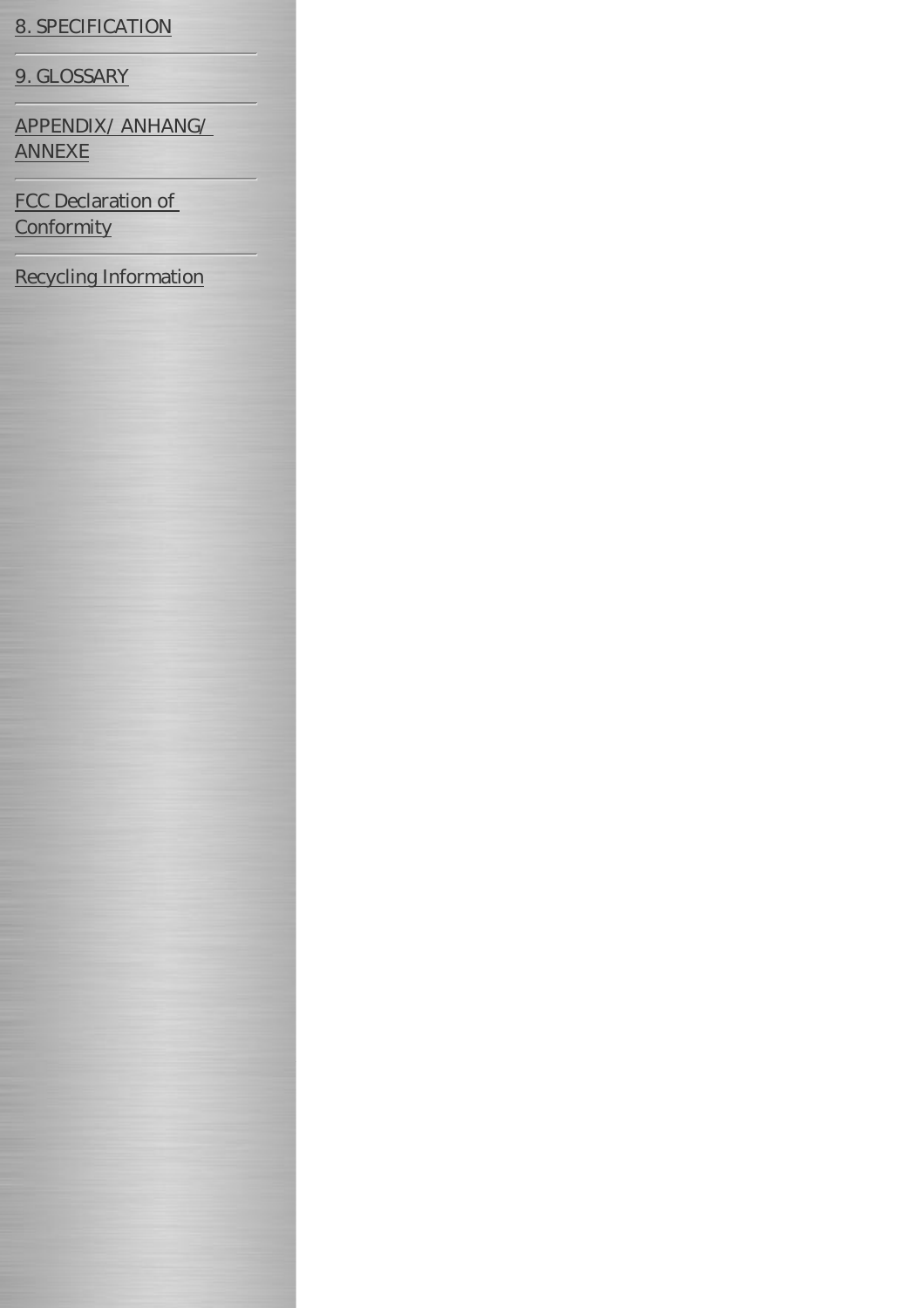# User's Manual

# ColorEdge<sup>®</sup>  $CG221$

**Calibration Color LCD Monitor** 

#### Important

Please read this User's Manual carefully to familiarize yourself with safe and effective usage procedures. Please retain this manual for future reference.

> This manual is checked under the browser settings shown below. Text size can change for another one through browser setting.

Microsoft Internet Exproler: Text size: Medium Encoding: Western European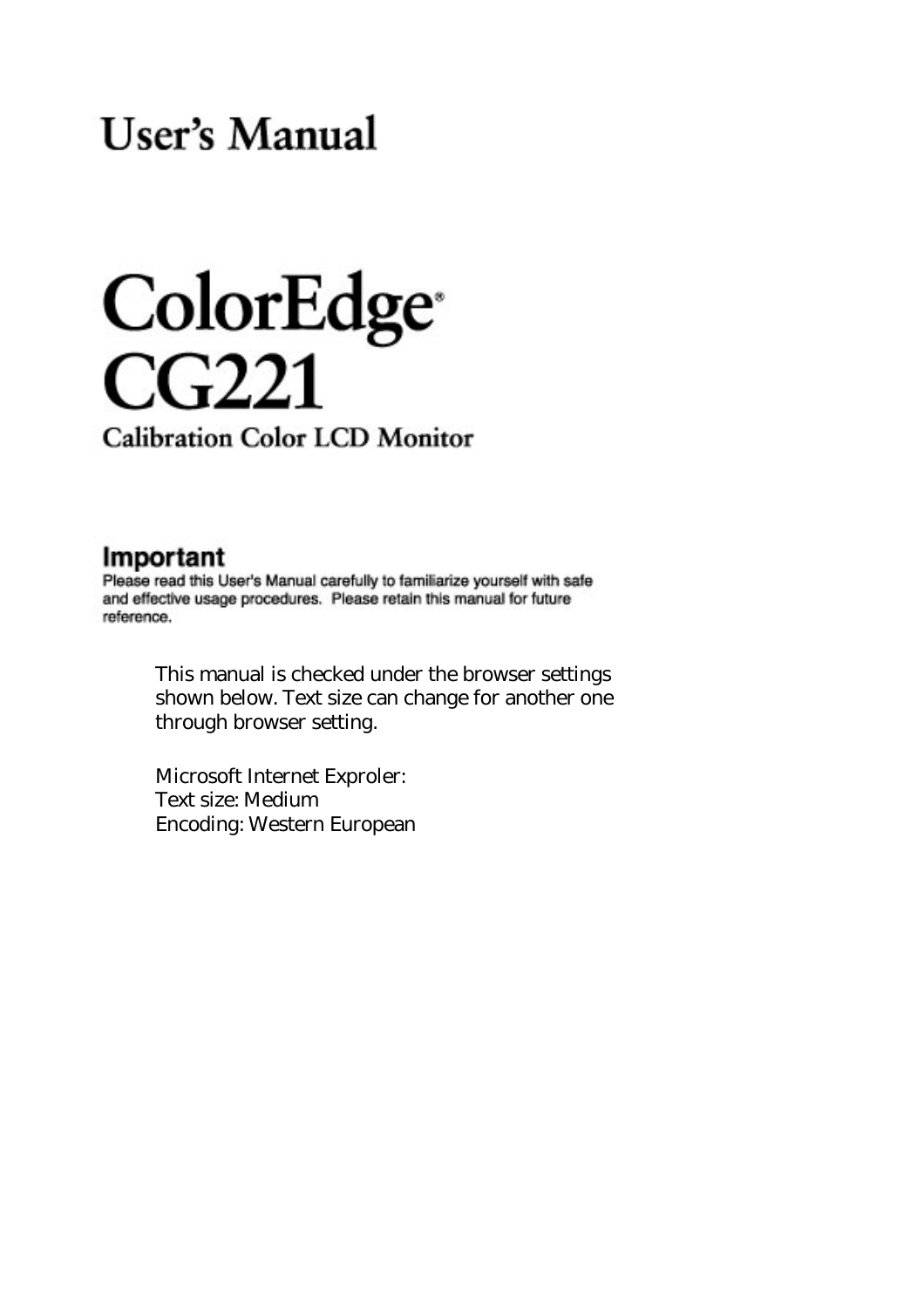# <span id="page-3-0"></span>**SAFETY SYMBOLS**

This manual uses the safety symbols below. They denote critical information. Please read them carefully.

| <b>WARNING</b>                                                                                                       |
|----------------------------------------------------------------------------------------------------------------------|
| Failure to abide by the information in a WARNING may result in<br>serious injury and can be life threatening.        |
| <b>CAUTION</b>                                                                                                       |
| Failure to abide by the information in a CAUTION may result in<br>moderate injury and/or property or product damage. |
| Indicates a prohibited action.                                                                                       |
| Indicates to ground for safety.                                                                                      |

Copyright© 2006-2010 EIZO NANAO CORPORATION All rights reserved. No part of this manual may be reproduced, stored in a retrieval system, or transmitted, in any form or by any means, electronic, mechanical, or otherwise, without the prior written permission of EIZO NANAO CORPORATION. EIZO NANAO CORPORATION is under no obligation to hold any submitted material or information confidential unless prior arrangements are made pursuant to EIZO NANAO CORPORATION's receipt of said information Although every effort has been made to ensure that this manual provides up-to-date information, please note that EIZO monitor specifications are subject to change without notice.

Apple, Macintosh, Power Macintosh and Power Mac are registered trademarks of Apple Inc.

VGA is a registered trademark of International Business Machines Corporation. VESA is a registered trademark or a trademark of Video Electronics Standards Association in the United States and other countries.

Windows is a registered trademark of Microsoft Corporation.

PowerManager is a trademark of EIZO NANAO CORPORATION.

ScreenManager, ColorEdge and EIZO are registered trademarks of EIZO NANAO CORPORATION in Japan and other countries.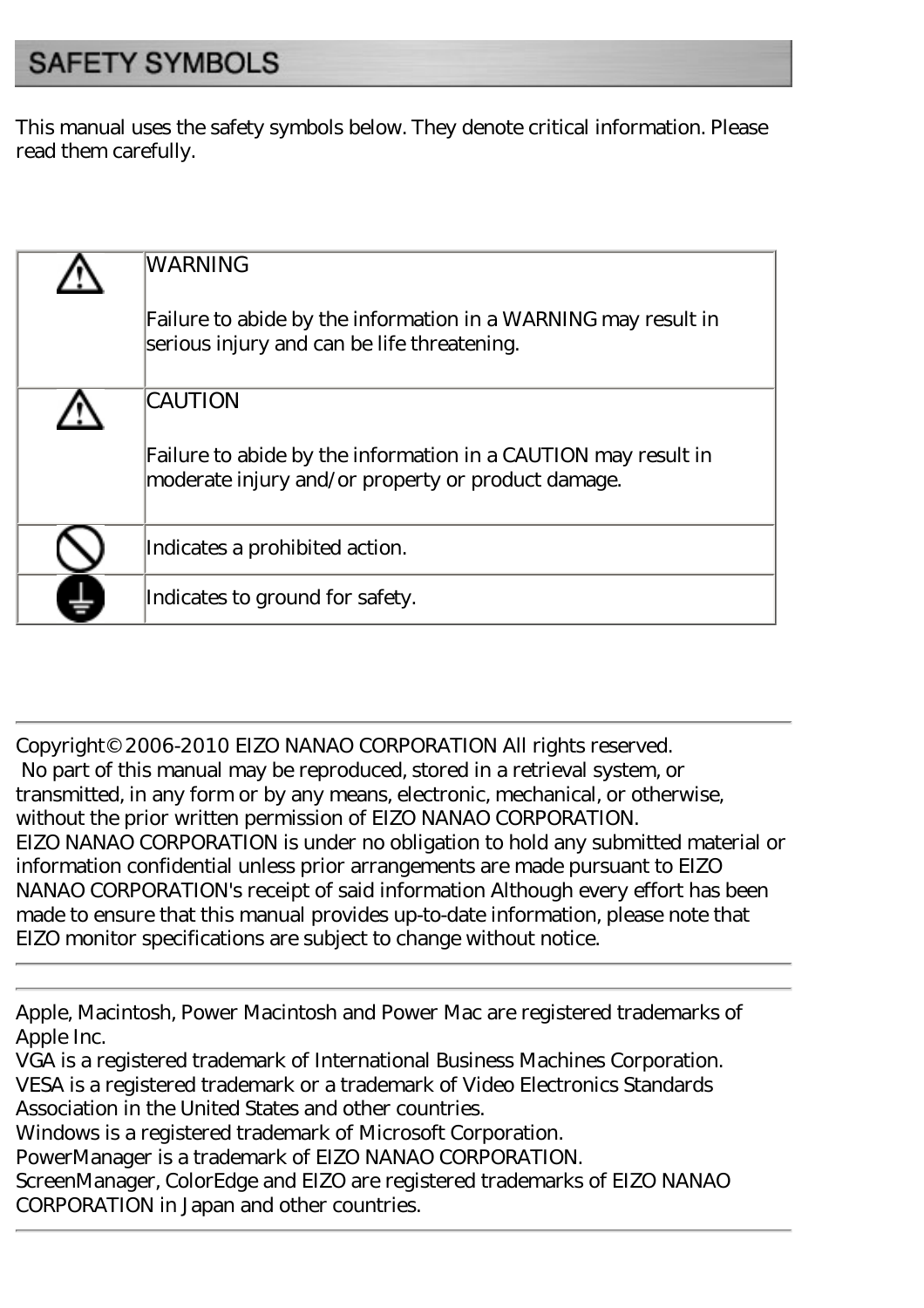Product specifications may vary depending on the region. Confirm the specifications in the manual written in the language of the region of purchase.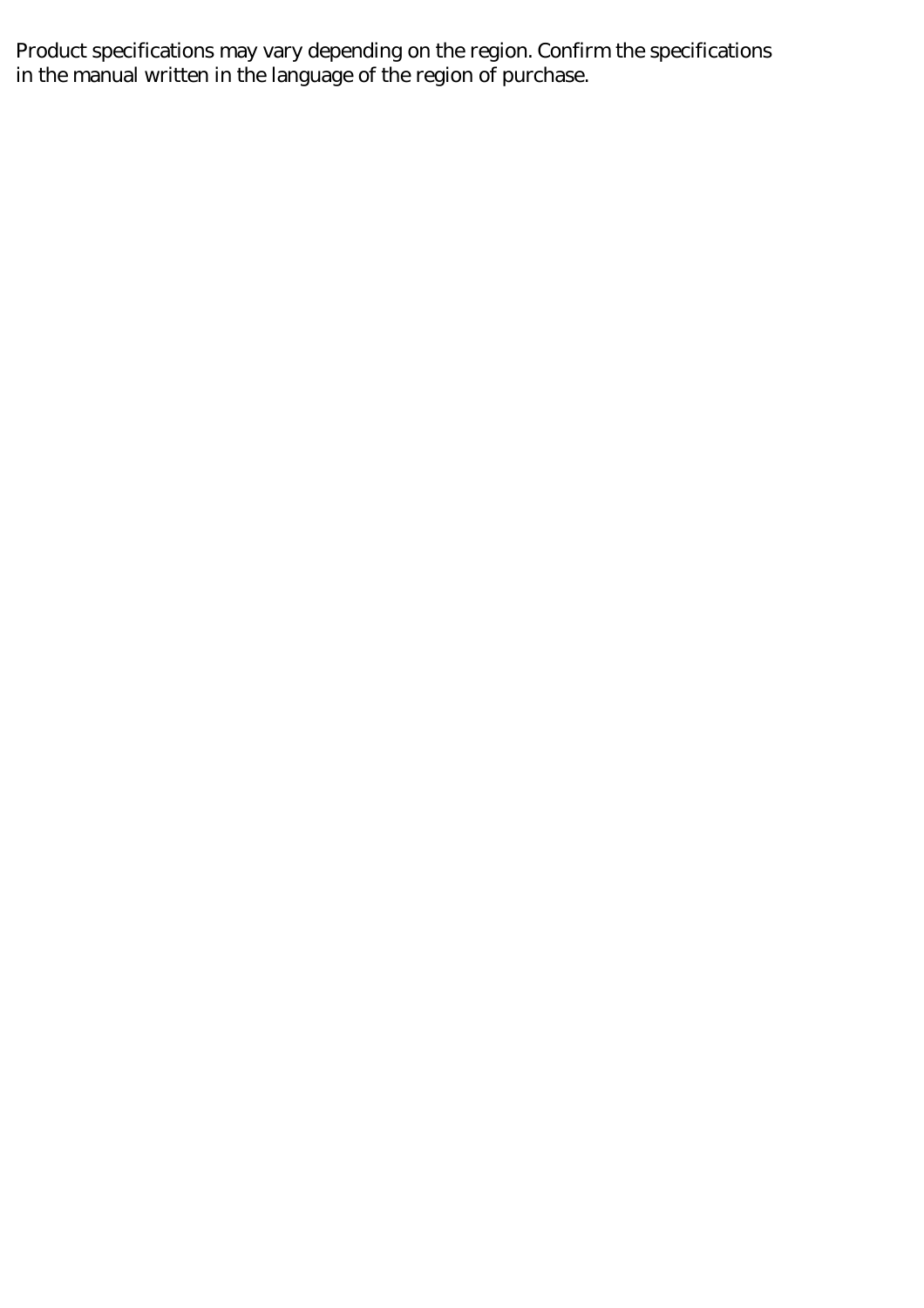# <span id="page-5-0"></span>**PRECAUTIONS**

## IMPORTANT!

This product has been adjusted specifically for use in the region to which it was originally shipped. If operated outside the region to which it was originally shipped, the product may not perform as stated in the specifications.

To ensure personal safety and proper maintenance, please read this section and the caution statements on the unit (refer to the figure below).

[Location of the Caution Statements]



#### A WARNING

If the unit begins to emit smoke, smells like something is burning, or makes strange noises, disconnect all power connections immediately and contact your dealer for advice.

Attempting to use a malfunctioning unit may result in fire, electric shock, or equipment damage.

Do not open the cabinet or modify the unit.

Opening the cabinet or modifying the unit may result in fire, electric shock, or burn.

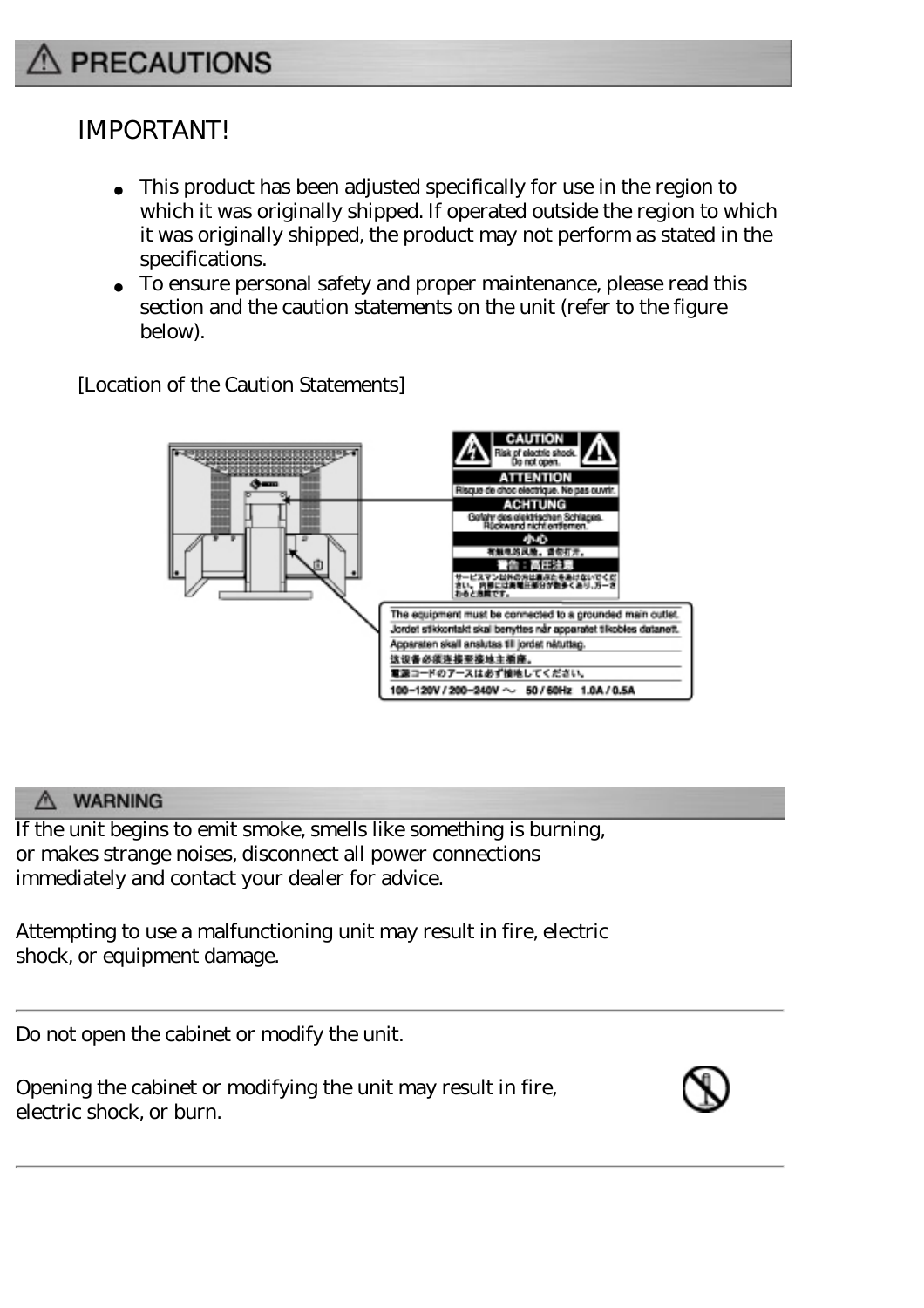Refer all servicing to qualified service personnel.

Do not attempt to service this product yourself as opening or removing covers may result in fire, electric shock, or equipment damage.

Keep small objects or liquids away from the unit.

Small objects accidentally falling through the ventilation slots into the cabinet or spillage into the cabinet may result in fire, electric shock, or equipment damage.

If an object or liquid falls/spills into the cabinet, unplug the unit immediately. Have the unit checked by a qualified service engineer before using it again.

Place the unit at the strong and stable place.

A unit placed on an inadequate surface may fall and result in injury or equipment damage.

If the unit falls, disconnect the power immediately and ask your dealer for advice. Do not continue using a damaged unit. Using a damaged unit may result in fire or electric shock.

Use the unit in an appropriate location..

Not doing so may result in fire, electric shock, or equipment damage.

> Do not place outdoors. Do not place in the transportation system (ship, aircraft, trains, automobiles, etc.) Do not place in a dusty or humid environment. Do not place in a location where the steam comes directly on the screen.

Do not place near heat generating devices or a humidifier.

To avoid danger of suffocation, keep the plastic packing bags away from babies and children.





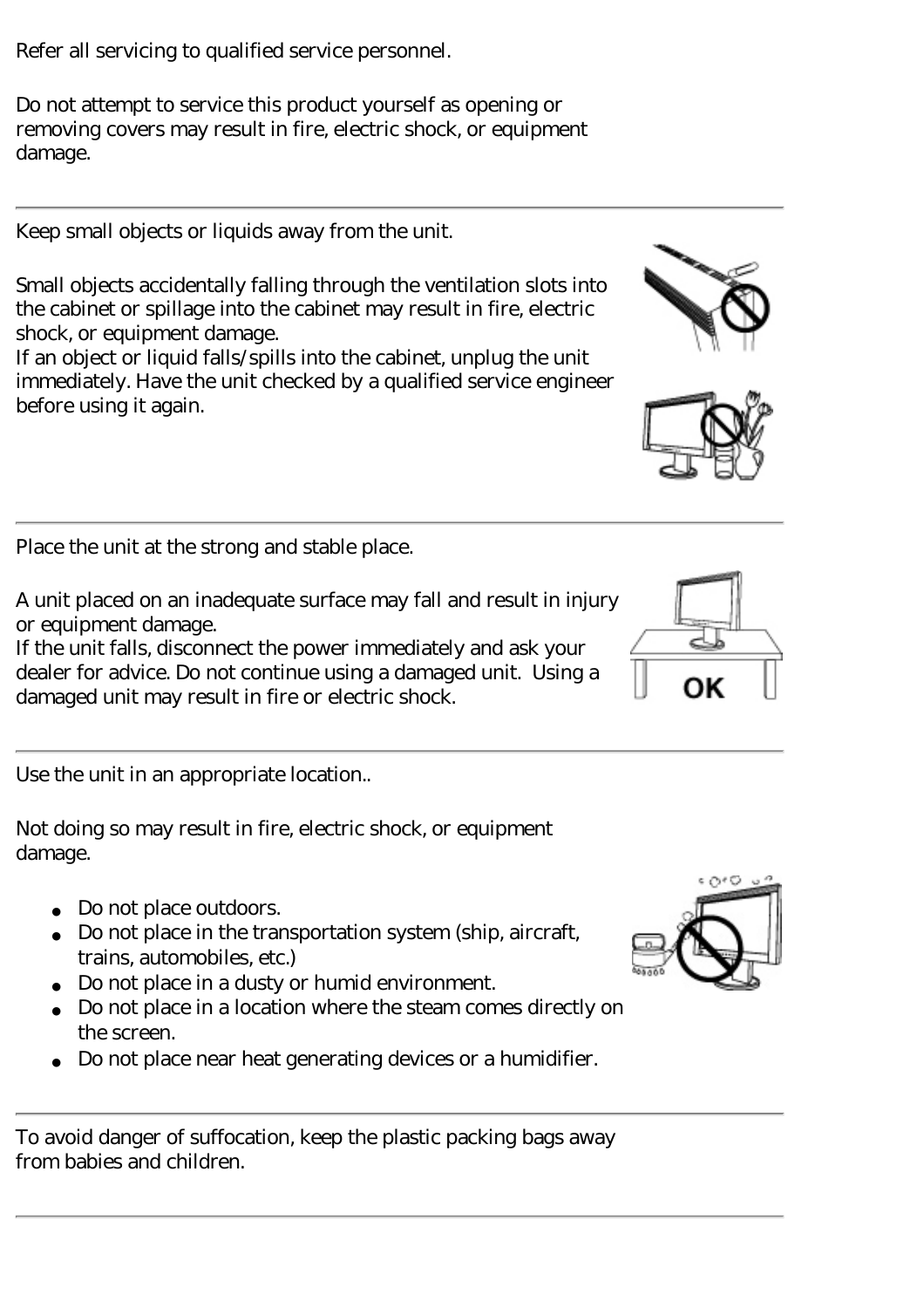Use the enclosed power cord and connect to the standard power outlet of your country.

Be sure to remain within the rated voltage of the power cord. Not doing so may result in fire or electric shock.

To disconnect the power cord, grasp the plug firmly and pull.

Tugging on the cord may damage and result in fire or electric shock.

The equipment must be connected to a grounded main outlet.

Not doing so may result in fire or electric shock.

Use the correct voltage.

\* The unit is designed for use with a specific voltage only. Connection to another voltage than specified in this User's Manual may cause fire, electric shock, or equipment damage.

\* Do not overload your power circuit, as this may result in fire or electric shock.

Handle the power cord with care.

- \* Do not place the cord underneath the unit or other heavy objects.
- \* Do not pull on or tie the cord.

If the power cord becomes damaged, stop using it. Use of a damaged cord may result in fire or electric shock.

Never touch the plug and power cord if it begins to thunder.

Touching them may result in electric shock.





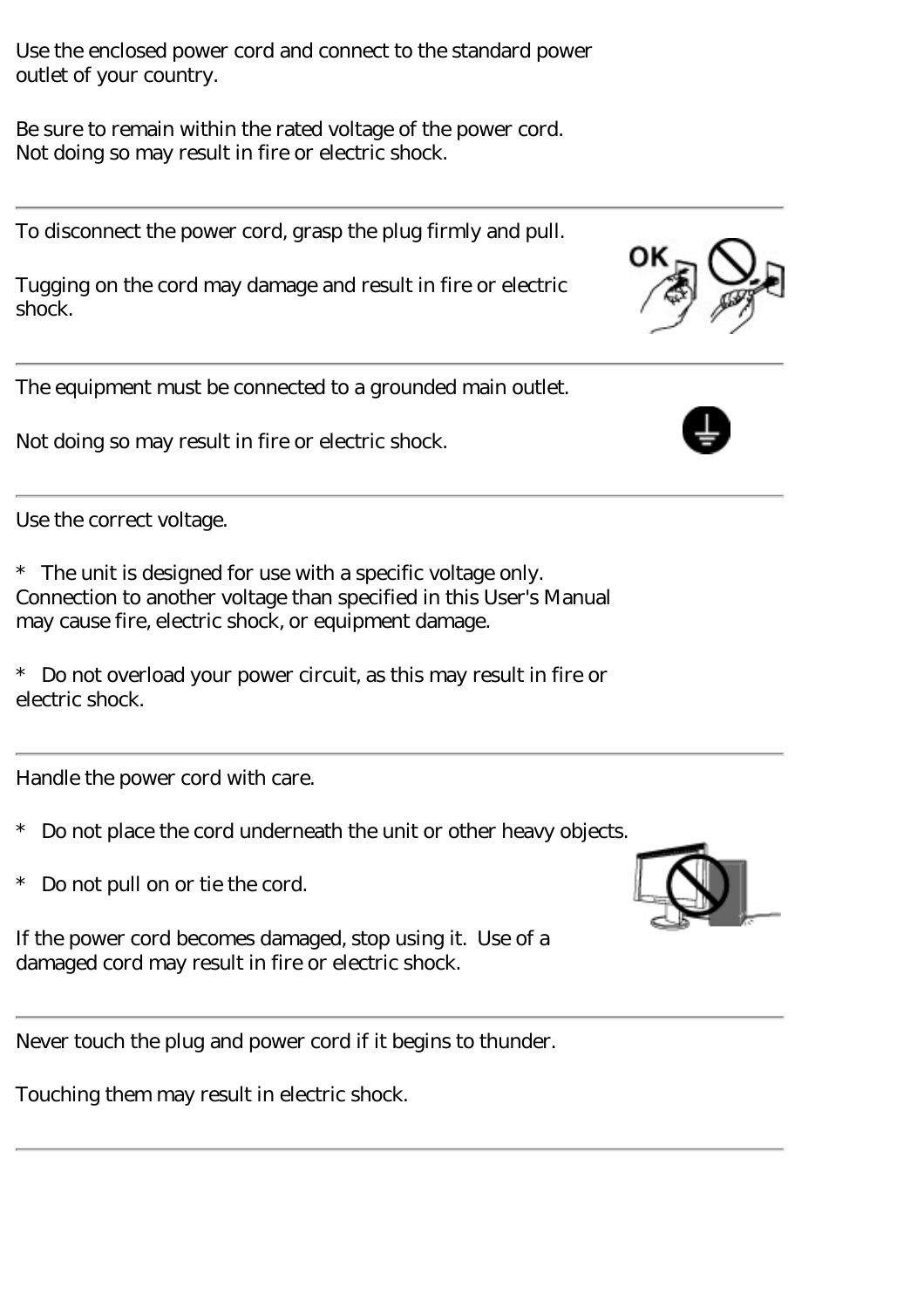When attaching an arm stand, please refer to the user's manual of the arm stand and install the unit securely.

Not doing so may cause the unit to become unattached, which may result in injury or equipment damage. When the unit is dropped, please ask your dealer for advice. Do not continue using a damaged unit. Using a damaged unit may result in fire or electric shock. When reattaching the tilt stand, please use the same screws and tighten them securely.

Do not touch a damaged LCD panel directly with bare hands.

The liquid crystal that may leak from the panel is poisonous if it enters the eyes or mouth. If any part of the skin or body comes in direct contact with the panel, please wash thoroughly. If some physical symptoms result, please consult your doctor.

Follow local regulation or laws for safe disposal.

The backlight of the LCD panel contains mercury.

#### A CAUTION

Handle with care when carrying the unit.

Disconnect the power cord and cables when moving the unit. Moving the unit with the cord attached is dangerous. It may result in injury.

When handling the unit, grip the bottom of the unit firmly with both hands ensuring the panel faces outward before lifting.

Dropping the unit may result in injury or equipment damage.



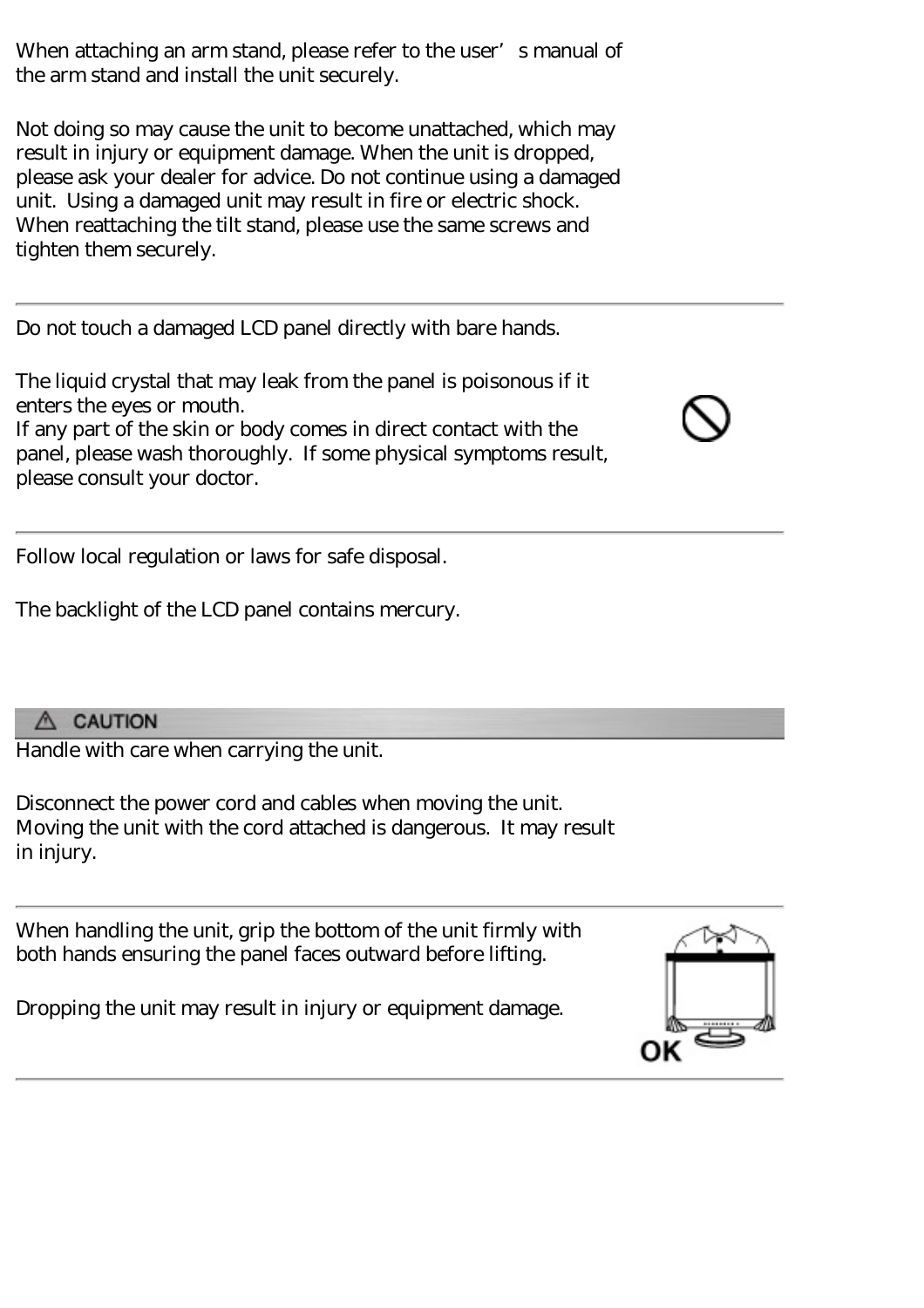Do not block the ventilation slots on the cabinet.

- Do not place any objects on the ventilation slots.
- \* Do not install the unit in a closed space.
- \* Do not use the unit laid down or upside down.

Blocking the ventilation slots prevents proper airflow and may result in fire, electric shock, or equipment damage.

Do not touch the plug with wet hands.

Doing so may result in electrical shock.

Use an easily accessible power outlet.

This will ensure that you can disconnect the power quickly in case of a problem.

Periodically clean the area around the plug.

Dust, water, or oil on the plug may result in fire.

Unplug the unit before cleaning it.

Cleaning the unit while it is plugged into a power outlet may result in electric shock.

Notice for this monitor

In order to suppress the luminosity change by long-term use and to maintain the stable luminosity, use of a monitor in lower brightness is recommended.

The LCD panel is manufactured using high-precision technology. However, missing pixels or lit pixels may appear on the LCD panel, this is not malfunction. Percentage of effective pixels:99.9994%or higher.



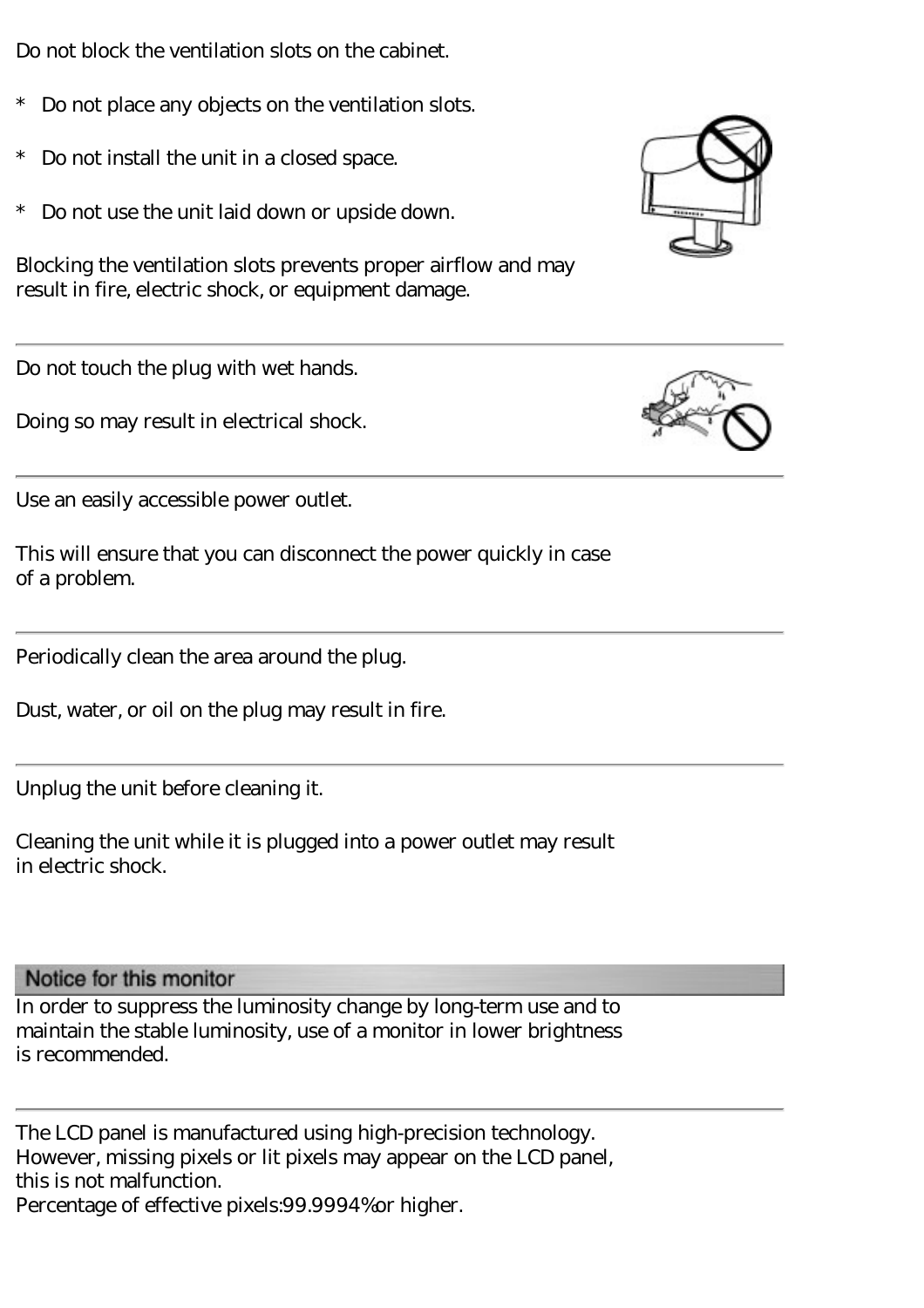The backlight of the LCD panel has a fixed life span. When the screen becomes dark or begins to flicker, please contact your dealer.

Do not press on the panel or edge of the frame strongly, as this may result in damage to the screen. There will be prints left on the screen if the pressed image is dark or black. If pressure is repeatedly applied to the screen, it may deteriorate or damage your LCD panel. Leave the screen white to decrease the prints.

Do not scratch or press on the panel with any sharp objects, such as a pencil or pen as this may result in damage to the panel. Do not attempt to brush with tissues as this may scratch the LCD panel.

When the screen image is changed after displaying the same image for extended periods of time, an afterimage may appear. Use the screen saver or timer to avoid displaying the same image for extended periods of time.

When the monitor is cold and brought into a room or the room temperature goes up quickly, dew condensation may occur inside and outside the monitor. In that case, do not turn the monitor on and wait until dew condensation disappears, otherwise it may cause some damages to it.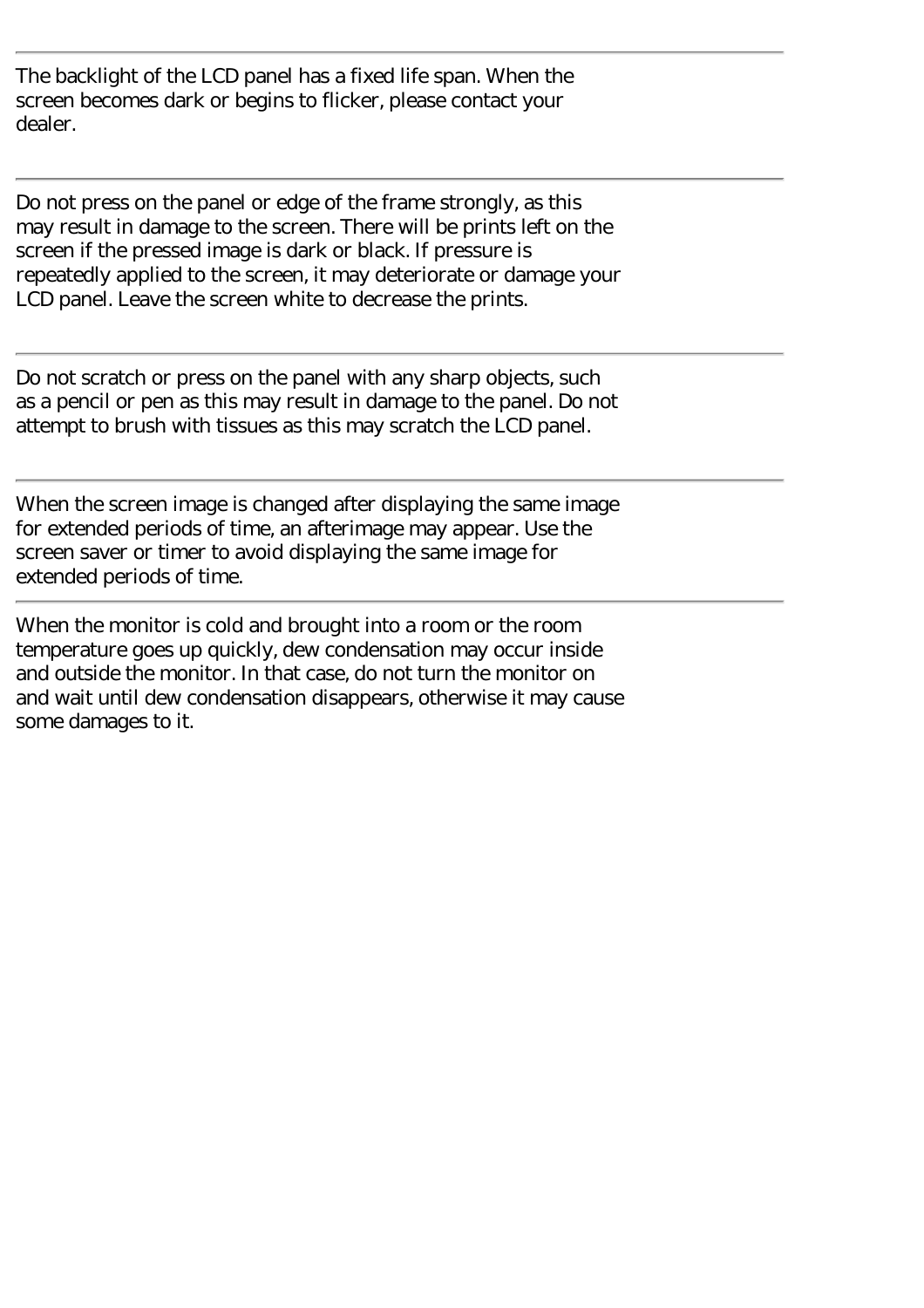# <span id="page-11-0"></span>1. INTRODUCTION

Thank you very much for choosing an EIZO Color Monitor.

#### <span id="page-11-1"></span>1-1. Features

The exclusive use calibration software calibrates the monitor characteristics and generate colorprofile. Dual inputs compliant **DVI** Digital input [\(TMDS](#page-60-0)) compliant. ADC (Apple Display Connector) inputs compliant. [Horizontal scanning frequency] Analog: 31 - 94 kHz Digital: 31 - 76 kHz [Vertical scanning frequency] Analog: 49 - 86 Hz Vertical (1600 x 1200: 49 - 76 Hz, 1920 x 1200: 49 - 61 Hz) Digital: 59 - 61 Hz (VGA text: 69 - 71 Hz)) [Resolution] 1920 dots x 1200 lines Support to **[sRGB](#page-60-1)** standard The height adjustable stand incorporated Attaching the "Adjustment Certificate" to describe the grayscale and uniformity characteristics of the monitor individually.

#### <span id="page-11-2"></span>1-2. Package Contents

Please contact your local dealer for assistance if any of the listed items are missing or damaged.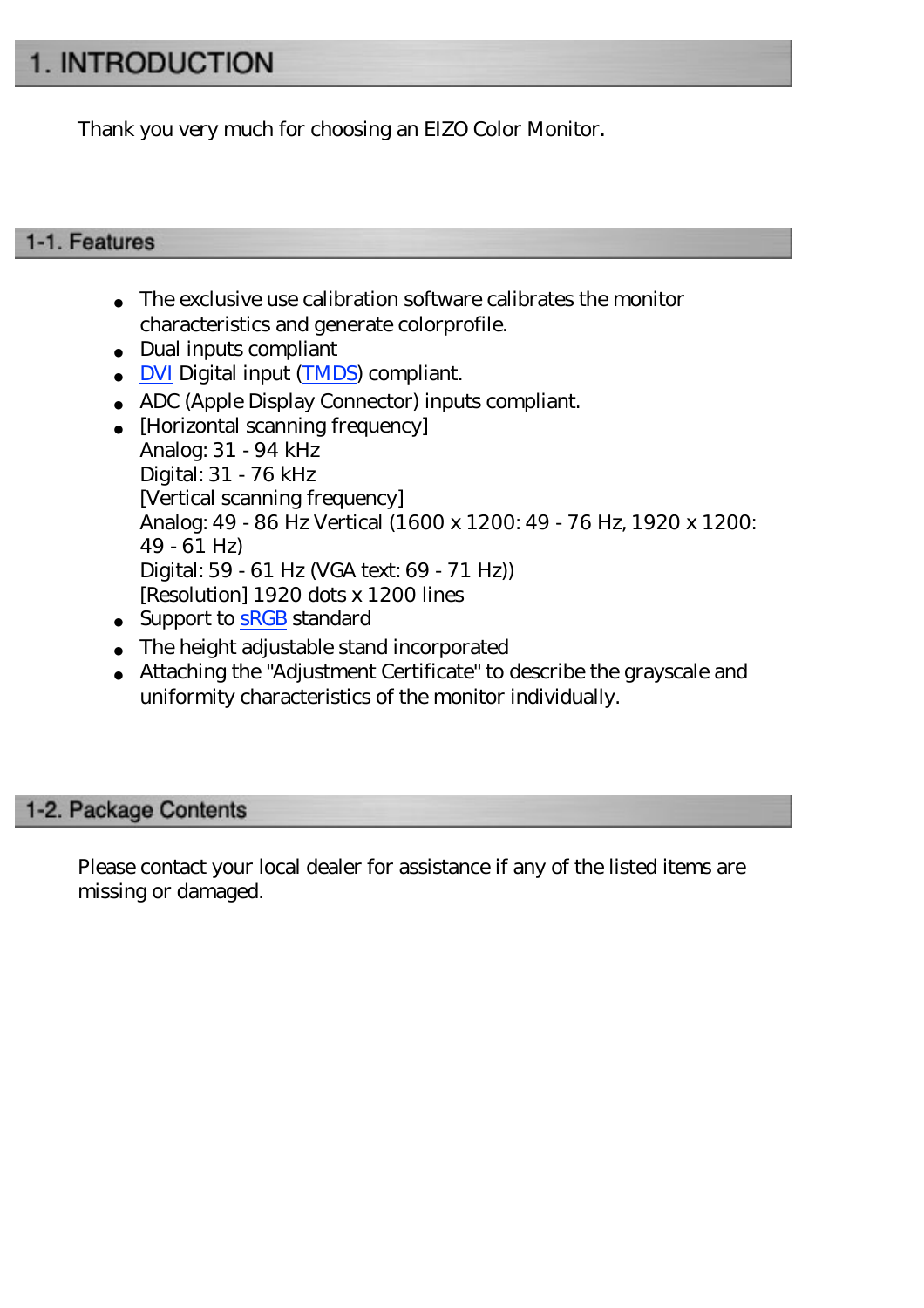- 
- 
- \* Analog Signal Cable (FD-C16) \* Setup Guide
- 
- \* EIZO USB Cable (MD-C93) \* LIMITED WARRANTY
- 
- \*User's Manual (in the CD-ROM) \* Cleaning kit "ScreenCleaner"
- \* LCD Monitor \* Calibration software
- \* Power Cord "ColorNavigator" (in the CD-ROM)
	-
	- \* ColorNavigator Quick Reference
	-
- \* EIZO LCD Utility Disk \* Adjustment Certificate
	-
	- \* Hood

#### **NOTE**

\* Please retain the packing materials for future transference.

#### <span id="page-12-0"></span>1-3. Controls & Connectors

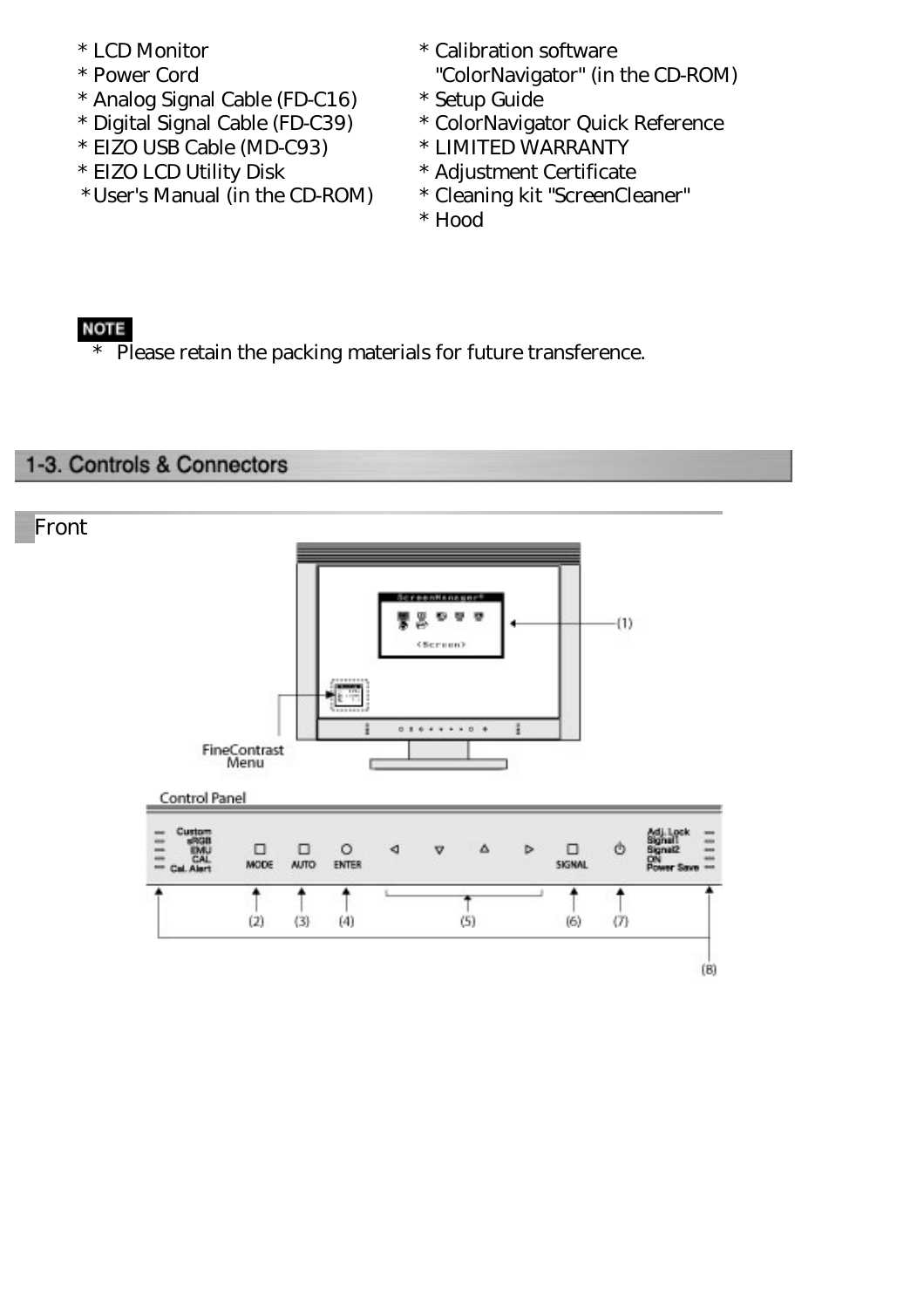- (1) ScreenManager®
- (2) Mode Switch
- (3) Auto Adjustment Switch
- (4) Enter Switch
- (5) Directing Switch (Left, Down, Up, Right)
- (6) Input Signal Selection Switch
- (7) Power Switch
- (8) Indicator lamp\*1

|                     | Name        | The monitor status when each lamp on                                         |
|---------------------|-------------|------------------------------------------------------------------------------|
|                     | Custom      | Custom mode of FineContrast Mode                                             |
|                     | <b>SRGB</b> | <b>SRGB</b> mode of FineContrast Mode                                        |
| Left Side           | EMU         | <b>EMU</b> mode of FineContrast Mode                                         |
|                     | <b>CAL</b>  | CAL mode of FineContrast Mode                                                |
|                     | Cal. Alert  | Notify that the monitor needs to be recalibrated in<br>CAL mode or EMU mode. |
| Right Side Signal 2 | Adj. Lock   | The monitor functions are locked.                                            |
|                     | Signal 1    | Input signal from SIGNAL 1 is displayed.                                     |
|                     |             | Input signal from SIGNAL 2 is displayed.                                     |
|                     | ЭN          | Operation                                                                    |
|                     |             | Power Save Power saving                                                      |

\*1 The brightness of indicator lamps can be changed and turned off, when the screen is displayed (Operation mode). See ["Indicator setting](#page-34-0)".

The power status of the monitor when each lamp on

| <b>Indicator Lamp</b> |                   | Power status of the monitor |
|-----------------------|-------------------|-----------------------------|
| ON                    | Power Save        |                             |
| Light                 | Off               | Operation                   |
| Эff                   | Light             | Power Saving                |
| Эff                   | $\bigcap_{i=1}^n$ | Power off                   |

#### **NOTE**

- \* The unit is designed to be operated with your bare fingers. If you touch the control panel with your gloved fingers or with something left on the control panel, it may not work.
- \* If there are waterdrops or dew condensation on the control panel, or operating with wet fingers, it may not work properly. In that case, be sure to dry or wipe it up before use.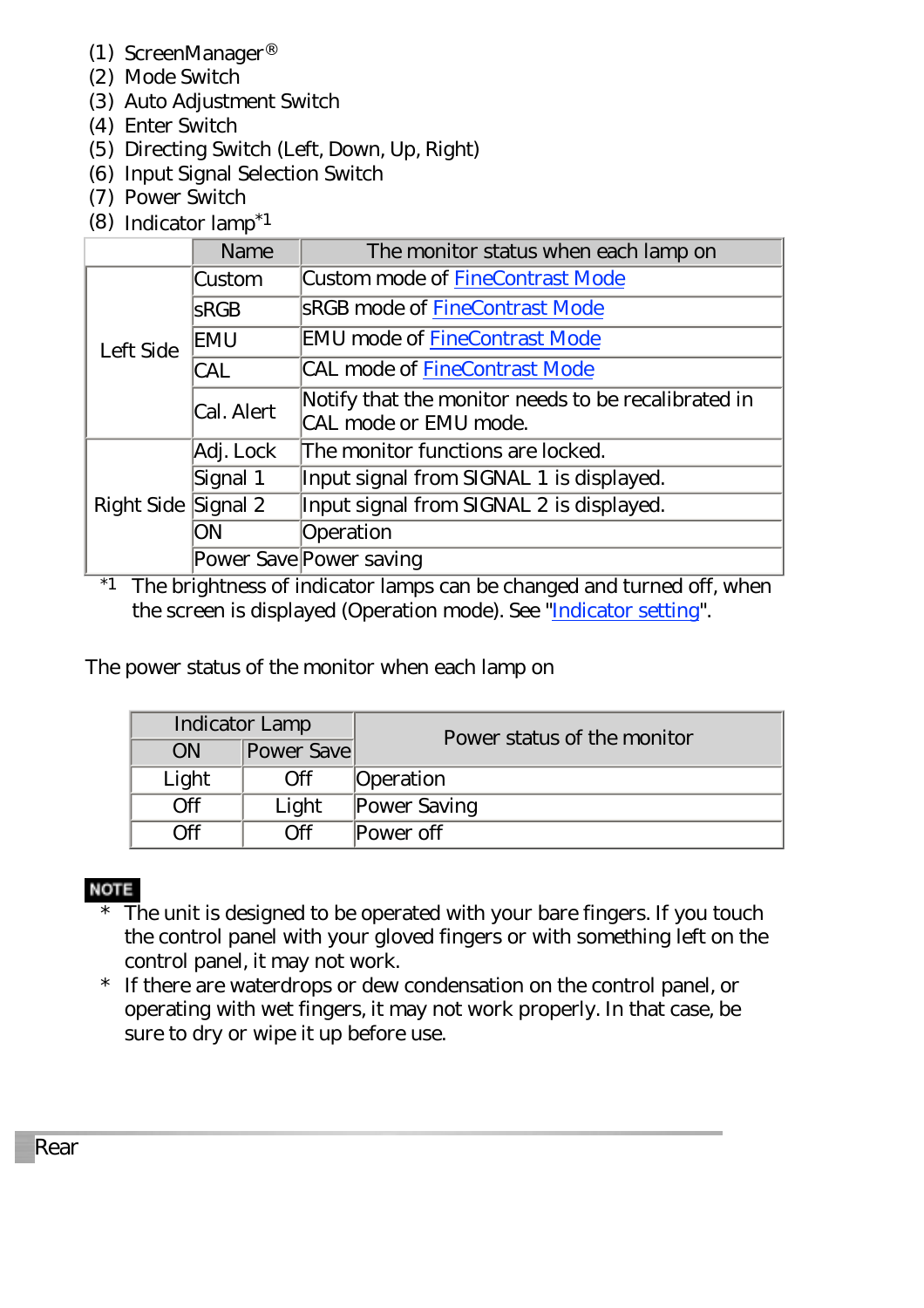

- (9) USB Port (2 Downstream)
- (10) USB Port (1 Upstream)
- (11) Height Adjustable Stand (Detachable)\*2
- (12) Security Lock Slot\*3
- (13) DVI-I Input Connector (SIGNAL 1, SIGNAL2)
- (14) Power Connector
- \*2 The LCD monitor can be used with an optional arm stand by removing the stand. (See "[2-6. How to remove the Tilt Stand](#page-26-0)").
- \*3 Allows for connection of a security cable. This lock supports Kensington's MicroSaver security system.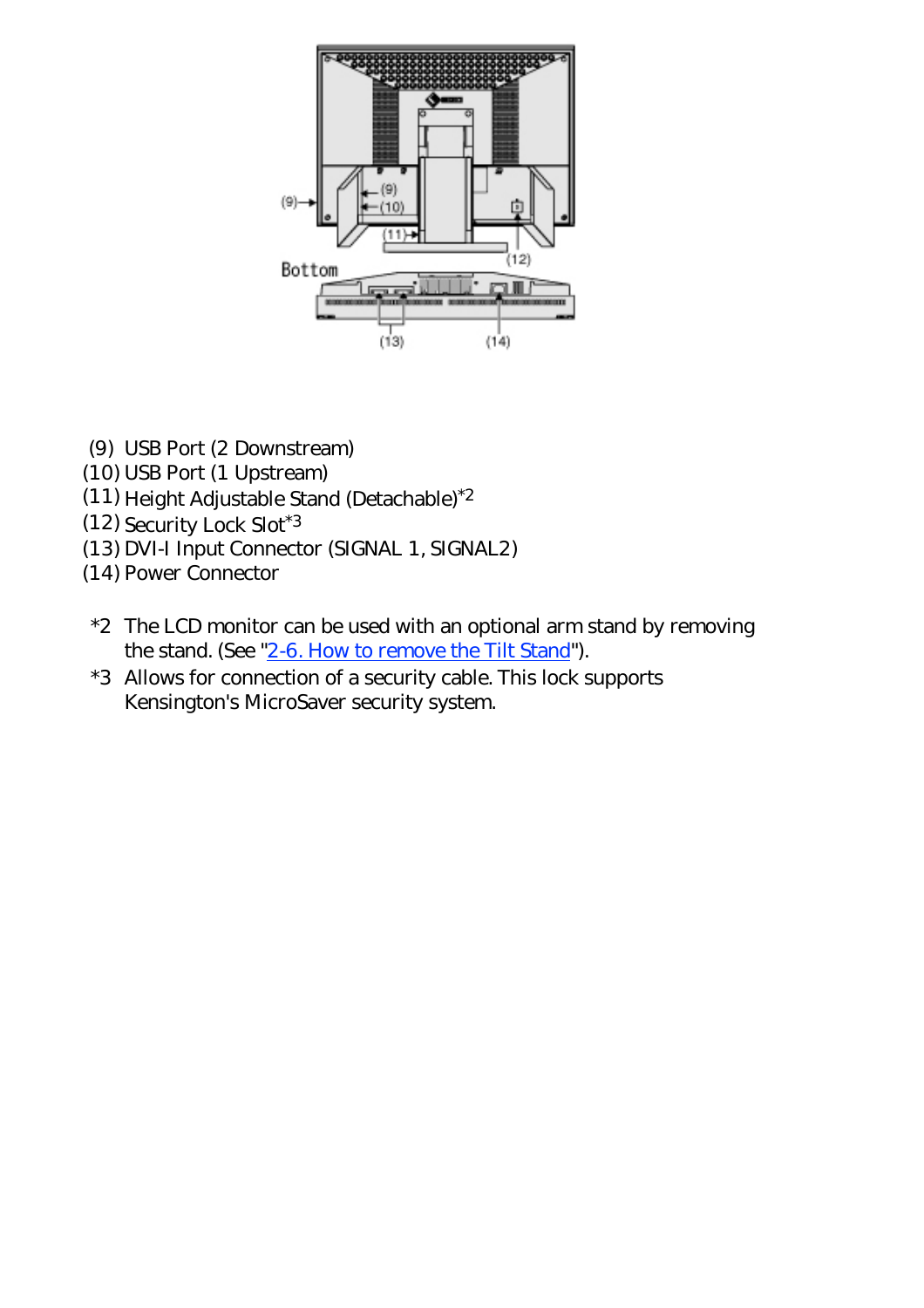# <span id="page-15-0"></span>2. CABLE CONNECTION

#### <span id="page-15-1"></span>2-1. Before Connecting

Before connecting your monitor to the PC, change the display screen settings [\(resolution](#page-59-0) and frequency) in accordance with the charts below.

#### **NOTE**

\* When your computer and display support VESA DDC, the suitable resolution and the refresh rate are set by just plugging your display into the computer without any manual settings.

#### Analog Input

| <b>Resolution</b> | Frequency    | Dot Clock | <b>Remarks</b>                 |
|-------------------|--------------|-----------|--------------------------------|
| 640 x 480         | 60 Hz        |           | <b>VGA</b>                     |
| 640 x 480         | 67 Hz        |           | Apple Macintosh                |
| 640 x 480         | $\sim 85$ Hz |           | <b>VESA</b>                    |
| 720 x 400         | 70 Hz        |           | VGA TEXT                       |
| 800 x 600         | $\sim 85$ Hz |           | <b>VESA</b>                    |
| 832 x 624         | 75 Hz        |           | Apple Macintosh                |
| 1024 x 768        | $\sim 85$ Hz |           | VESA                           |
| 1152 x 864        | 75 Hz        |           | VESA                           |
| 1152 x 870        | 75 Hz        |           | Apple Macintosh                |
| 1280 x 960        | 75 Hz        |           | <b>Apple Macintosh</b>         |
| 1280 x 960        | 60 Hz        | 202.5 MHz | <b>VESA</b>                    |
| 1280              | $-85$ Hz     | (Max.)    | <b>VESA</b>                    |
| x1024             |              |           |                                |
| 1600 x            | $-75$ Hz     |           | <b>VESA</b>                    |
| 1200              |              |           |                                |
| 1680 x            | 60 Hz        |           | <b>VESA CVT</b>                |
| 1050              |              |           |                                |
| 1680x             | 60 Hz        |           | VESA CVT RB (Reduced Blanking) |
| 1050              |              |           |                                |
| 1920 x            | 60 Hz        |           | <b>VESA CVT</b>                |
| 1200              |              |           |                                |
| 1920 x            | 60 Hz        |           | VESA CVT RB (Reduced Blanking) |
| 1200              |              |           |                                |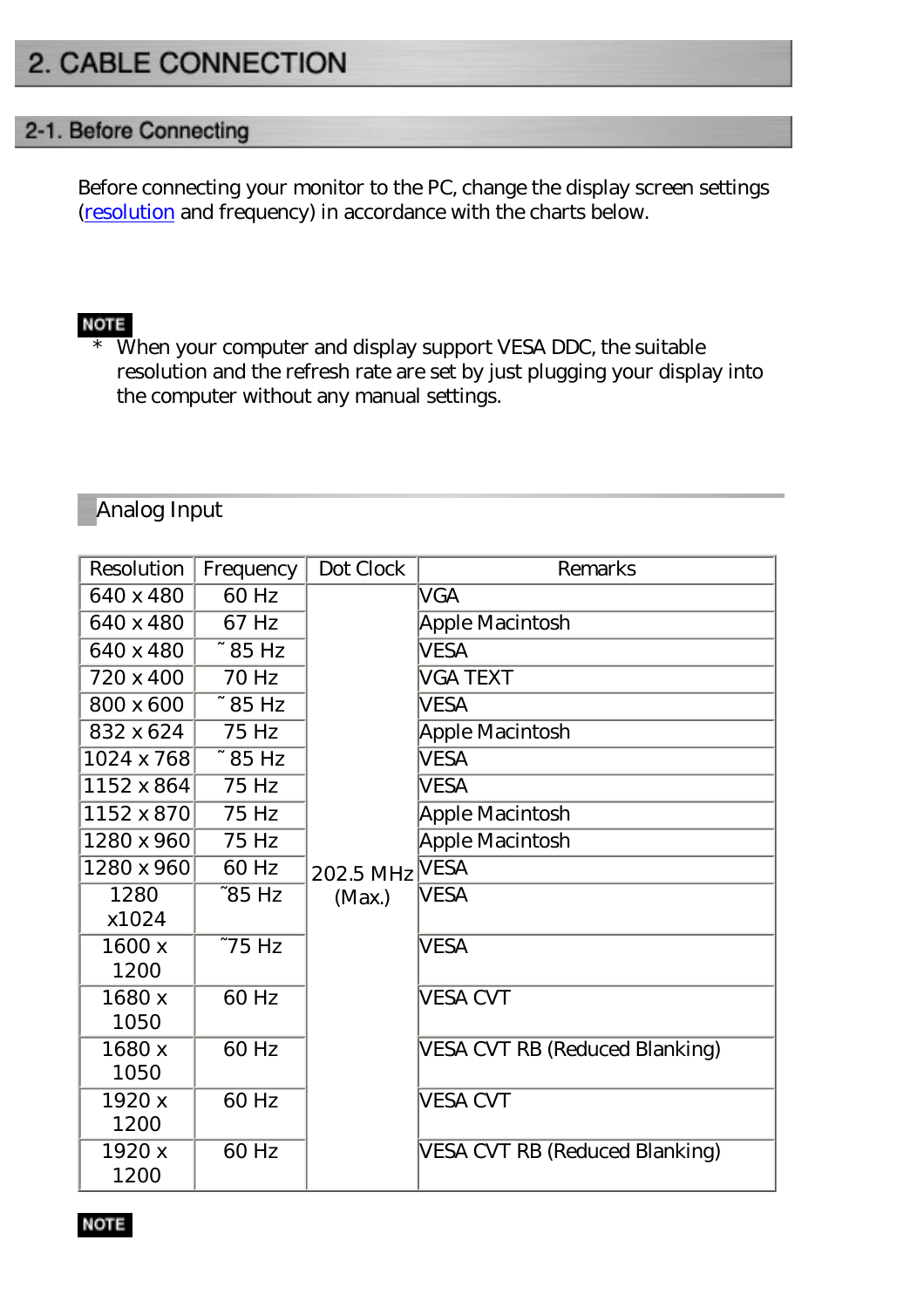\* Some resolution modes may require screen adjustment.

#### Digital Input

| <b>Resolution</b> | Frequency        | Dot Clock | Remarks                        |
|-------------------|------------------|-----------|--------------------------------|
| 640 x 480         | 60 Hz            |           | VGA                            |
| 720 x 400         | 70 <sub>Hz</sub> |           | <b>VGA TEXT</b>                |
| 800 x 600         | 60 Hz            |           | VESA                           |
| 1024 x 768        | 60 Hz            |           | <b>VESA</b>                    |
| 1280 x 960        | 60 Hz            |           | VESA                           |
| 1280x             | 60 Hz            |           | <b>VESA</b>                    |
| 1024              |                  | 162 MHz   |                                |
| 1600x             | 60 Hz            | (Max)     | <b>VESA</b>                    |
| 1200              |                  |           |                                |
| 1680 x            | 60 Hz            |           | <b>VESA CVT</b>                |
| 1050              |                  |           |                                |
| 1680 x            | 60 Hz            |           | VESA CVT RB (Reduced Blanking) |
| 1050              |                  |           |                                |
| 1920 x            | 60 Hz            |           | VESA CVT RB (Reduced Blanking) |
| 1200              |                  |           |                                |

The monitor supports the following resolutions only.

#### <span id="page-16-0"></span>2-2. Connecting the Signal Cable (For the Computer Employing D-Sub or DVI Connector)

#### **NOTE**

- \* Be sure that the power switches of both the PC and the monitor are OFF.
- 1.Open the cable cover and plug the signal cable into the connector at the rear of the monitor and the other end of the cable into the video connector on the PC.

After connecting, secure the connection with the screw-in fasteners.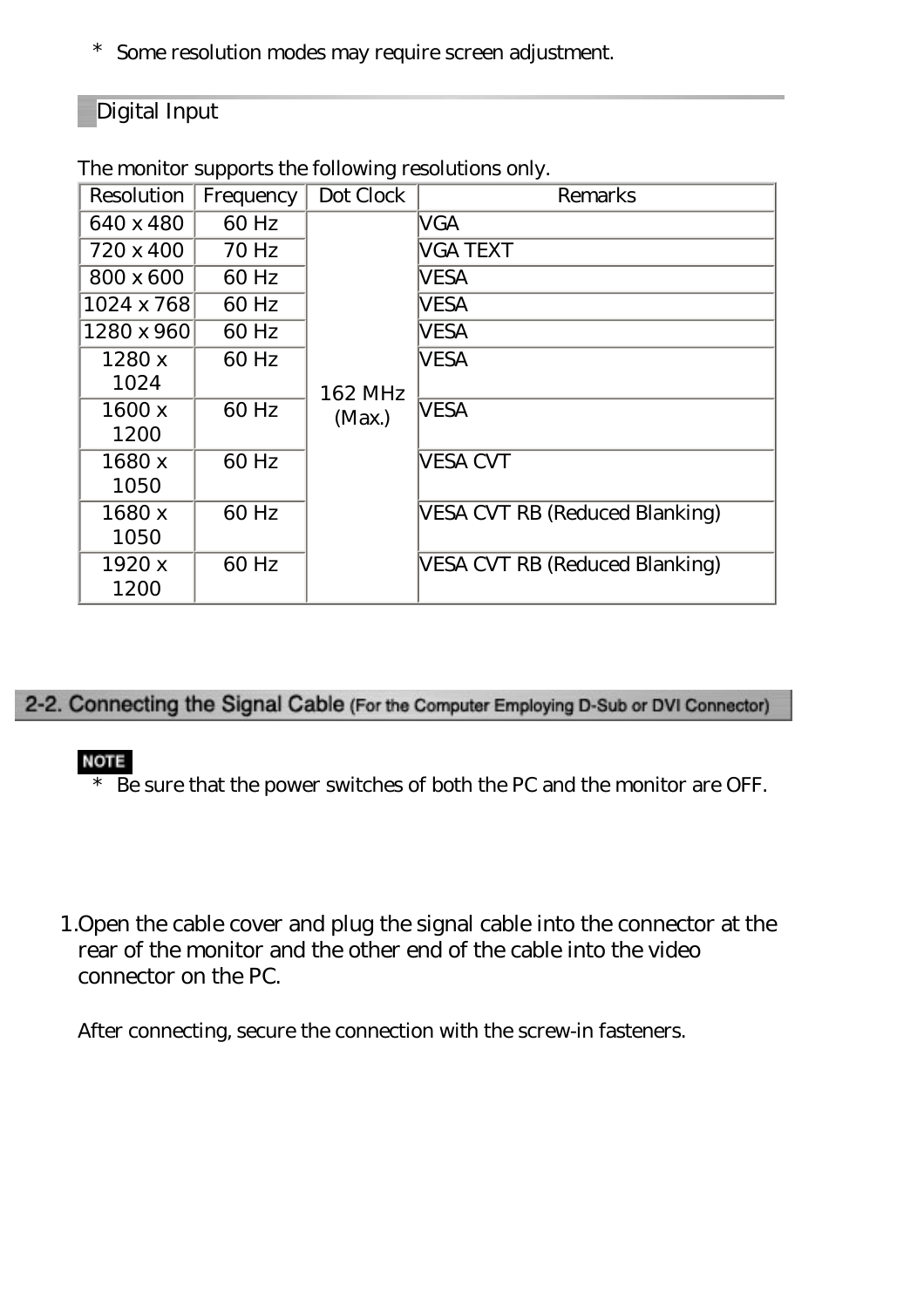

| Analog Input         |                        |                        |
|----------------------|------------------------|------------------------|
| Signal Cable         | Connector              | <b>PC</b>              |
| Signal Cable (FD-C16 | Video Output           | Standard graphics card |
| enclosed)            | Connector / D-Sub      | Power Macintosh G3     |
|                      | mini 15 pin            | (Blue & White)         |
|                      | <b>Input Connector</b> | Power Mac G4 (VGA)     |
|                      | (monitor) / $DVI$      |                        |
| Signal Cable (FD-C16 | Video Output           | Macintosh              |
| enclosed) +Adapter*  | Connector / D-Sub      |                        |
|                      | $15$ pin               |                        |
|                      | <b>Input Connector</b> |                        |
|                      | (monitor) / DVI        |                        |

\*Macintosh Adapter (Optional)

| Digital Input |
|---------------|
|               |

| Signal Cable                      | Connector                                   | PC.                                              |
|-----------------------------------|---------------------------------------------|--------------------------------------------------|
| Signal Cable (FD-C39<br>enclosed) | Video Output<br>$\mathbb{C}$ onnector / DVI | Digital graphics card<br>Power Mac G4 / G5 (DVI) |
|                                   | Input Connector<br>$\vert$ (monitor) / DVI  |                                                  |

2.Plug the power cord into the power connector on the rear of the monitor.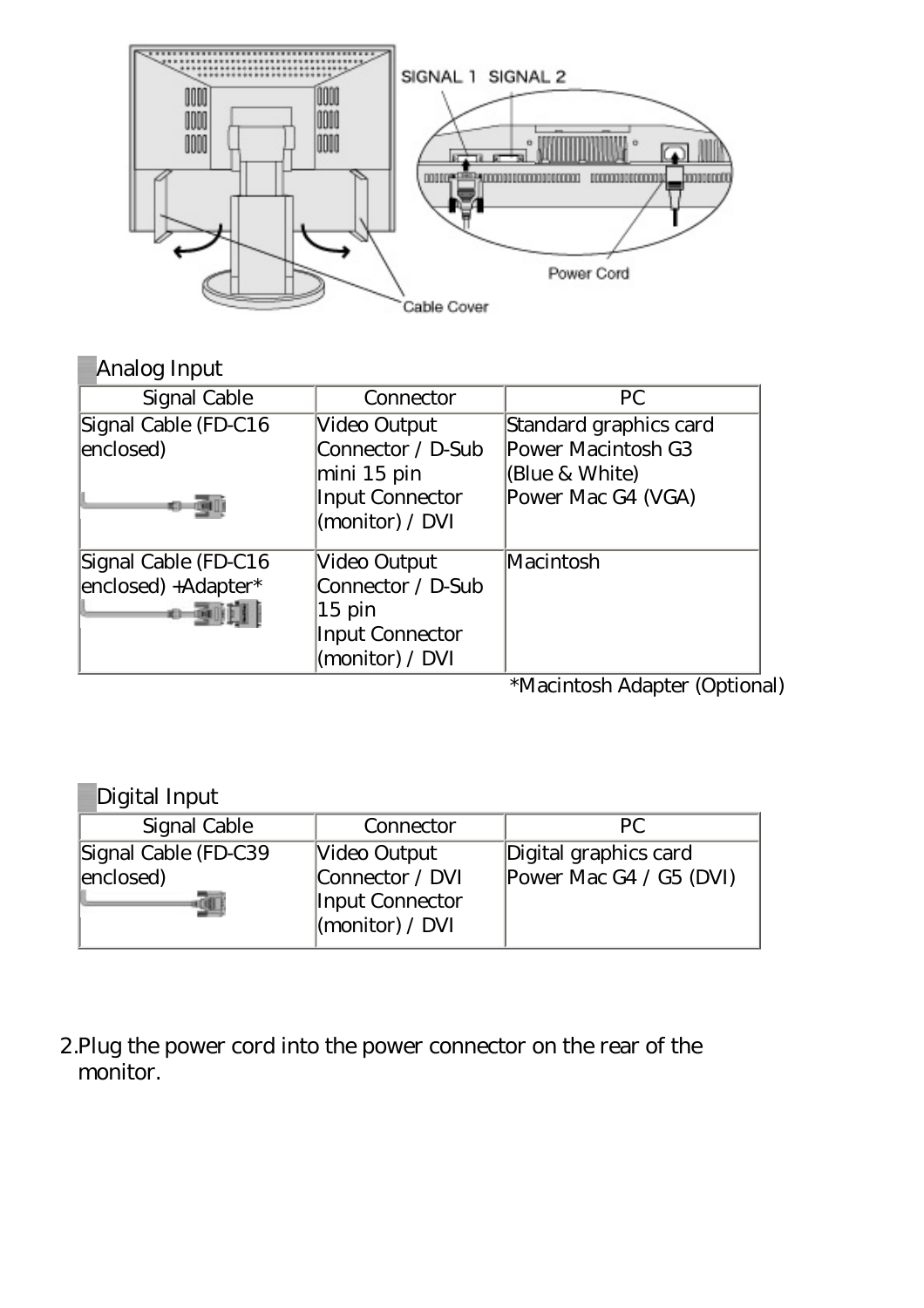3.Close the cable cover and lead the power cord and signal cable into the cable holder at rear of the monitor.

#### **NOTE**

- The cables are recommended to lead with slight sag for the smooth motion of the stand.
- \* It's recommended to put away the signal cables into the left cable holder, and the USB cable and power cord into the right cable holder.



4.Plug the other end of the power cord into a power outlet.



Use the enclosed power cord and connect to the standard power outlet of your country.

Be sure to remain within the rated voltage of the power cord. Not doing so may result in fire or electric shock.

The equipment must be connected to a grounded main outlet.



Not doing so may result in fire or electric shock.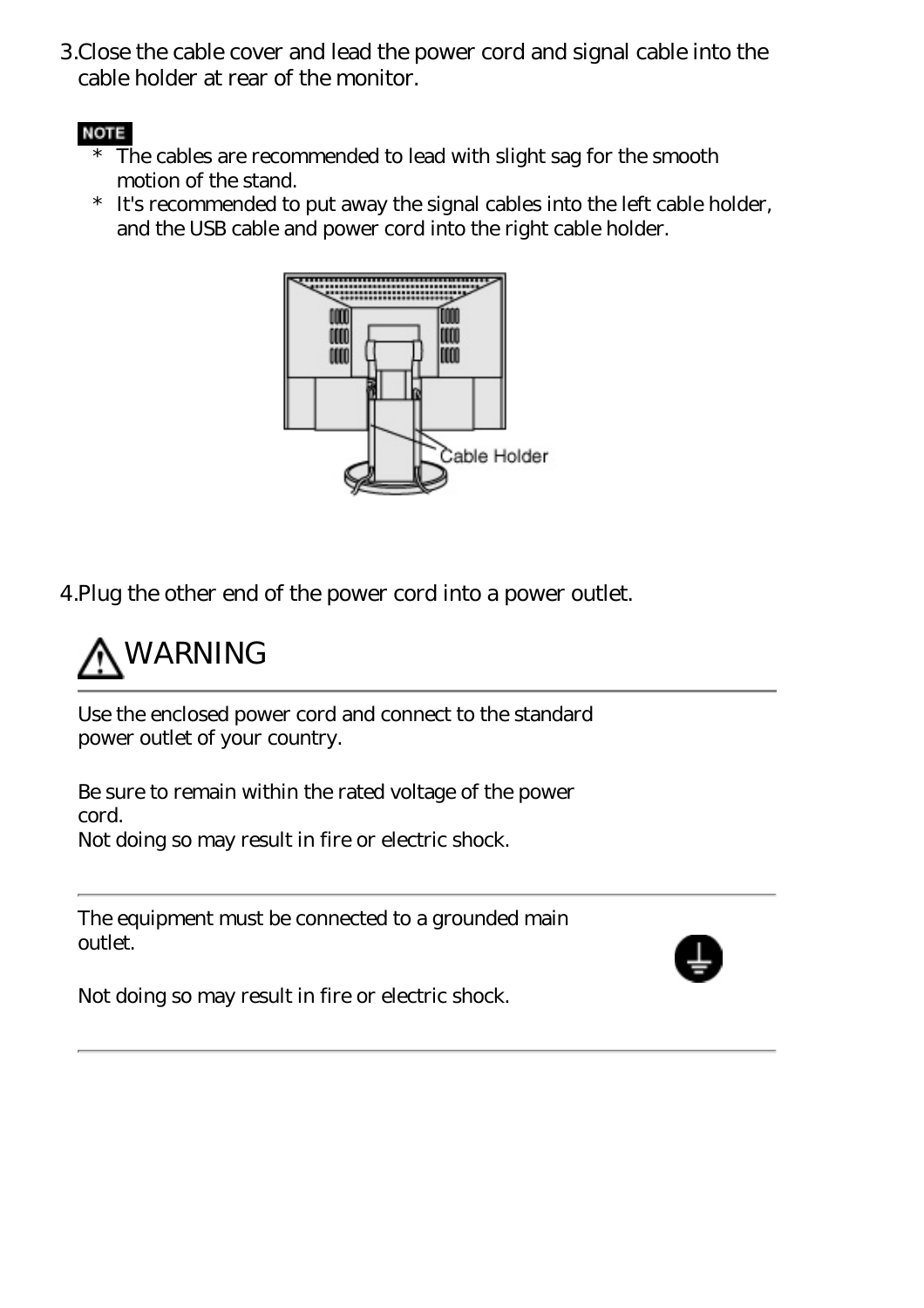5.Turn on the monitor's main power and then switch on the PC's power.

The indicator lamp, "ON", will light up.

If an image does not appear, refer to the ["6. TROUBLESHOOTING](#page-48-1)" for advice. Whenever finished, turn off the PC and the monitor.

#### **NOTE**

- \* When turning on the monitor, the kid of the input signal (Signal1 or 2/ Analog or Digital) is displayed for a few seconds on the right top corner of the screen.
- \* Adjust brightness of the screen depending on the brightness of your environment.
- \* Be sure to take adequate rests. A 10-minute rest period each hour is suggested.

#### <span id="page-19-0"></span>2-3. Connecting the Signal Cable (For the Computer Employing ADC)

When connecting a Power Mac G4 / G5 through ADC (Apple Display Connector), change the input signal settings of monitor in advance to turn on the Power Mac.

#### **NOTE**

- \* Be sure that the power switches of both the PC and the monitor are OFF.
- 1.Open the cable cover and plug the signal cable into the connector at the rear of the monitor and the other end of the cable into the video connector on the PC.

After connecting, secure the connection with the screw-in fasteners.



To input the Signal through ADC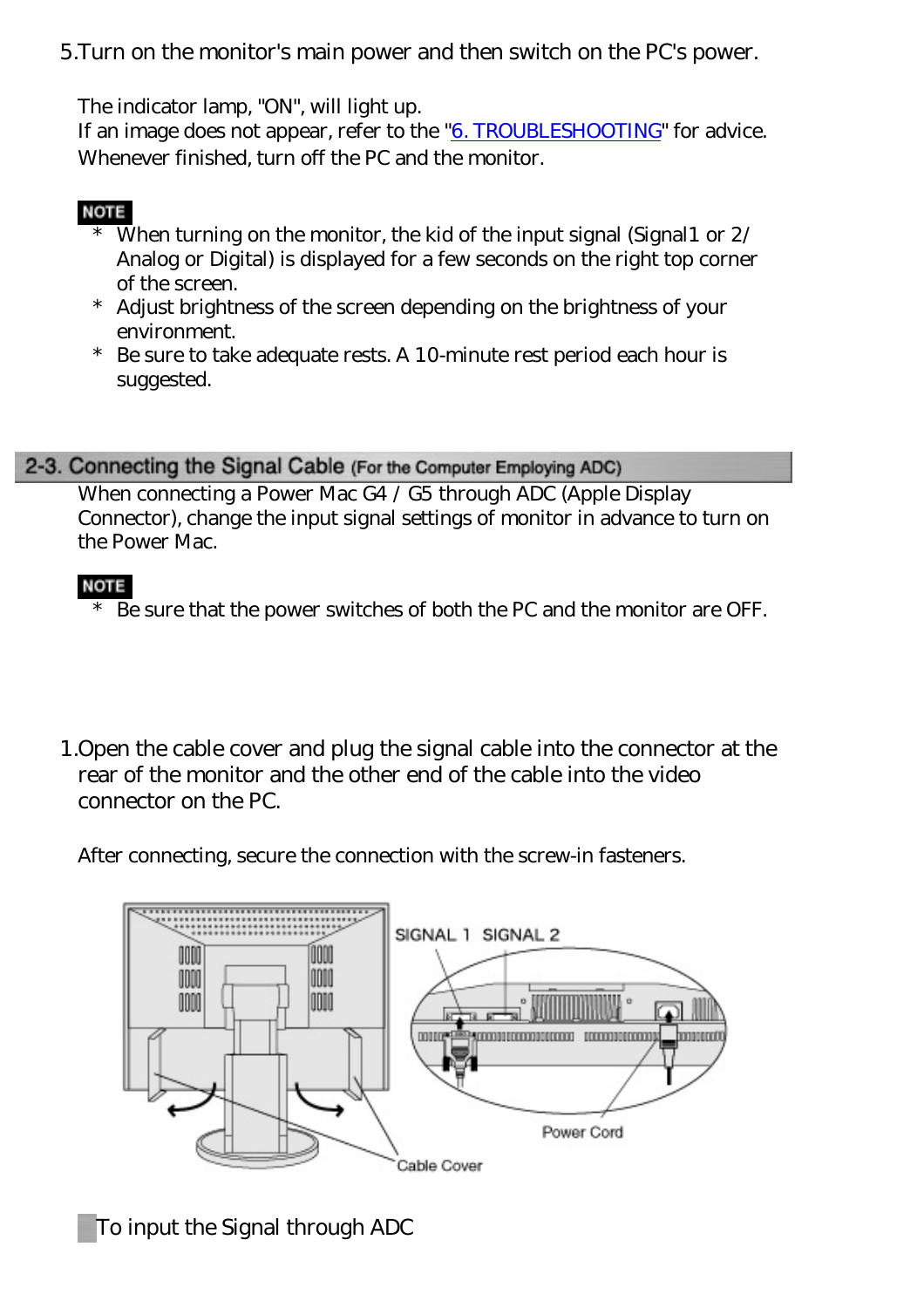| Signal Cable             | Connector              | PC.                    |
|--------------------------|------------------------|------------------------|
| Signal Cable (FD-C39     | Video Output           | Power Mac G4 / G5(ADC) |
| enclosed) +ADC-DVI       | Connector / ADC        |                        |
| display adapter          | <b>Input Connector</b> |                        |
| (commercially available) | (monitor) / DVI        |                        |
|                          |                        |                        |

#### **NOTE**

- \* ADC-DVI display adapter is required if the monitor connects to Power Mac G4 / G5. The adapter is commercially available.
- 2.Plug the power cord into the power connector on the rear of the monitor.
- 3.Close the cable cover and lead the power cord and signal cable into the cable holder at rear of the monitor.

#### **NOTE**

- $*$  The cables are recommended to lead with slight sag for the smooth motion of the stand.
- \* It's recommended to put away the signal cables into the left cable holder, and the USB cable and power cord into the right cable holder.



4.Plug the other end of the power cord into a power outlet.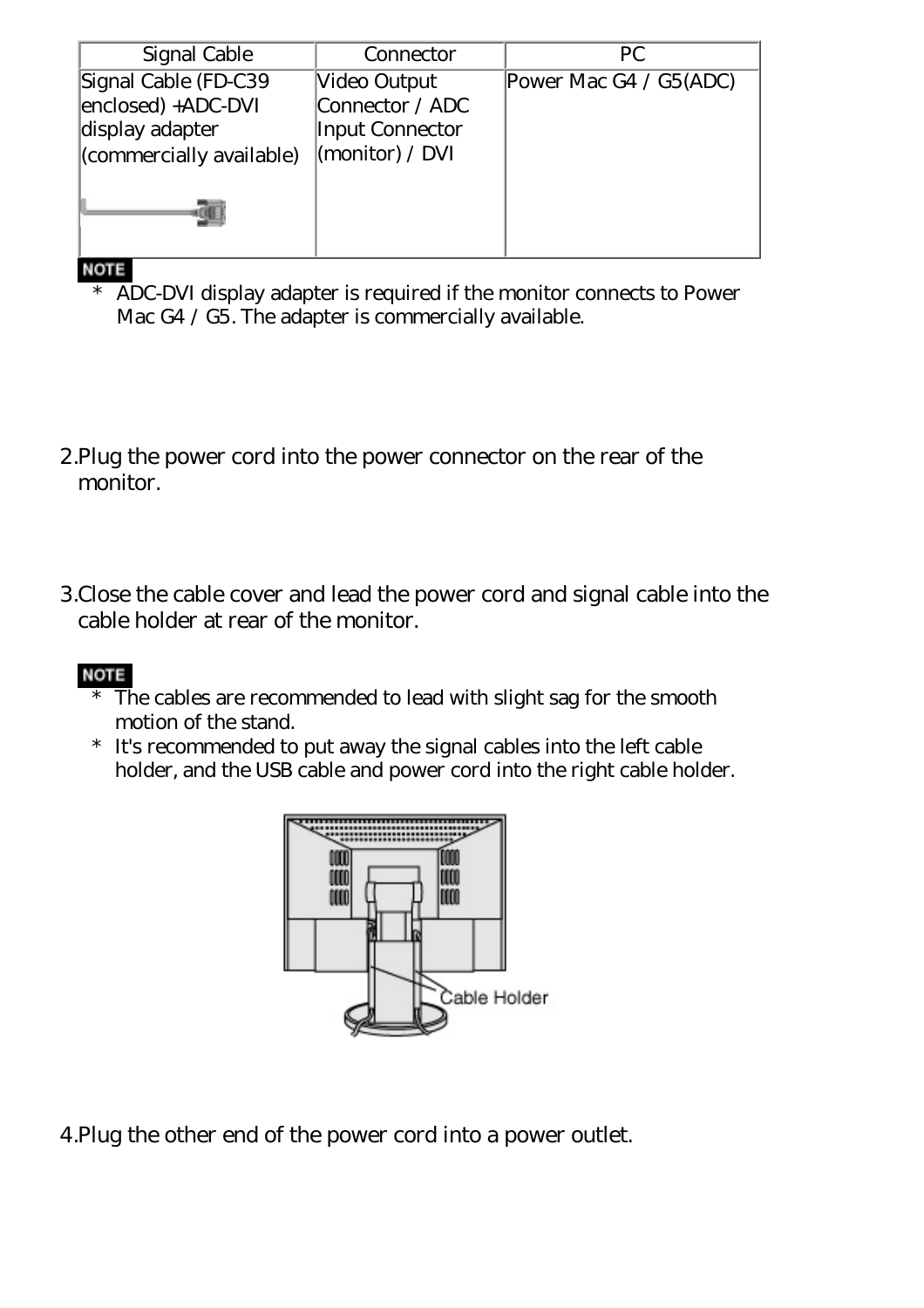

Use the enclosed power cord and connect to the standard power outlet of your country.

Be sure to remain within the rated voltage of the power cord. Not doing so may result in fire or electric shock.



5.Touch the power switch while touching the Input Signal Selection switch.

The Input Selection menu is appeared on the screen.

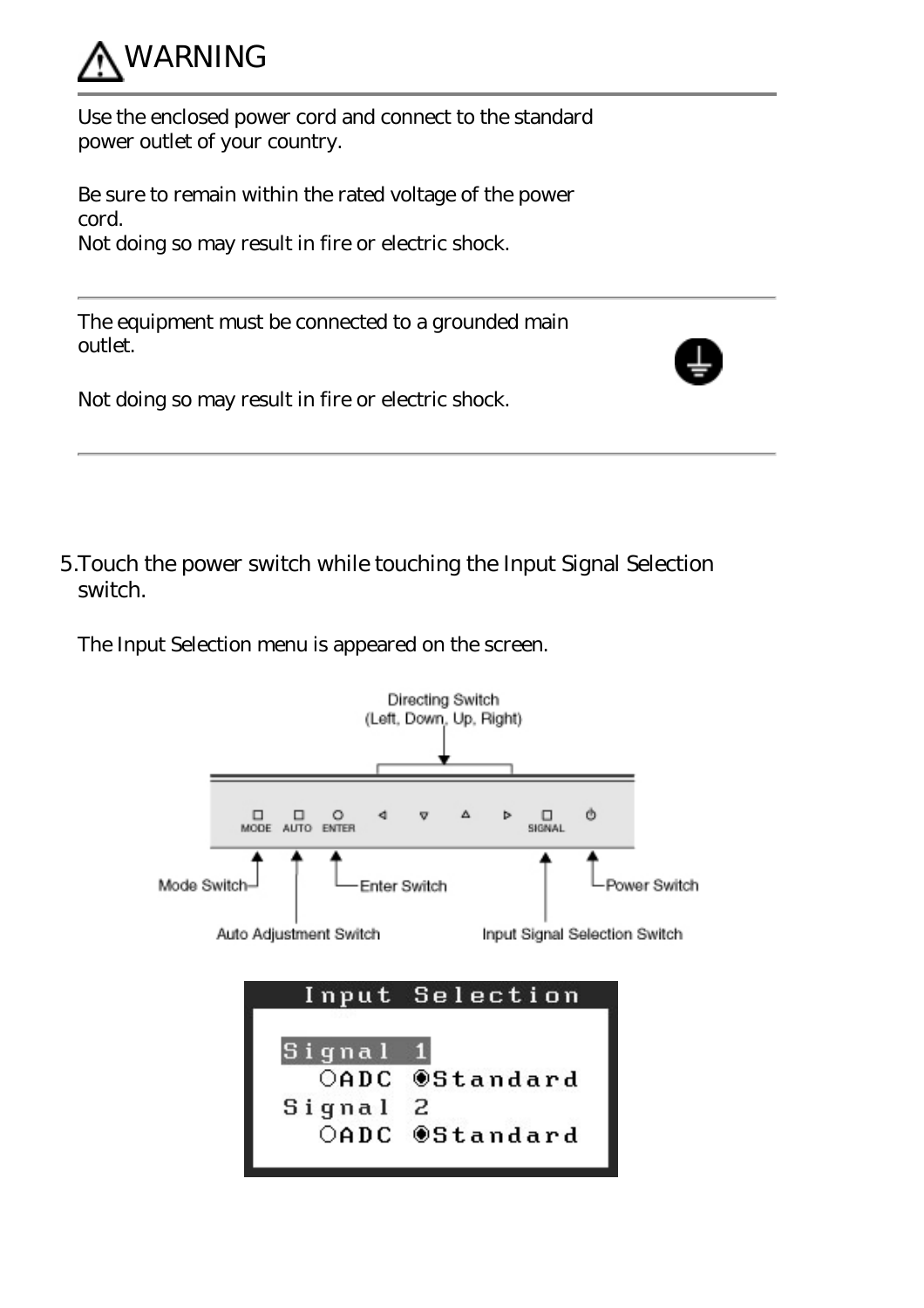#### **NOTE**

- The unit is designed to be operated with your bare fingers. If you touch the control panel with your gloved fingers or with something left on the control panel, it may not work.
- \* If there are waterdrops or dew condensation on the control panel, or operating with wet fingers, it may not work properly. In that case, be sure to dry or wipe it up before use.

6.Change SIGNAL 1 (DVI-I Connector) in the Input Selection menu to "ADC".

Touch the Enter switch to complete the setting and the menu closes.

#### 7.Switch on the PC's power.

If an image does not appear, refer to the ["6. TROUBLESHOOTING](#page-48-1)" for advice. Whenever finished, turn off the PC and the monitor.

#### **NOTE**

- When turning on the monitor, the kid of the input signal (Signal 1 or  $2/$ Analog or Digital) is displayed for a few seconds on the right top corner of the screen.
- \* Adjust brightness of the screen depending on the brightness of your environment.
- \* Be sure to take adequate rests. A 10-minute rest period each hour is suggested.
- \* When changing the signal connector except ADC, open the Input Selection menu again and change the setting to "Standard".
- \* To <Reset> the settings in the <Others> menu through ScreenManager, the settings of Input Selection will revert to the default setting.

#### <span id="page-22-0"></span>2-4. Connecting two PCs to the Monitor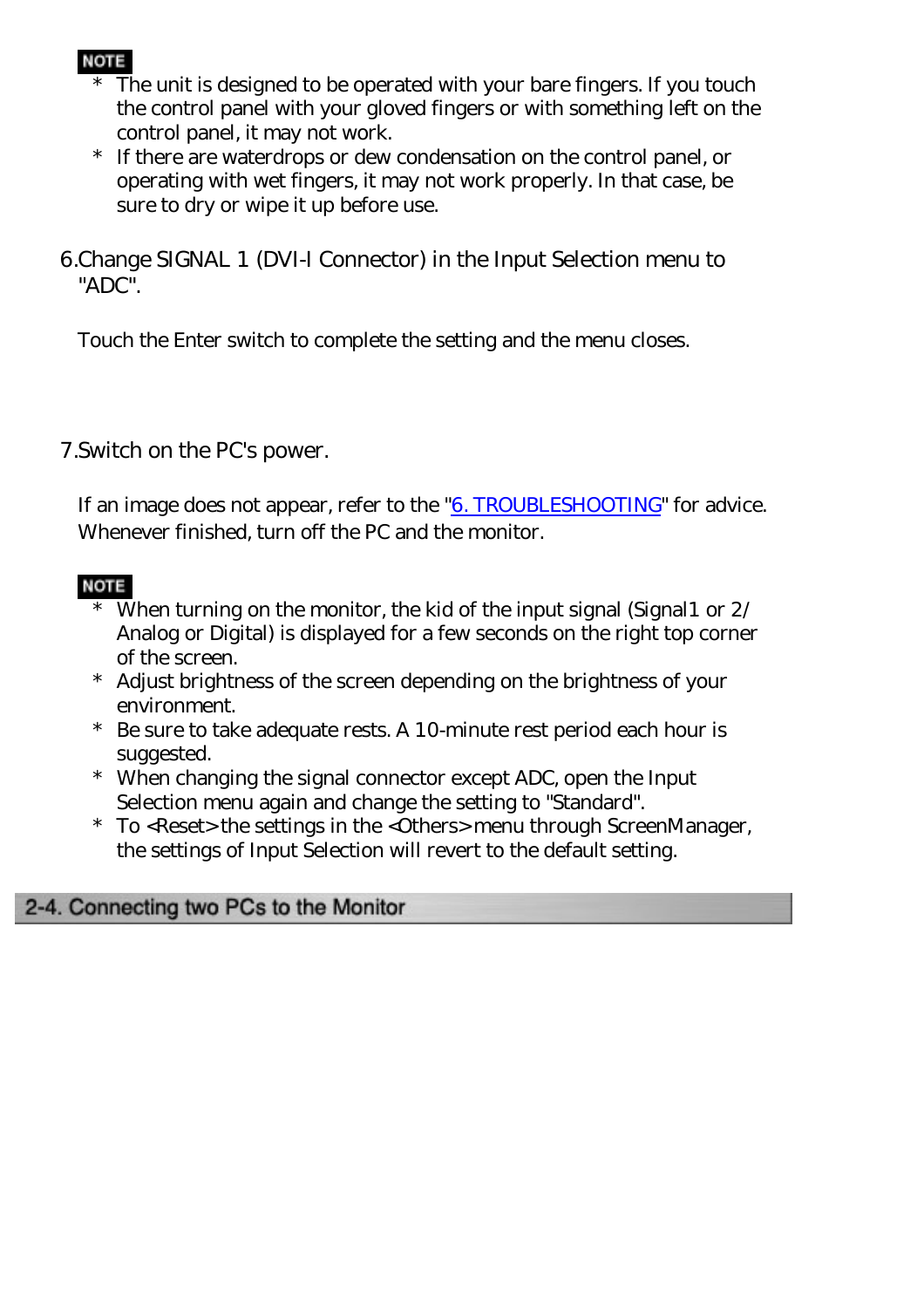Two PCs can be connected to the monitor through DVI-I connector and D-sub mini 15 pin connector on the back of the monitor.



|                          | PC <sub>1</sub> |                                                                                                  | PC <sub>2</sub>                                    |                           |         |
|--------------------------|-----------------|--------------------------------------------------------------------------------------------------|----------------------------------------------------|---------------------------|---------|
| $ EX_1 $ Digital $ ADC $ |                 | Signal Cable (FD-<br>C39 enclosed)<br>+ADC-DVI display<br>adapter<br>(commercially<br>available) | Signal Cable<br>DD200 [FD-C39]<br>(Optional)       | DVI                       | Digital |
| (EX.2) Digital ADC       |                 | Signal Cable (FD-<br>C39 enclosed)<br>+ADC-DVI display<br>adapter<br>(commercially<br>available) | Signal Cable (FD-<br>C <sub>16</sub> enclosed)     | D-Sub<br>mini<br>$15$ pin | Analog  |
| (EX.3) Digital ADC       |                 | Signal Cable (FD-<br>C39 enclosed)<br>+ADC-DVI display<br>adapter<br>(commercially<br>available) | Signal Cable (FD-<br>$C16$ enclosed) +<br>Adapter* | D-Sub<br>$15$ pin         | Analog  |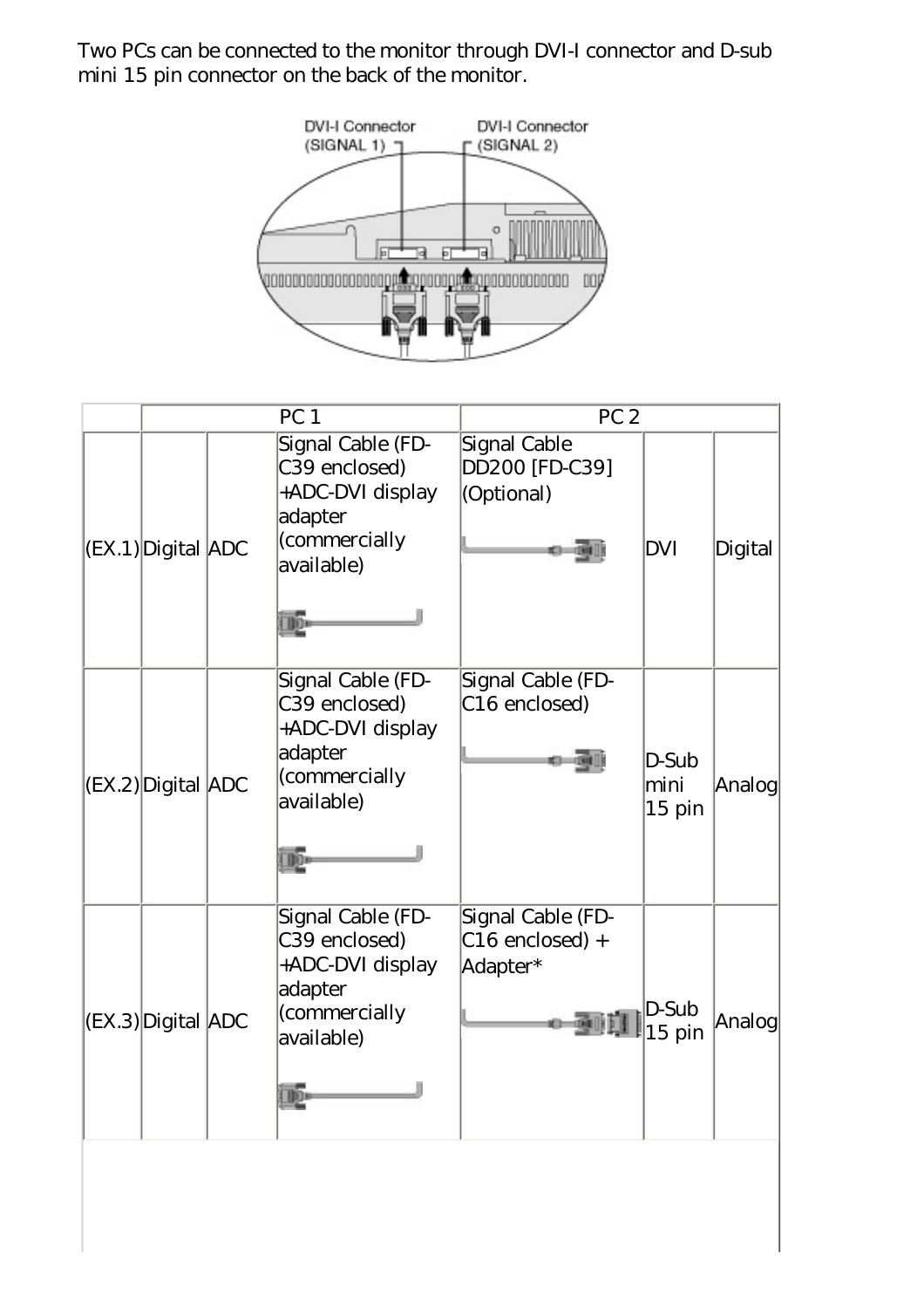| $ EX_4 $ Digital DVI |                   | Signal Cable (FD-<br>C39 enclosed)             | Signal Cable FD-<br>C <sub>16</sub> enclosed)               | D-Sub<br>mini<br>$15$ pin | Analog |
|----------------------|-------------------|------------------------------------------------|-------------------------------------------------------------|---------------------------|--------|
| $ EX.5 $ Digital DVI |                   | Signal Cable (FD-<br>C39 enclosed)             | Signal Cable (FD-<br>C16 enclosed)+<br>Adapter*             | D-Sub<br>$15$ pin         | Analog |
| (EX6) Analog mini    | D-Sub<br>$15$ pin | Signal Cable (FD-<br>C <sub>16</sub> enclosed) | Signal Cable (FD-<br>C <sub>16</sub> enclosed)<br>+Adapter* | D-Sub<br>$15$ pin         | Analog |
|                      |                   |                                                | *Macintosh Adapter (Optional)                               |                           |        |

Selecting the Active Input

The Input Signal Selection switch on the control panel can be used to select either SIGNAL 1 or SIGNAL 2 as the active input at any time. Every time the switch is touched, the input changes. When switching the signal, the kind of the input signal (Signal 1 or 2/ Analog or Digital) is displayed for a few seconds on the right top corner of the screen.



#### The Priority Input Signal

This function is used to select which PC will have priority to control the monitor when utilizing two PCs. The monitor constantly checks the input signals and switches automatically in accordance with the "Input Priority" setting (see table below). Once a priority is set, whenever a change of signal is detected at the selected input, the monitor will switch the input to that signal. In this case of only one signal being present at either input, the monitor automatically detects and displays that signal.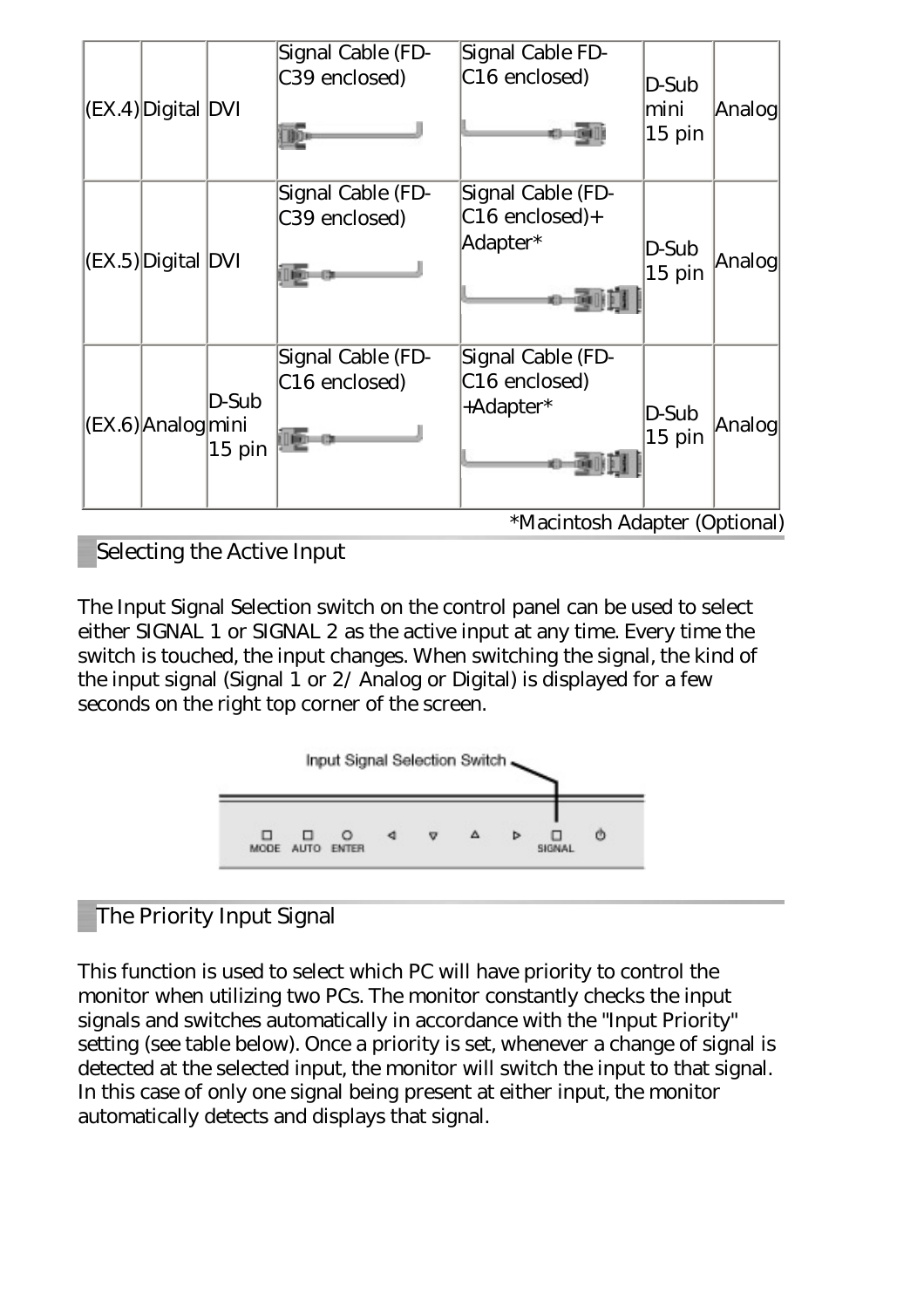| Priority<br>Settings      | Performance                                                                                                  |
|---------------------------|--------------------------------------------------------------------------------------------------------------|
|                           | If signals from both inputs are present, the monitor gives                                                   |
| (SIGNAL1)                 | preference of Signal 1 in the following cases.                                                               |
|                           | When the power of the monitor is turned ON.                                                                  |
|                           | When the signal input to Signal 1 is changed even if                                                         |
|                           | active input was Signal 2.                                                                                   |
| $\mathbf{2}$<br>(SIGNAL2) | If signals from both inputs are present, the monitor gives<br>preference to Signal 2 in the following cases. |
|                           | When the power of the monitor is turned ON.                                                                  |
|                           | When the signal input to Signal 2 is changed even if                                                         |
|                           | active input was Signal 1.                                                                                   |
| Manual                    | The monitor will not detect signals automatically in this                                                    |
|                           | mode. Select the active input by pressing the input signal                                                   |
|                           | selection button on the monitor's control panel.                                                             |

#### NOTE

\* When "1" or "2" is selected, the power saving mode of the monitor activates only if both PCs are in power saving mode.

#### <span id="page-25-0"></span>2-5. How to install the Hood

The Hood can reduce light reflection for on screen color consistency.

Setup Procedure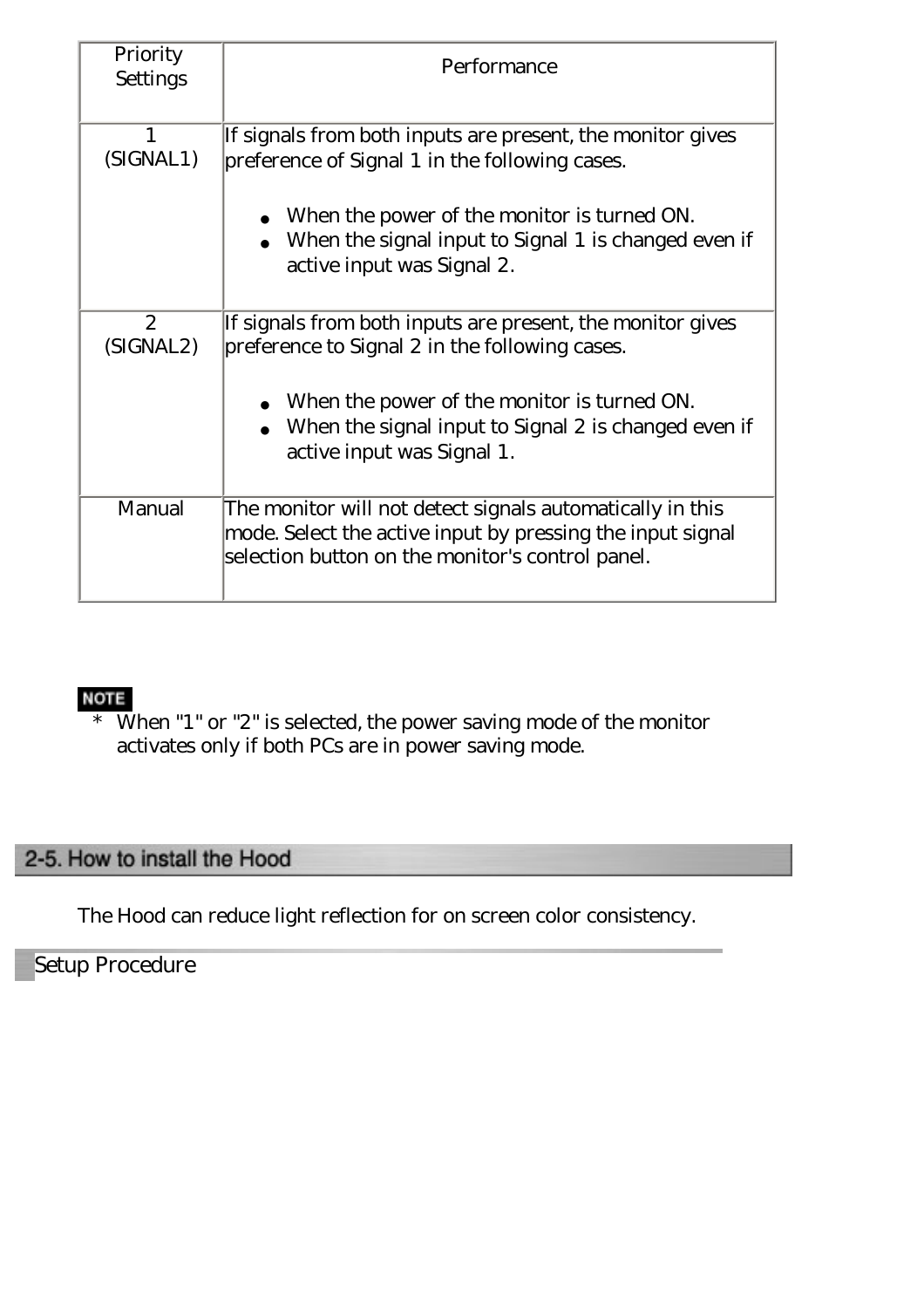1.Attach the top cover to either the left cover or right cover before attaching to the monitor.



#### **NOTE**

\* Please attach the top cover so that the visor is in back. If the visor is in front, light will seep in through the back.



2.Attach the left cover and right cover to the monitor.

- (1) Firmly attach the left cover and right cover to the monitor from beneath.
- (2) Make sure that the rubber cushions are firmly positioned against the side of the monitor.
- (3) Slide the top cover to close.



#### <span id="page-26-0"></span>2-6. How to remove the Tilt Stand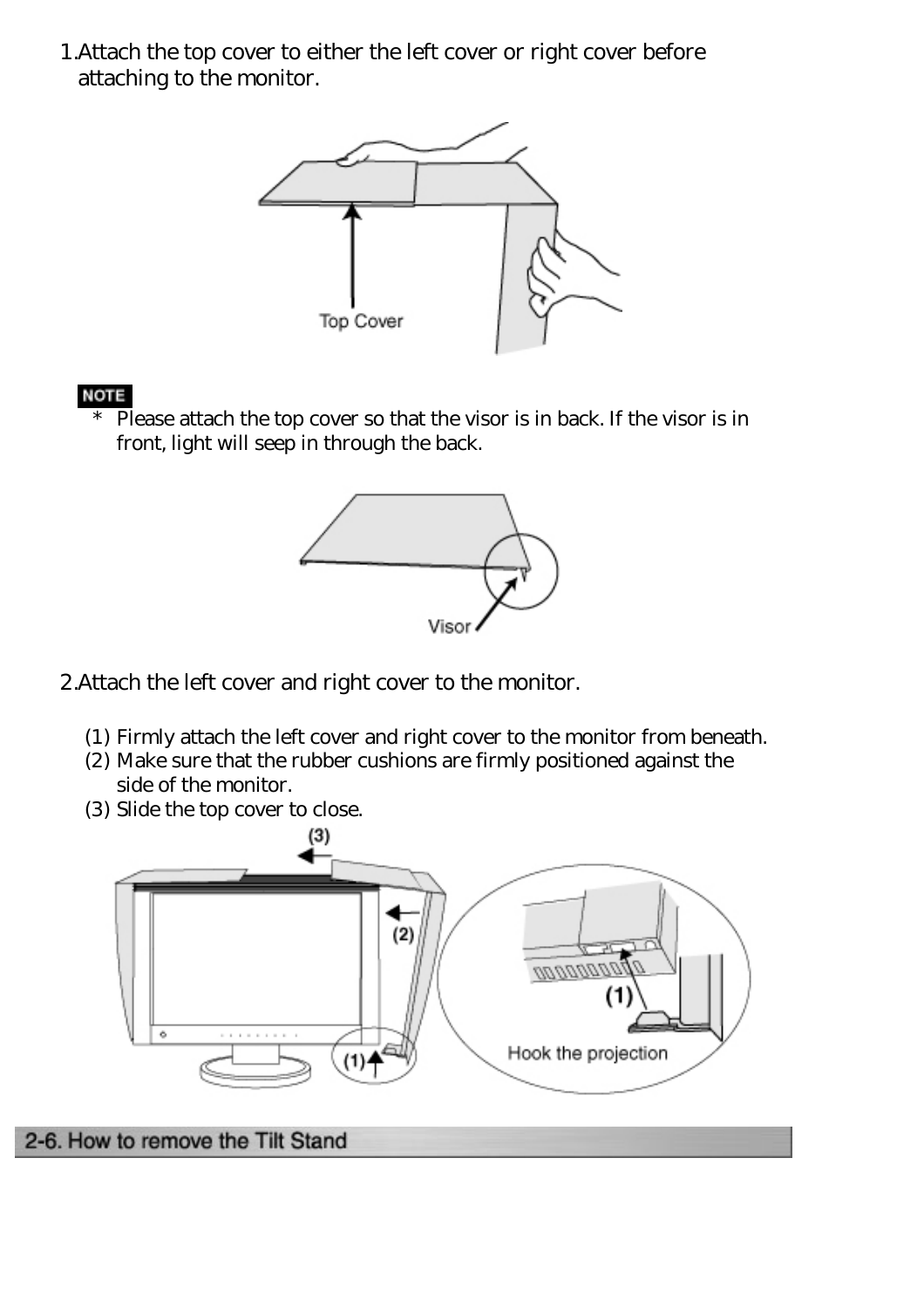The LCD monitor can be used with an arm by removing the tilt stand and attaching the arm or stand to the LCD monitor.

#### **NOTE**

 $\overline{\text{If}}$  you will use the arm or stand of other manufacturers, confirm the followings to the manufacturers before selecting.

> Hole spacing on the arm mounting: 100 mm x 100 mm (VESA compliant) Supportable Weight: Total weight of the monitor (without stand) and attaching equipment such as a cable TÜV/GS approved arm or stand

\* Please connect cables after attaching an arm stand.

Setup Procedure

1.Lay the LCD monitor down. Do not scratch the panel.

2.Remove the tilt stand by loosening the screws. (4 pcs of M4 x 14)

3.Attach an arm stand to the LCD monitor securely.

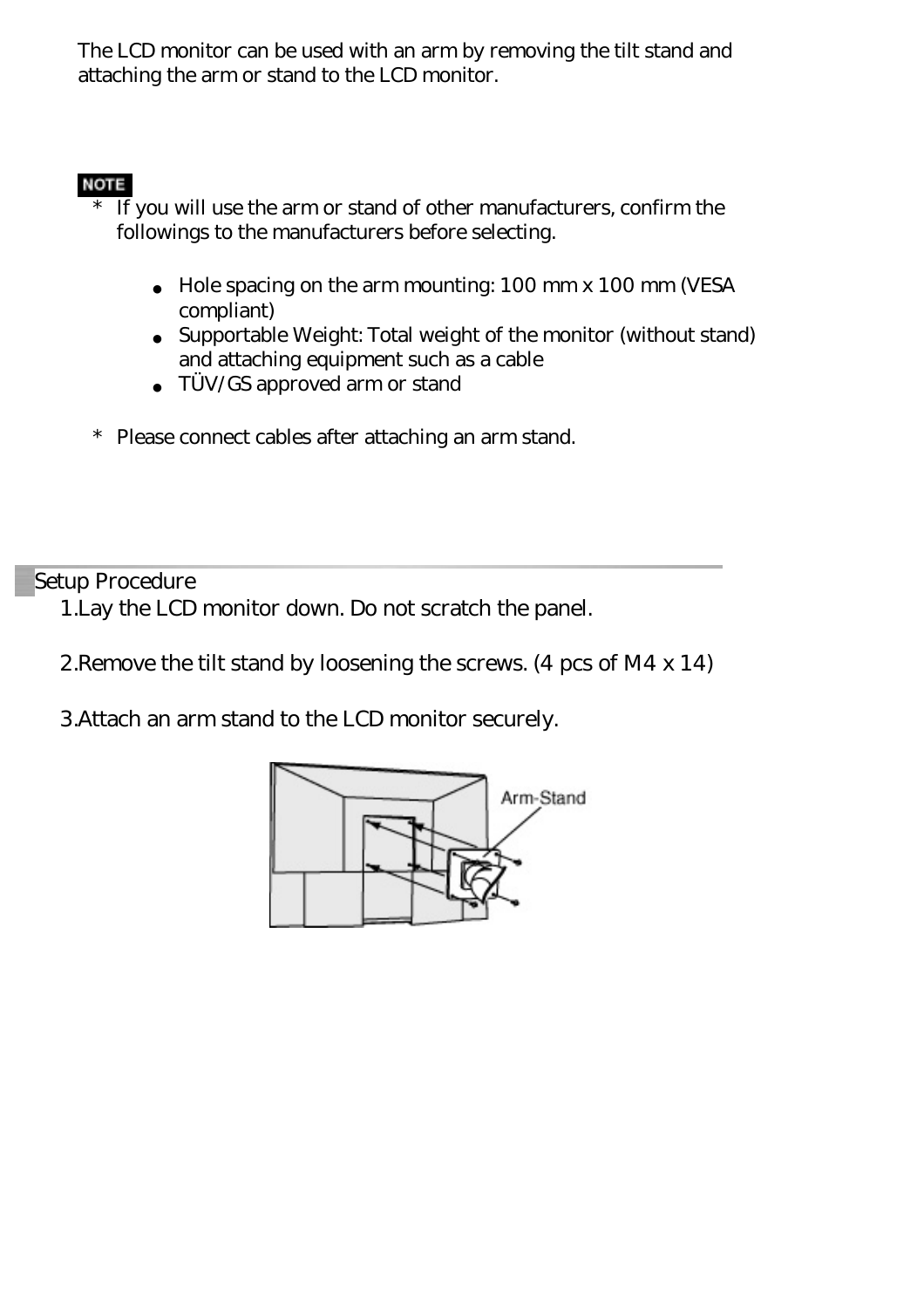# <span id="page-28-0"></span>3. ScreenManager

#### <span id="page-28-1"></span>3-1. How to use the ScreenManager

ScreenManager allows you to adjust screen performance though the main menu and select a FineContrast mode easily.



#### **NOTE**

Main Menu and FineContrast menu cannot be activated at the same time.

1.Entering the ScreenManager

Touch the Enter switch once to display the main menu of the ScreenManager.

#### 2.Making Adjustments and Settings

- (1) Select the desired sub menu icon using the Directing switch and touch the Enter switch. The sub menu appears.
- (2) Use the Directing switches to select the desired setting icon and touch the Enter switch. The setting menu appears.
- (3) Use the Directing switches to make all required adjustments and touch the Enter switch to save the settings.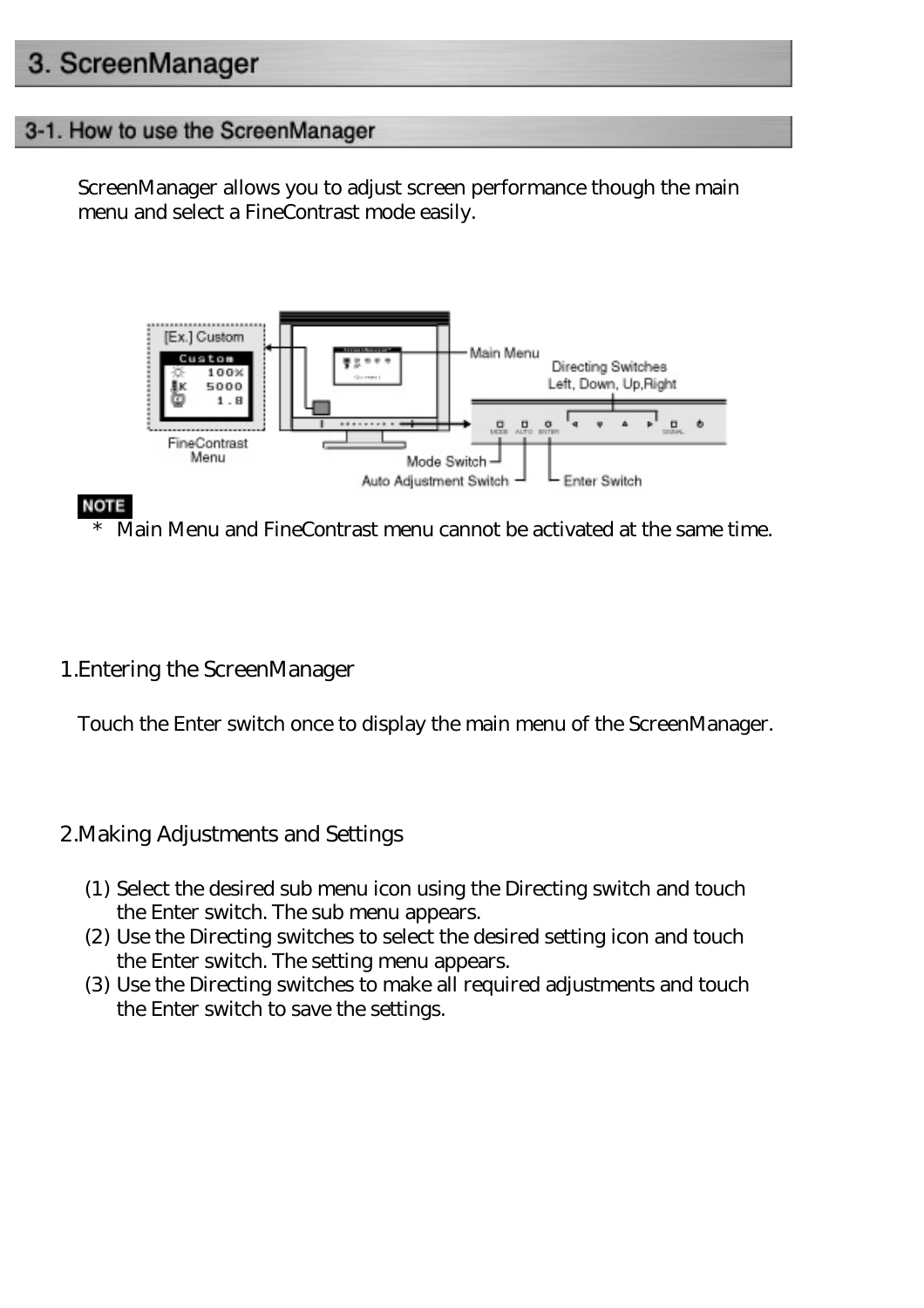#### 3.Exiting the ScreenManager

- (1) To return to the main menu, select the <Return> icon or touch the Down switch twice, followed by the Enter switch.
- (2) To exit the ScreenManager, select <Exit> icon or touch the Down switch twice, followed by the Enter switch.

#### **NOTE**

\* Double clicking the Enter switch at any time also exits the ScreenManager menu.

#### [FineContrast menu](#page-30-0)

Touching the Mode switch allows you to select the best suited mode for screen display from 4 FineContrast modes; Custom, sRGB, EMU and CAL. To exit the menu, press the Enter switch.

#### <span id="page-29-0"></span>3-2. ScreenManager Adjustments and Settings

The following table shows all the ScreenManager's adjustment and setting menus.

"\*" indicates adjustments of analog input only and "\*\*" indicates digital input only.

| Main menu             | Sub menu          |        | Reference              |
|-----------------------|-------------------|--------|------------------------|
| Screen                | Clock             | ∣∗     | 4-1. Screen Adjustment |
|                       | Phase             | ∣∗     |                        |
|                       | Position          | $\ast$ |                        |
|                       | <b>Resolution</b> | $\ast$ |                        |
|                       | Range Adjustment  | $\ast$ |                        |
|                       | Smoothing         |        |                        |
|                       | Signal Filter     | $\ast$ |                        |
| Color(Custom)         | <b>Brightness</b> |        | 4-3. Color Adjustment  |
| $\overline{\ }$ $^*1$ | Temperature       |        |                        |
|                       | Gamma             |        |                        |
|                       | Saturation        |        |                        |
|                       | Hue               |        |                        |
|                       | Gain              |        |                        |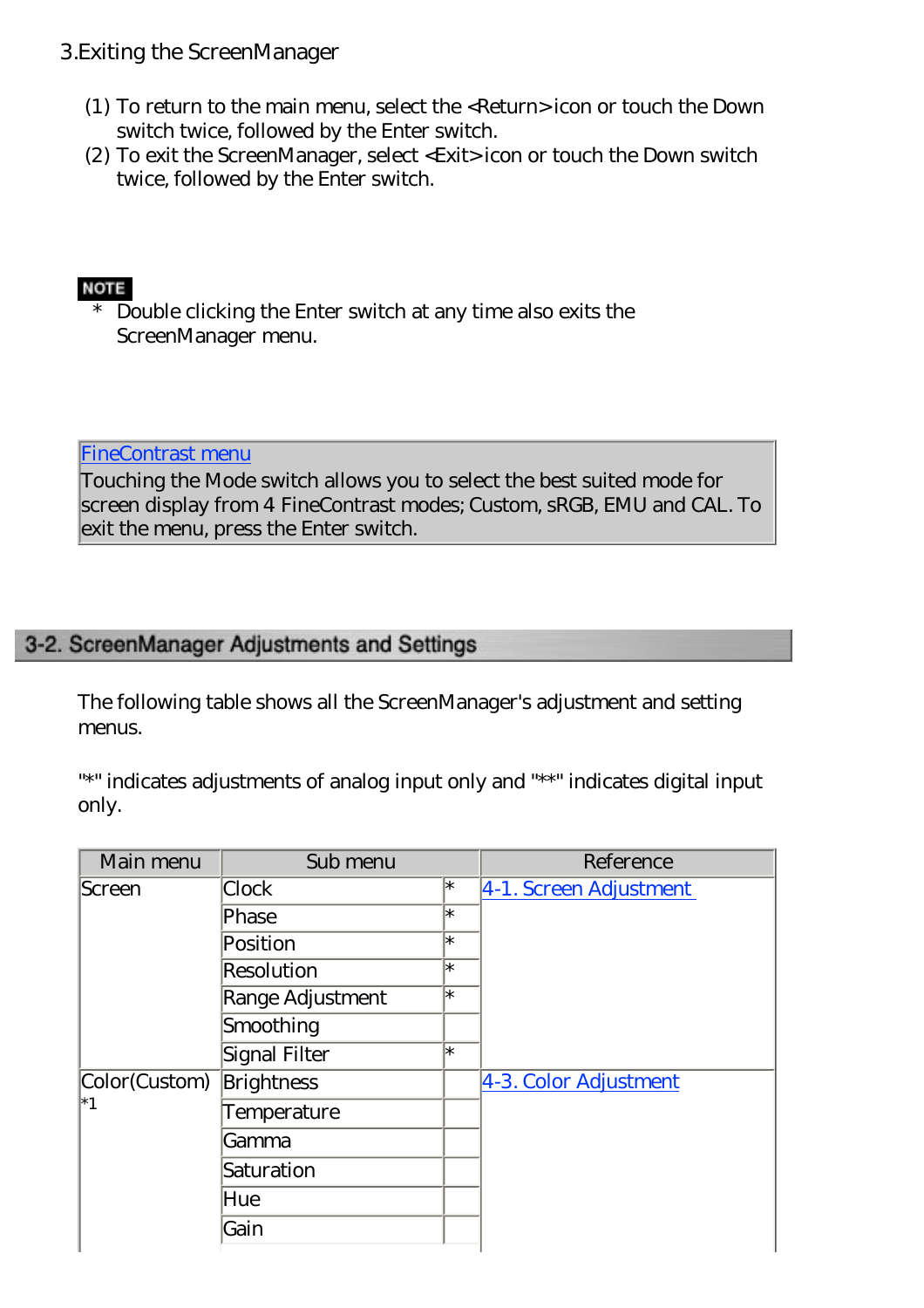|                       | 6 Colors                                                                                                                   |                          |        |                                                                                                        |
|-----------------------|----------------------------------------------------------------------------------------------------------------------------|--------------------------|--------|--------------------------------------------------------------------------------------------------------|
|                       | Reset                                                                                                                      |                          |        |                                                                                                        |
| PowerManager DVI DMPM |                                                                                                                            |                          | $***$  | 4-4. Power-save Setup                                                                                  |
|                       | <b>VESA DPMS</b>                                                                                                           |                          | $\ast$ |                                                                                                        |
| <b>Others</b>         | <b>Screen Size</b>                                                                                                         |                          |        | 4-2. Displaying a low resolutions                                                                      |
|                       | <b>Border Intensity</b>                                                                                                    |                          |        |                                                                                                        |
|                       | <b>Input Priority</b>                                                                                                      |                          |        | Select the priority input signal.                                                                      |
|                       | <b>Off Timer</b>                                                                                                           |                          |        | Set the monitor's off timer to<br>on or off.                                                           |
|                       | Beep                                                                                                                       |                          |        | Set the monitor's beeper to on<br>or off.                                                              |
|                       |                                                                                                                            | Menu Size                |        | Change the size of the menu.                                                                           |
|                       | Menu<br>Settings                                                                                                           | Menu<br>Position         |        | Adjust the menu position.                                                                              |
|                       |                                                                                                                            | Menu Off<br><b>Timer</b> |        | Set the menu displaying time.                                                                          |
|                       |                                                                                                                            | Translucent              |        | Set the transparency of the<br>background.                                                             |
|                       | Indicator                                                                                                                  |                          |        | Adjust the brightness of the<br>indicator lamps (see "Indicator<br>setting").                          |
|                       | Reset                                                                                                                      |                          |        | Return to the factory default<br>settings.                                                             |
| Information           | Information                                                                                                                |                          |        | Review the ScreenManager's<br>settings, model name, serial<br>number and usage time. $^*$ <sup>2</sup> |
| Language              | English, German,<br>French, Spanish, Italian,<br>Swedish, Chinese<br>Simplified, Chinese<br>Traditional<br>and<br>Japanese |                          |        | Select the ScreenManager's<br>language.                                                                |

\*1 The adjustable functions on the <Color> menu depend on the selected FineContrast mode. The above table shows the sub menus when the "Custom" mode is selected (see ["4-3. Color Adjustment](#page-41-0)").

\*2 Due to the inspection on the factory, the usage time may not "0 hour" at shipping.

## <span id="page-30-0"></span>3-3. FineContrast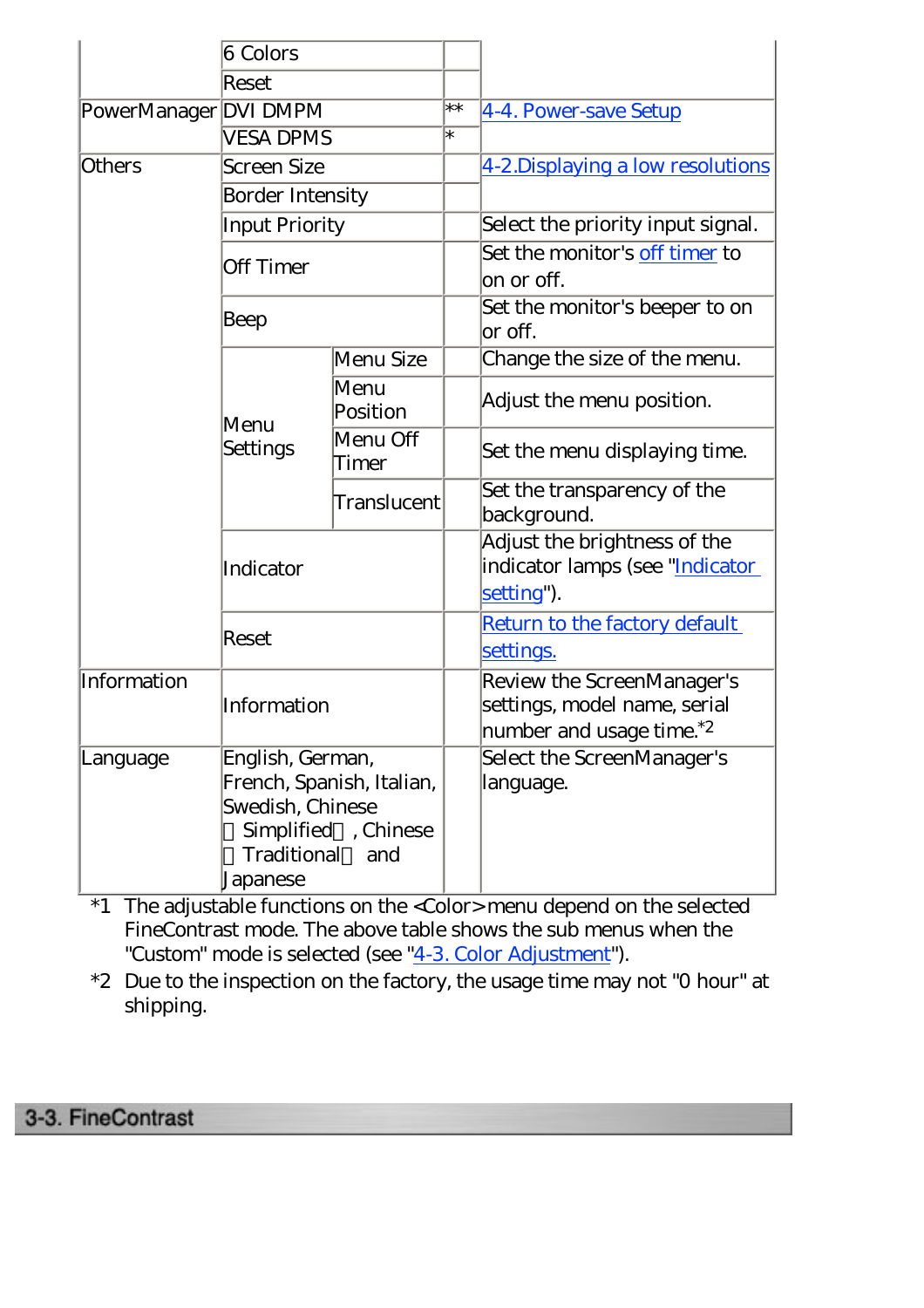This function allows you to select the best suited mode for screen display.

#### To select the Mode

Touching the Mode switch allows you to select the best suited mode for screen display from 4 FineContrast modes; Custom, sRGB, EMU and CAL.

Exit

Touch the Enter switch to exit the menu.



FineContrast Mode

Selectable FineContrast modes are as follows.

| <b>Custom</b>                                        | To adjust the color settings according to your preference.                                  |  |  |  |  |
|------------------------------------------------------|---------------------------------------------------------------------------------------------|--|--|--|--|
| S RGB                                                | To display the screen images based on those original colors<br>$ $ (ex. over the Internet). |  |  |  |  |
| $EMU^*$ <sup>1</sup><br>$\overline{\text{CAL}^{*1}}$ | The mode only for calibration software                                                      |  |  |  |  |

\*1 When calibrating with provided software, these modes automatically will be switched.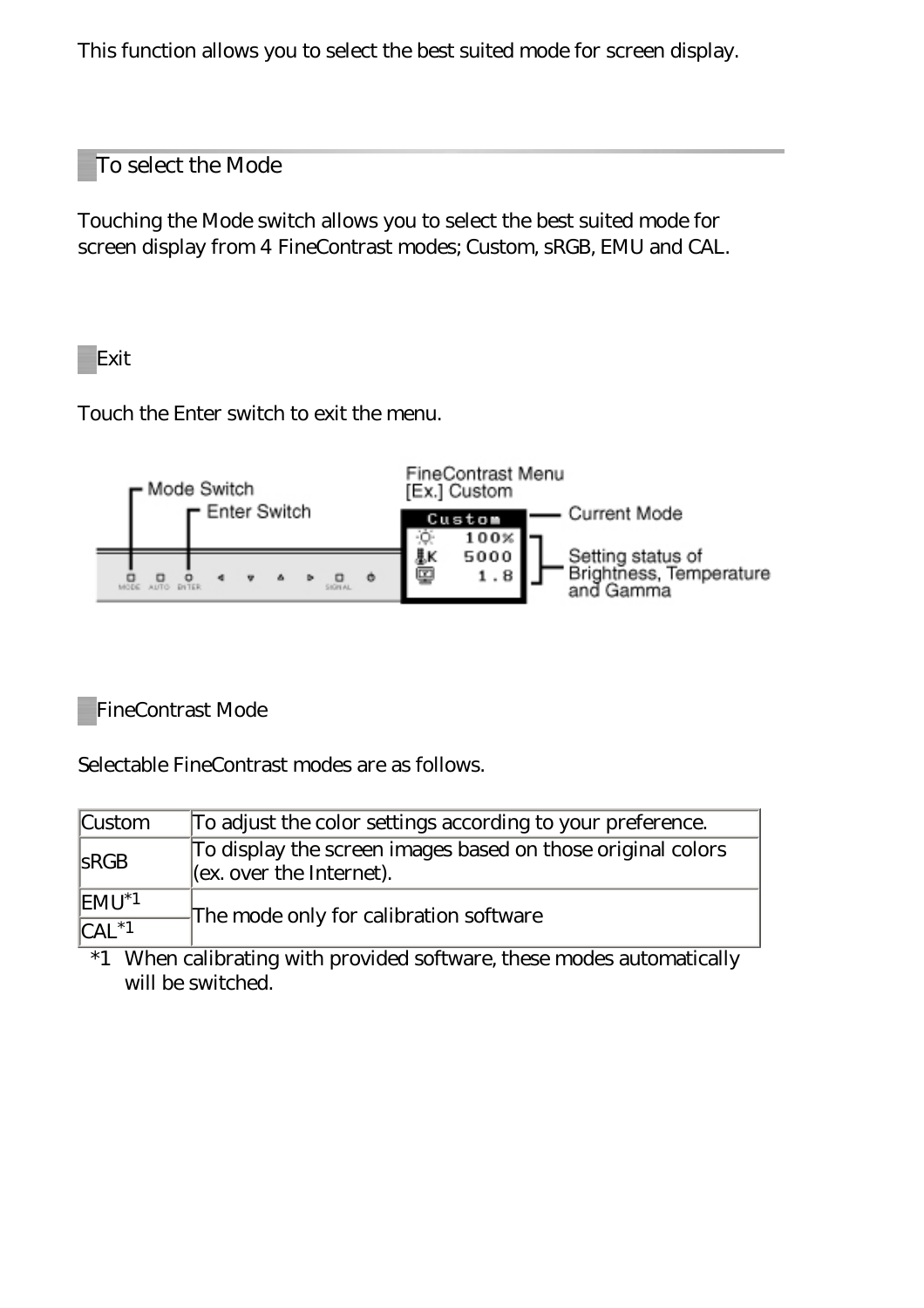#### Color Adjustment of the Mode Settings

<Brightness>, <Temperature> and <Gamma> settings can be adjusted on the FineContrast menu. Select the desired function icon with the Up/Down Directing switches and adjust with the Left/Right Directing switches. (Setting (s) of <Brightness>, <Temperature> and/or <Gamma> is defined as standard default in some modes.)

Detailed Adjustments

The detailed color settings of each mode can be adjusted by using the <Color> menu of the ScreenManager.

#### **NOTE**

"EMU" mode and "CAL" mode can be adjusted only by Calibration Software "ColorNavigator".

#### <span id="page-32-0"></span>3-4. Useful Functions

#### Adjustment Lock

Use the "Adjustment Lock" function to prevent any accidental changes.

|                 | Settings in the ScreenManager                  |  |  |  |
|-----------------|------------------------------------------------|--|--|--|
| Locked function | <b>Auto Adjustment Switch</b>                  |  |  |  |
|                 |                                                |  |  |  |
|                 | Selecting of the FineContrast mode by the Mode |  |  |  |
|                 | switch.                                        |  |  |  |
|                 | Adjustments of the FineContrast mode by the    |  |  |  |
| Unlocked        | directing switches                             |  |  |  |
| <b>function</b> | <b>Input Signal Selection Switch</b>           |  |  |  |
|                 | Turning the power on and off by the Power      |  |  |  |
|                 | button                                         |  |  |  |
|                 |                                                |  |  |  |

[To lock]

<span id="page-32-1"></span>Turn off the monitor's power by touching the power switch. And then touch the power switch while touching the Auto Adjustment switch.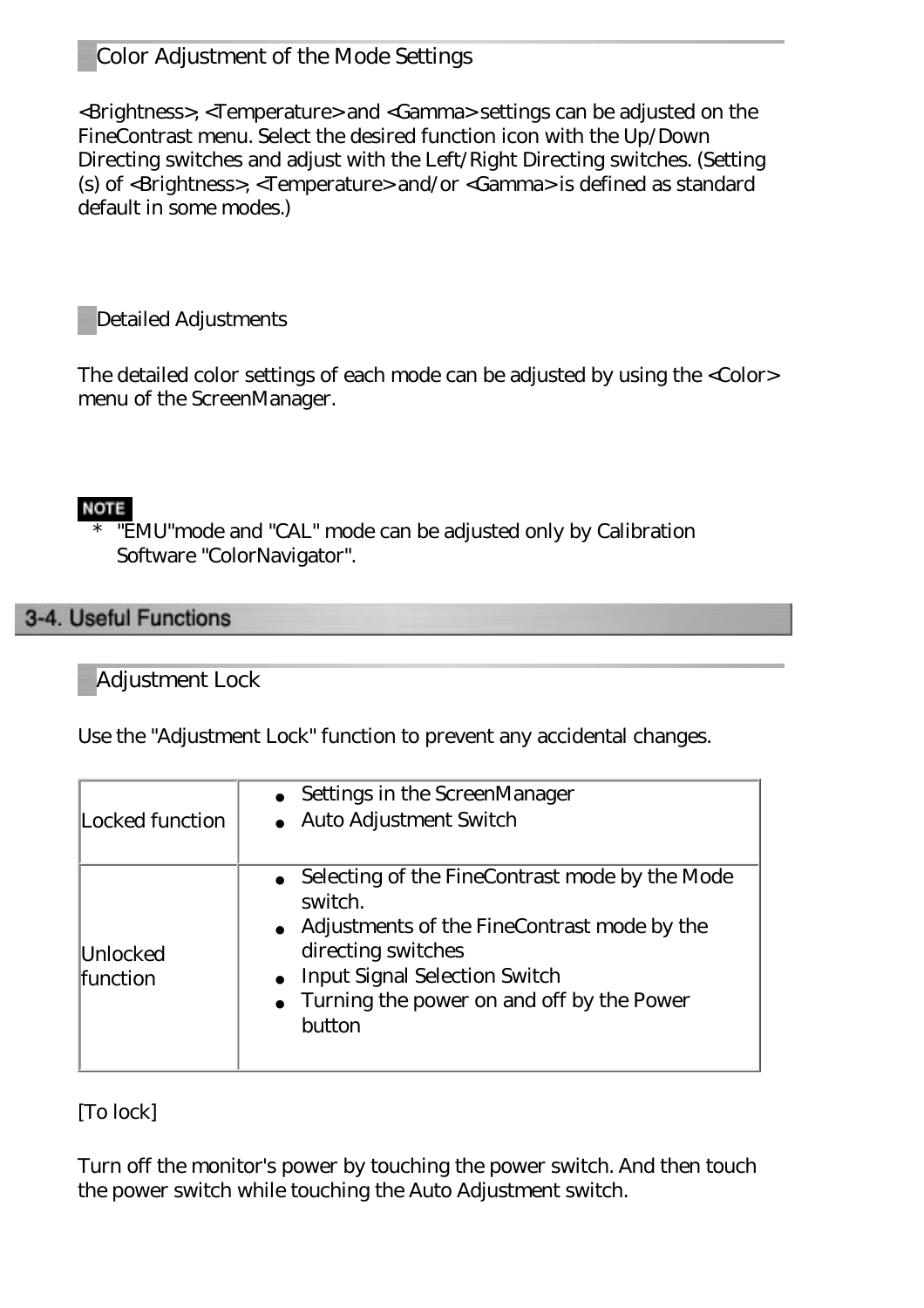[To unlock]

Turn off the monitor's power by touching the power switch. And then touch the power switch while touching the Auto Adjustment switch once again.

#### Off Timer

<span id="page-33-0"></span>The off timer function causes the monitor to automatically enter a power off state after a predetermined amount of time has lapsed. This function was created to reduce afterimage characteristics that are particular to LCD monitors when the monitor screen is left on for a long period without use.

[Procedure]

- (1) Select <Off Timer> in the ScreenManager <Others> menu.
- (2) Select "Enable" and touch the Right and Left switches to adjust the "On Period" (1 to 23 hours).

[Off Timer System]

| PC                                   | Monitor      | Indicator lamp |                   |  |
|--------------------------------------|--------------|----------------|-------------------|--|
|                                      |              | ON             | <b>Power Save</b> |  |
| On period (1H-23H)                   | Operation    | Light          | Off               |  |
|                                      | Power saving | Off            | Light             |  |
| Last 15 min. in "On                  | Operation    | Flashing light | $\overline{Off}$  |  |
| $ period"$ <sup><math>1</math></sup> | Power saving | Off            | Light             |  |
| "On period" expired                  | Power off    | $\int f(x)$    | Off               |  |

\*1 Advance notice will be given 15 minutes before the monitor automatically enters the "Power Off" mode. To delay entering the "Power Off" mode, touch the power switch during the advance notice period. The monitor will continue to operate for an additional 90 minutes.

[Power Resumption Procedure]

Touch the power switch to return a normal screen.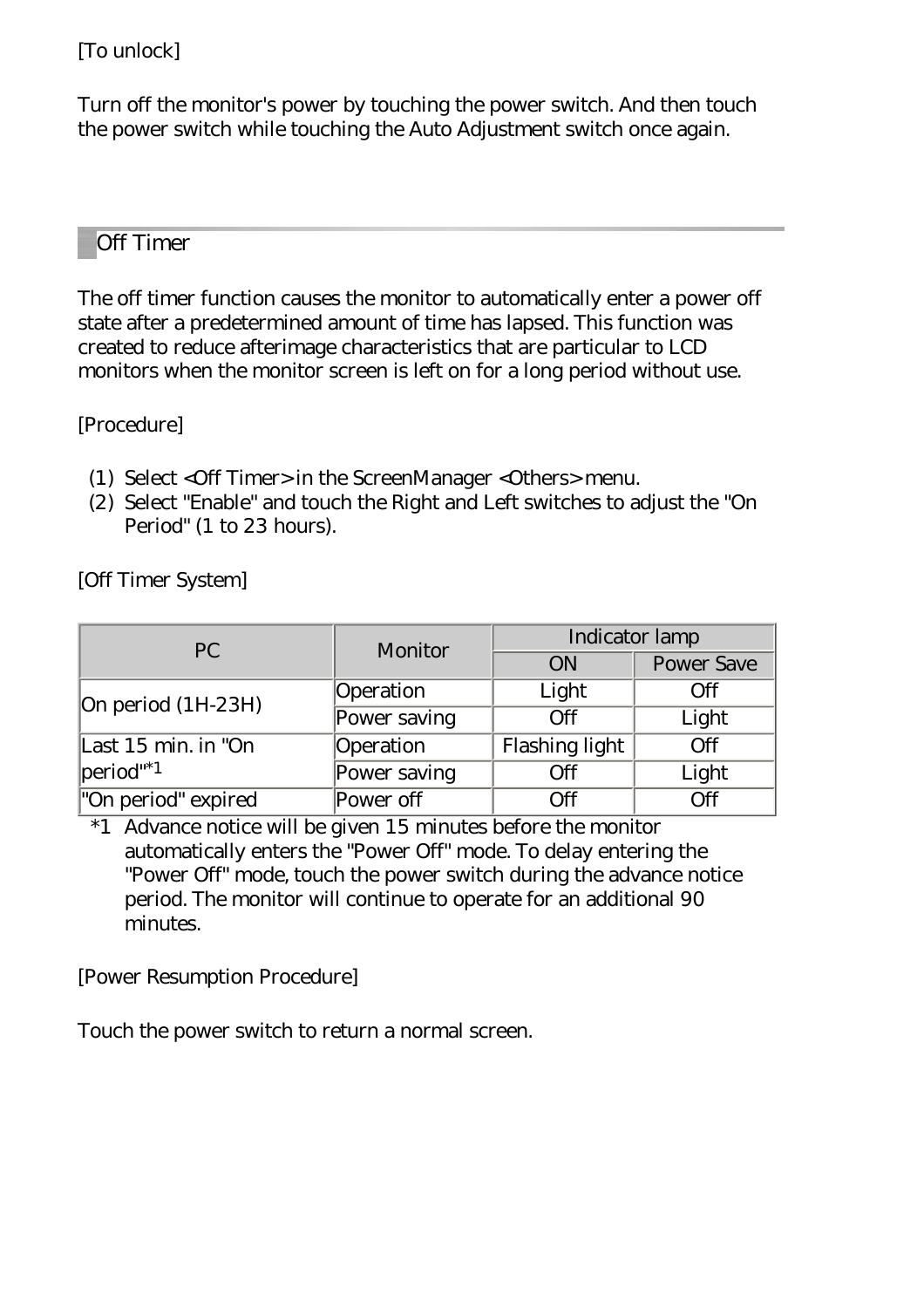#### <span id="page-34-0"></span>Indicator setting

The brightness of indicator lamps can be changed and turned off, when the screen is displayed (Operation mode).

[Procedure]

- (1) Select <Indicator> in the ScreenManager <Others> menu.
- (2) If you desire to turn off the lamps, select "Off". The following lamp are turned off.

● Custom / sRGB / EMU / CAL Adj. Lock Signal1 / Signal2 **ON** 

If you desire to change the brightness of the lamps, select "High" , "Medium" or "Low". (Default setting is "Medium")

EIZO Logo Appearing Function

When turning on the monitor, the EIZO logo is displayed for a while. If you desire to display or undisplay this logo, use this function. (Default is logo appearing.)

[To undisplay]

Turn off the monitor once, then touch the power switch while touching the Enter switch, and this logo is not displayed.

[To display]

Turn off the monitor once, then touch the power switch while touching the Enter switch, and this logo is displayed again.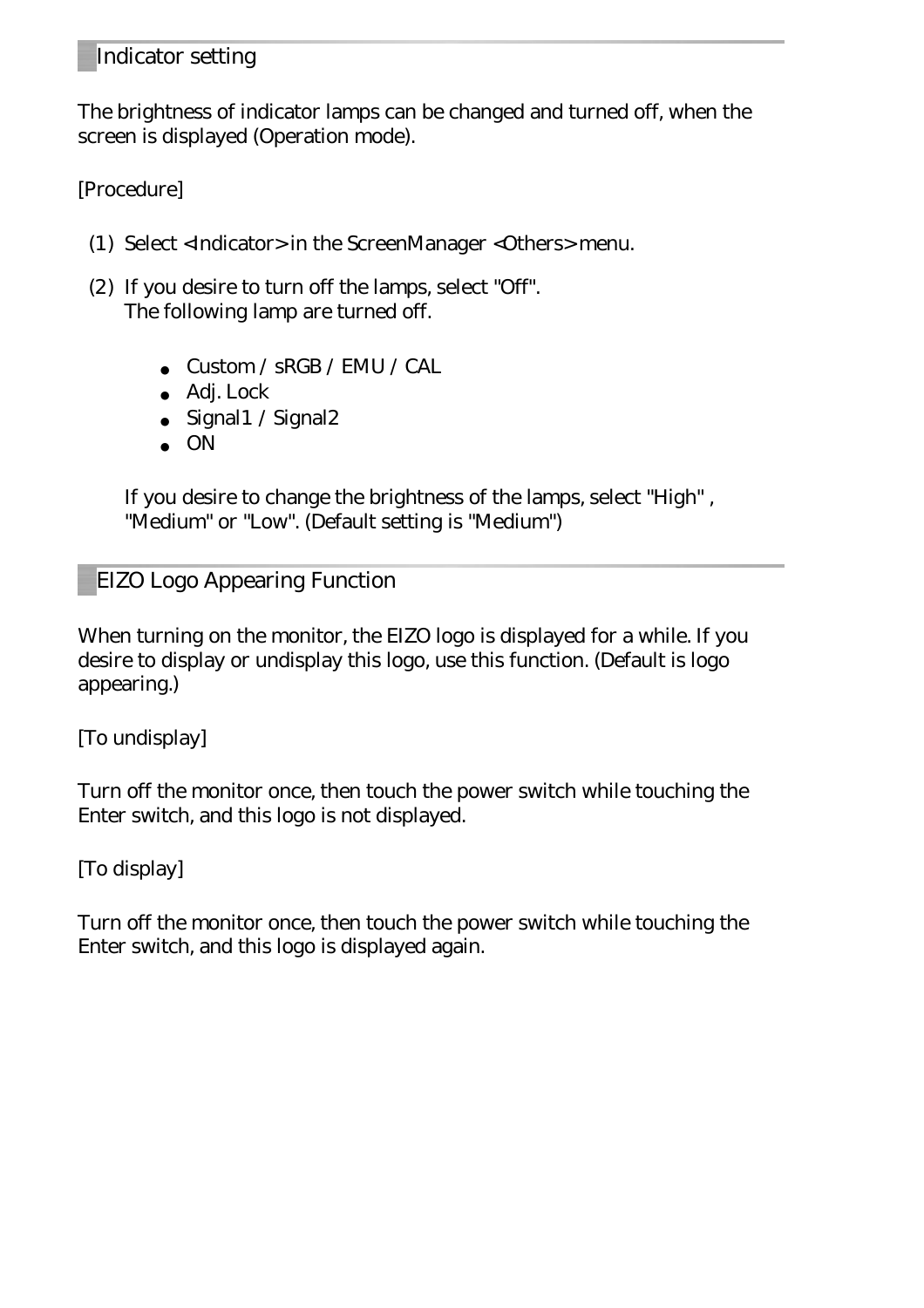# <span id="page-35-0"></span>**4. ADJUSTMENT**

The monitor displays the digital input image correctly based on its pre-setting data.

#### <span id="page-35-1"></span>4-1. Screen Adjustment

#### Analog Input

Screen adjustments for the LCD monitor should be used in suppressing screen flickering and also for adjusting the screen to its proper position. There is only one correct position for each display mode. It is also recommended to use the ScreenManager function when first installing the display or whenever changing the system.

#### **NOTE**

\* Allow the LCD monitor to stabilize for at least 30 minutes before making image adjustments.

Adjustment Procedure

1.Touch the Auto Adjustment Switch on the control panel.

The message appears and remains on the screen for 5 seconds. While the message is on the screen, touch the Auto Adjustment switch again to automatically adjust the clock, phase, screen position and resolution. If you do not wish to do adjust the screen, do not touch the Auto Adjustment switch again.

#### **NOTE**

- The Auto Adjustment function is intended for use on the Macintosh and on AT-compatible PC running Windows. It may not work properly in either of the following cases. It does not work properly when an image is displayed only on a part of the screen (command prompt window,for example) or when a black background (wallpaper, etc.) is in use.
- \* It cannot work correctly using with some graphics cards.

If the appropriate screen cannot be made by using the Auto Adjustment switch, adjust the screen through the following procedures. If the appropriate screen can be made, proceed to [step 5.](#page-39-1)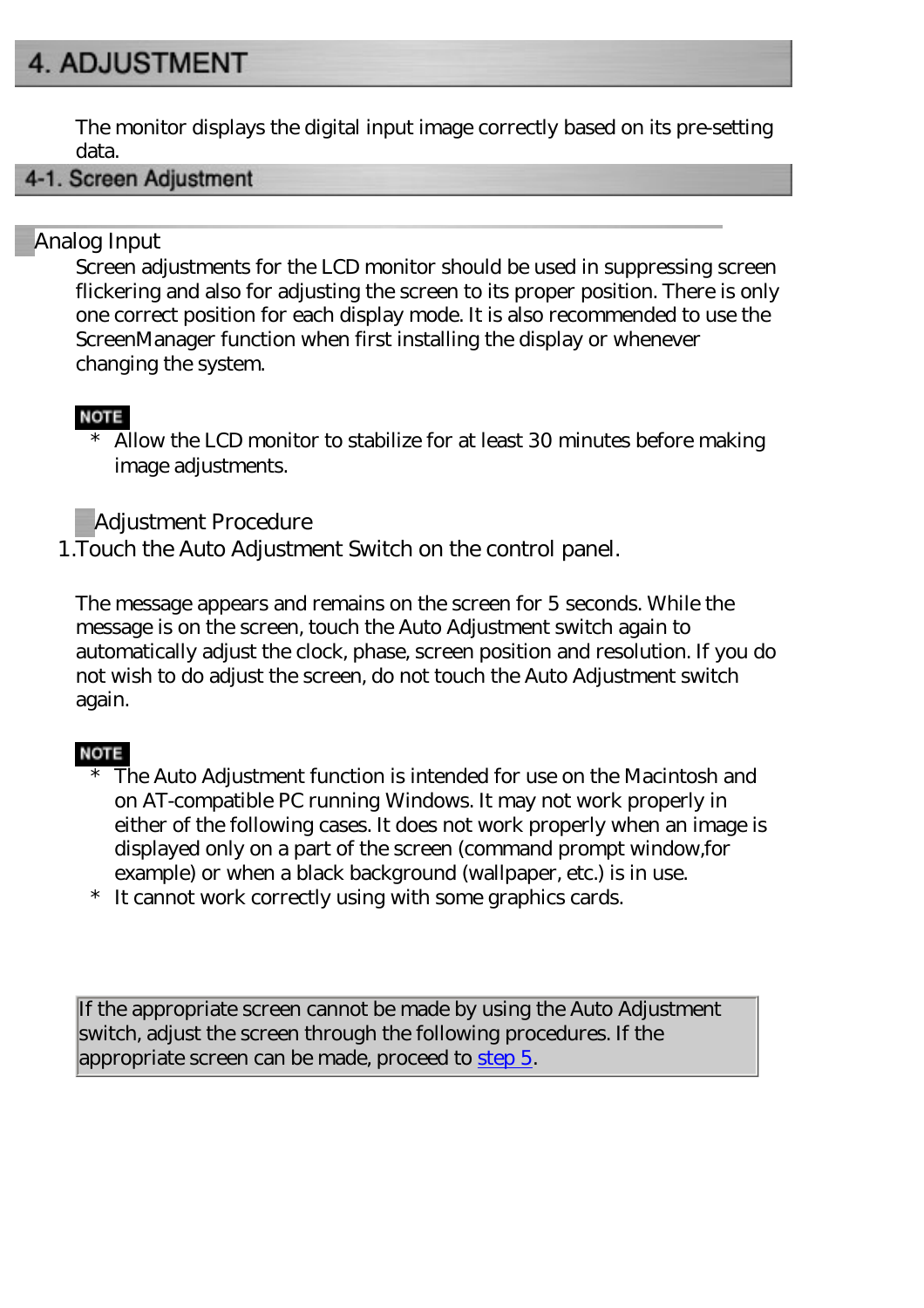2.Prepare the display pattern for the analog display adjustment.

#### Windows

- (1) Load the "EIZO LCD Utility Disk" to your PC.
- (2) Start the "Screen Adjustment Utility" from the startup menu. If it cannot be started, open the screen adjustment pattern files.

Other than Windows

Download the "Screen adjustment pattern files" from our site: [http://www.](http://www.eizo.com/)

#### [eizo.com](http://www.eizo.com/).

#### **NOTE**

- For how to open and use the screen adjustment pattern files, refer to "Readme.txt".
- 3.Perform the auto size adjustment again with the analog screen adjustment pattern displayed.
	- (1) Display Pattern 1 in full screen on the monitor using the "Screen Adjustment Utility" or the screen adjustment pattern files.



- (2) Touch the Auto Adjustment Switch on the control panel. The message appears and remains on the screen for 5 seconds.
- (3) While the message is on the screen, touch the Auto Adjustment switch again to automatically adjust the clock, phase, screen position and resolution.

<span id="page-36-0"></span>4.Adjust by using <Screen> menu in the ScreenManager.

(1) Vertical bars appear on the screen  $=\sqrt{\frac{1}{2}}$  Use the <[Clock>](#page-58-0) adjustment.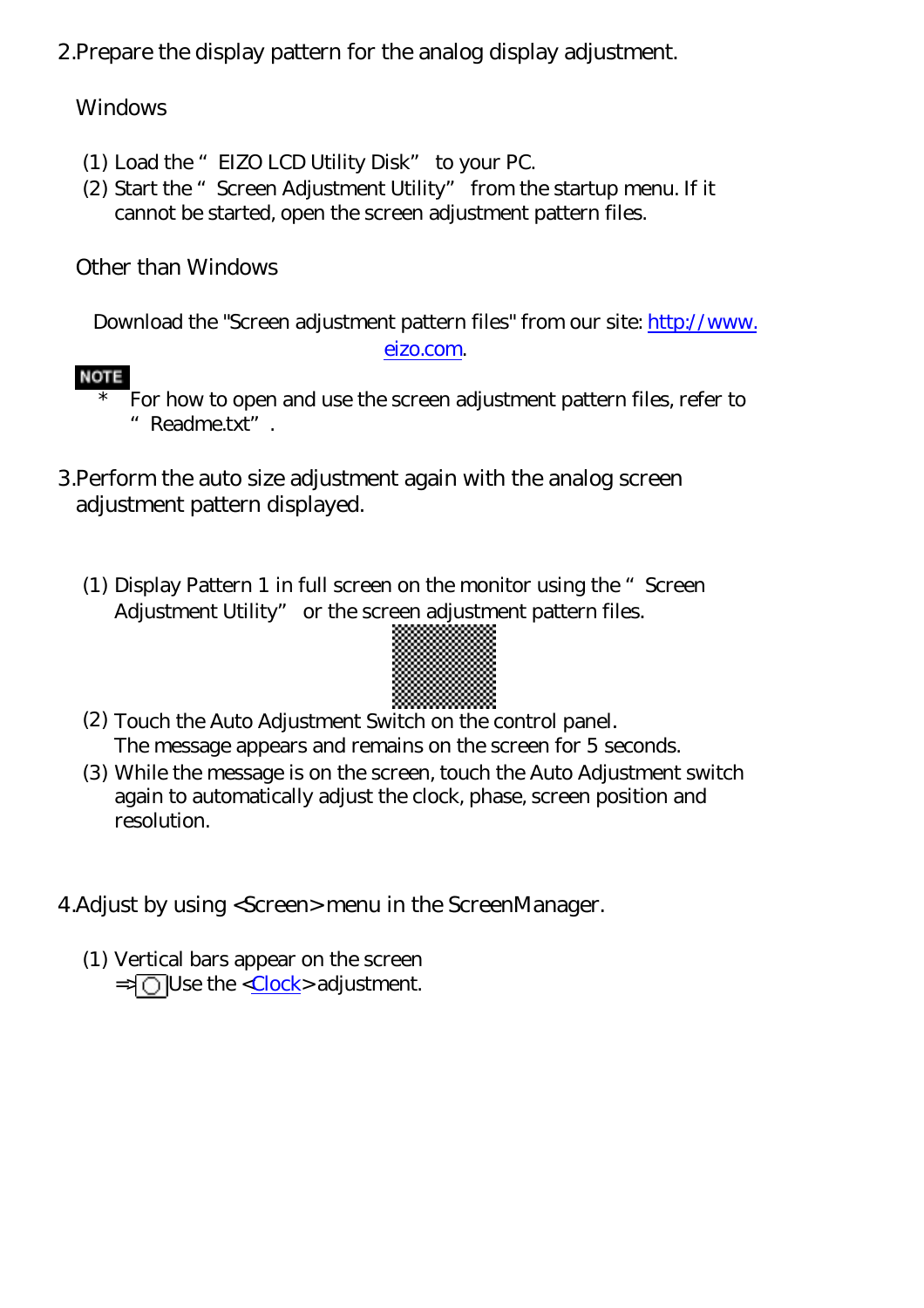Select the <Clock> and eliminate the vertical bars by using the Right and Left of the Directing switches.

Do not continuously touch the Directing switches, as the adjustment value will change quickly and make it difficult to locate the most suitable adjustment point. If the horizontal flickering, blur or bars appear, proceed to <Phase> adjustment as follows.



(2) Horizontal bars appear on the screen.

 $=$   $\sqrt{\binom{m}{1}}$  Use the <*Phase*> adjustment.

Select the <Phase> and eliminate the horizontal flickering, blurring or bars by using the Right and Left switches.



#### **NOTE**

\* Horizontal bars may not completely disappear from the screen depending on the PC.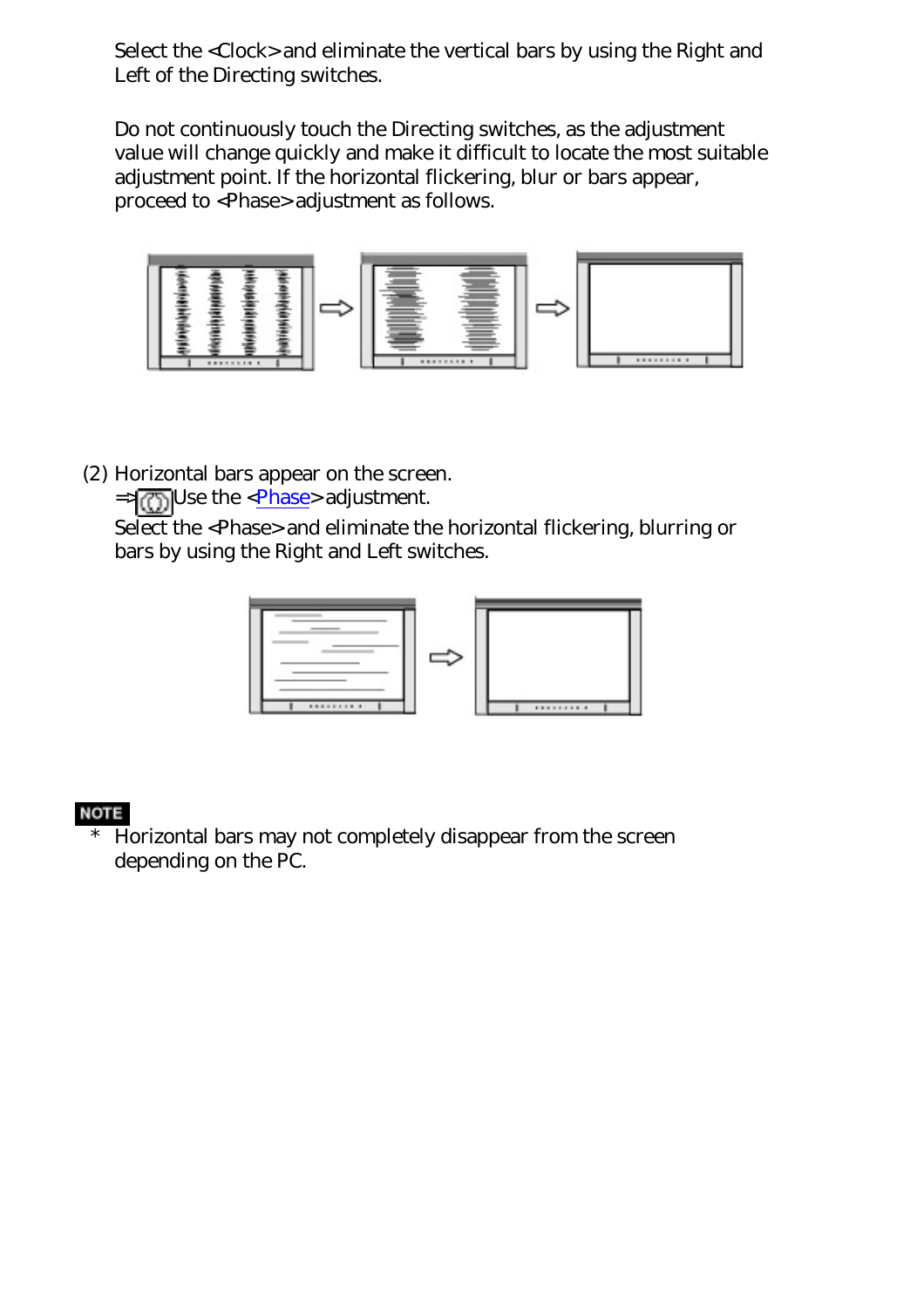<span id="page-38-0"></span>(3) The screen position is incorrect.

 $\Rightarrow$  Use the <Position> adjustment.

The correct displayed position of the monitor is decided because the number and the position of the pixels are fixed. The <Position> adjustment moves the image to the correct position.

Select <Position> and adjust the position by using the Up, Down, Right and Left switches.

If vertical bars of distortion appear after finishing the <Position> adjustment, return to <Clock> adjustment and repeat the previously explained adjustment procedure. ("Clock" => "Phase" => "Position").



<span id="page-38-1"></span>(4) Screen image is smaller or larger than the actual screen images.  $\Rightarrow$  Use the <Resolution> adjustment.

Adjustment is needed when the input signal resolution and the resolution now being displayed are different.

Select <Resolution> and confirm if the resolution now being displayed is the same as the input resolution. If it is not, adjust the vertical resolution using the Up and Down switches and adjust the horizontal resolution using the Right and Left switches.

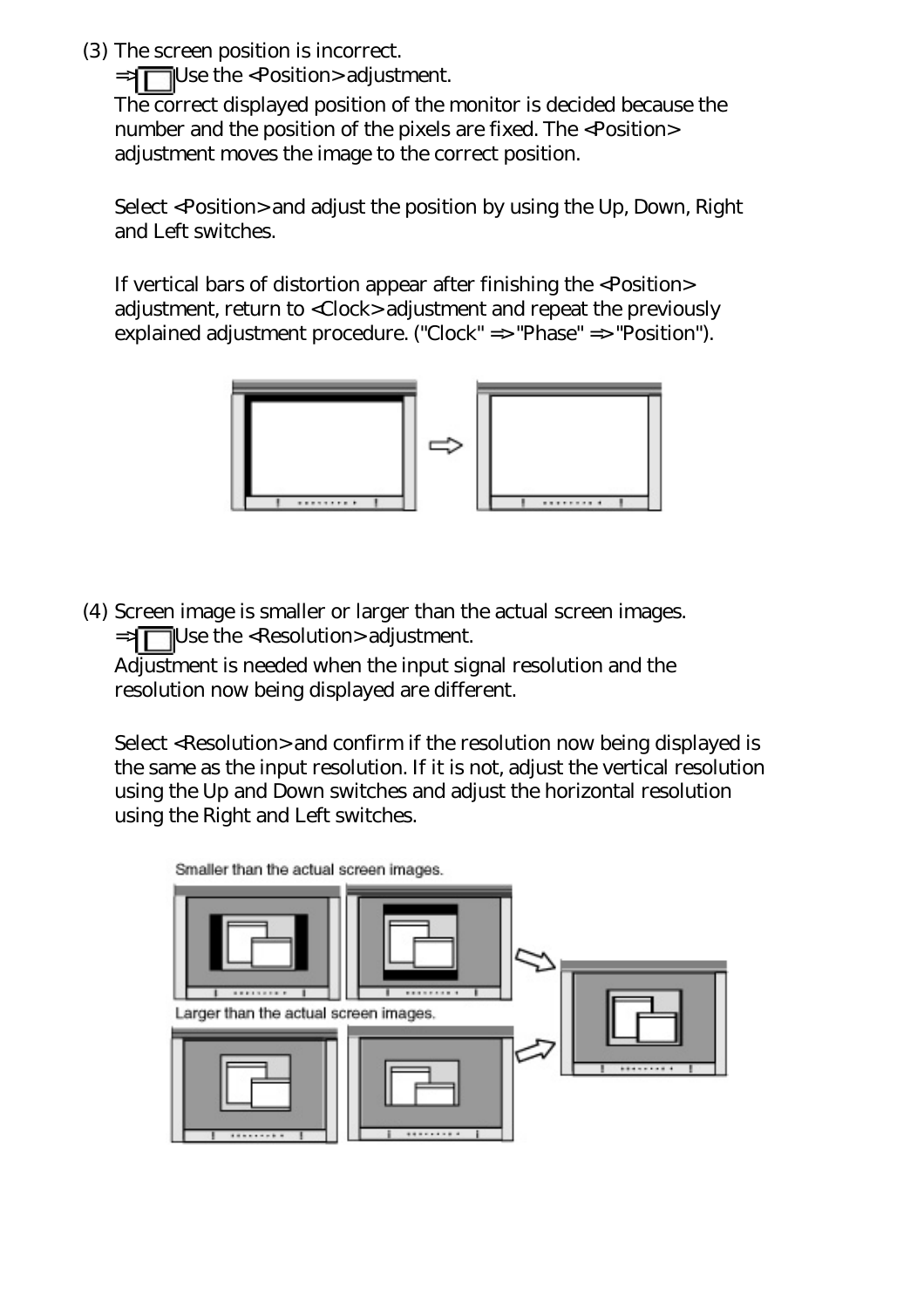<span id="page-39-1"></span>5.Adjust the output signal range (Dynamic Range) of the signal.

 $\equiv$   $\geq$  Use the [<Range Adjustment](#page-59-2)> of <Screen> menu.

This controls the level of output signal range to display the whole color gradation (256 colors).

[Procedure]

(1) Affichez le motif 2 en plein écran sur le moniteur à l'aide de l' « Utilitaire de réglage de l'écran » ou du fichier de motifs de réglage de l'écran.



(2) Sélectionnez <Niveau> sur le menu <Écran> et appuyez sur l ´interrupteur de Adjustment Auto.

Le message « Vos réglages seront perdus sivous appuyez sur AUTO. » s' affiche.

(3) Appuyez sur l´interrupteur de Adjustment Auto pendant que le message est affiché.

La palette de couleurs est réglée automatiquement..

(4) Fermez le motif 2. Si vous utilisez l'« Utilitaire de réglage de l'écran », fermez le programme.

#### <span id="page-39-0"></span>4-2. Displaying a Low Resolution

The lower resolutions are enlarged to full screen automatically. Using the <Screen Size> function in the <Others> menu enables to change the screen size.

1.Enlarge the screen size when displaying a low resolution.

=>  $\frac{2}{x}$  Select the <Screen Size>.

Select the <Screen Size> in the others menu and select the screen size by using the Up and Down buttons.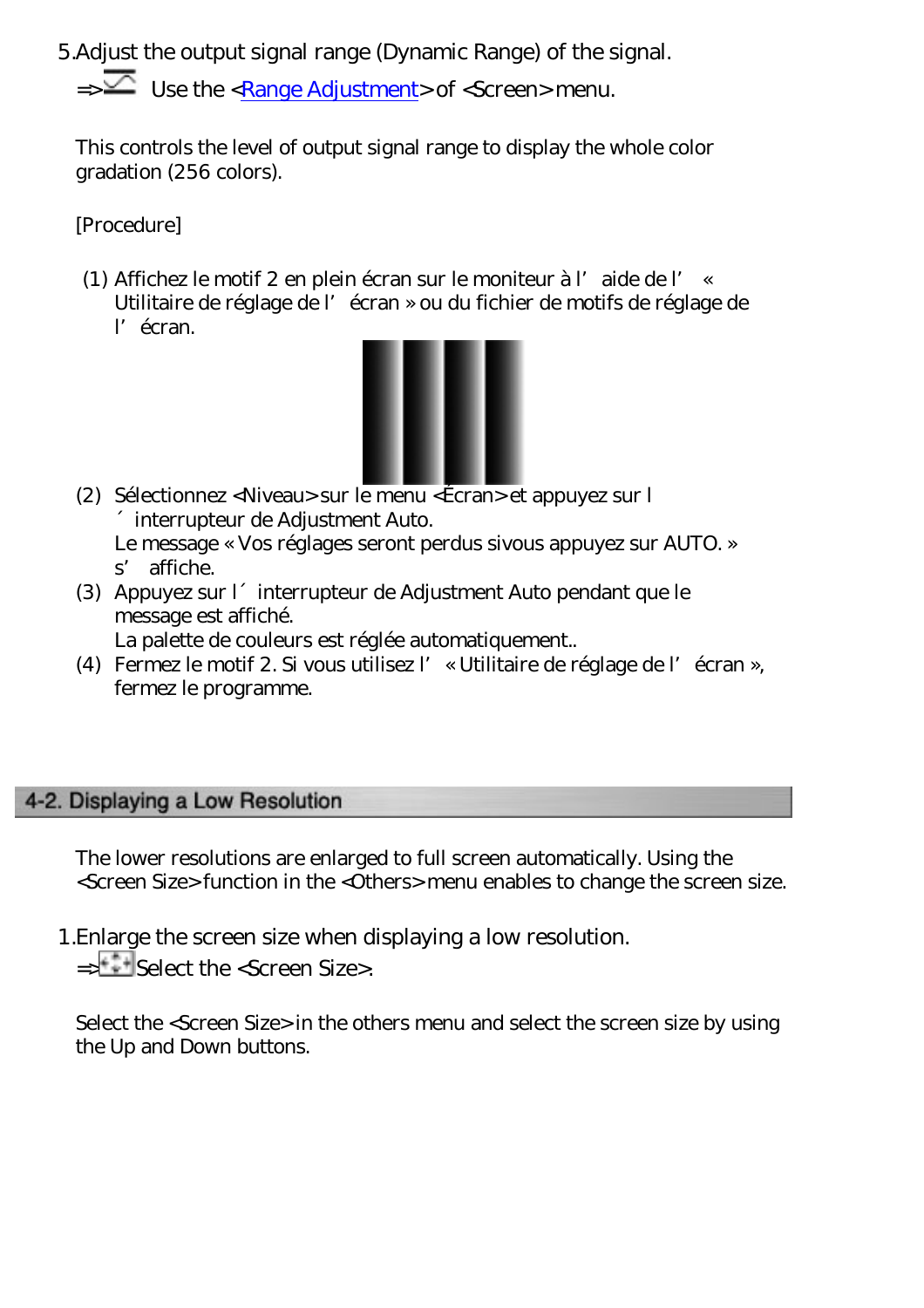| Menu     | Function                                                    |  |  |  |
|----------|-------------------------------------------------------------|--|--|--|
|          | Displays the picture on the screen in full, irrespective of |  |  |  |
| Full     | the picture's resolution. Since the vertical resolution     |  |  |  |
|          | and the horizontal resolution are enlarged at different     |  |  |  |
|          | rates, some image may appear distorted.                     |  |  |  |
|          | Displays the picture on the screen in full, irrespective of |  |  |  |
|          | the picture's resolution. Since the vertical resolution     |  |  |  |
| Enlarged | and horizontal resolution are enlarged at the same          |  |  |  |
|          | rates, some horizontal or vertical image may disappear.     |  |  |  |
|          | Displays the picture at the actual screen resolution.       |  |  |  |

#### Example: Displaying 1280 x 1024



2.Smooth the blurred texts of the enlarged screen.

=> Switch the <Smoothing> setting.

When a low-resolution image is displayed in the "Full" or "Enlarged" mode, the characters or lines of the displayed image may be blurred.

Select the suitable level 1-5 (Soft-Sharp).

Select <Smoothing> in the <Screen> menu and adjust by using the Right and Left switches.

#### **NOTE**

\* <Smoothing> is disabled when the screen is displayed in the following resolutions.

#### ● 1920 x 1200

The image size is doubled both in horizontally and vertically to (i. e. 1600 x 1200 enlarged from 800 x 600) provide clear focus which does not require this function. "Normal" is selected in <Screen Size>.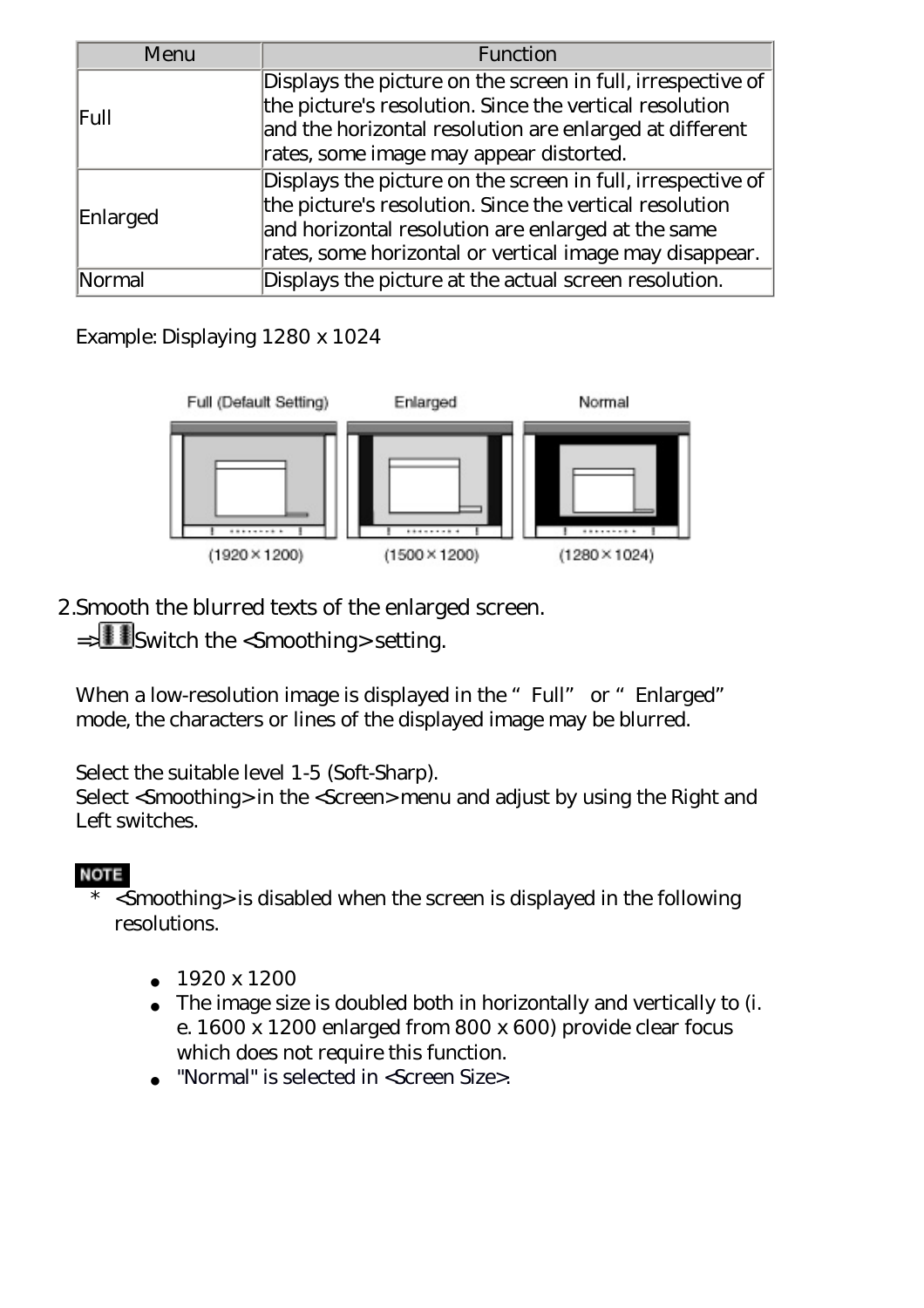3.Set the brightness of the black area surrounding the displayed image.  $\equiv$  Set the <Border Intensity>.

In the "Enlarge" mode or "Full Screen" mode, the outer area (border) is usually black.

Select <Border Intensity> in the <Others> menu and adjust by using the Right and Left switches.



#### <span id="page-41-0"></span>4-3. Color Adjustment

Color settings of each FineContrast mode can be adjusted and saved by using the <Color> menu of the ScreenManager.

In the analog input, perform the [<Range Adjustment](#page-39-1)> before making the color adjustments. During color adjustments, the FineContrast mode cannot be changed. Select the mode in advance by using the Mode switch.

#### Adjustment Items

The adjustable items and displayed icons on the <Color> menu depend on the selected FineContrast mode.

| Icons       | <b>Functions</b> | <b>FineContrast Modes</b> |        |  |            |
|-------------|------------------|---------------------------|--------|--|------------|
|             |                  | Custom SRGB   EMU         |        |  | <b>CAL</b> |
|             | Brightness**     | $\ast$                    | $\ast$ |  |            |
| IJК         | Temperature**    | $\ast$                    | -      |  |            |
|             | Gamma**          | $\ast$                    |        |  |            |
| 坚           | Saturation       | $\ast$                    |        |  |            |
|             | Hue              | $\ast$                    |        |  |            |
|             | Gain             | $\ast$                    |        |  |            |
| <b>1691</b> | $6$ colors       | $\ast$                    |        |  |            |

"\*": Settable/Adjustable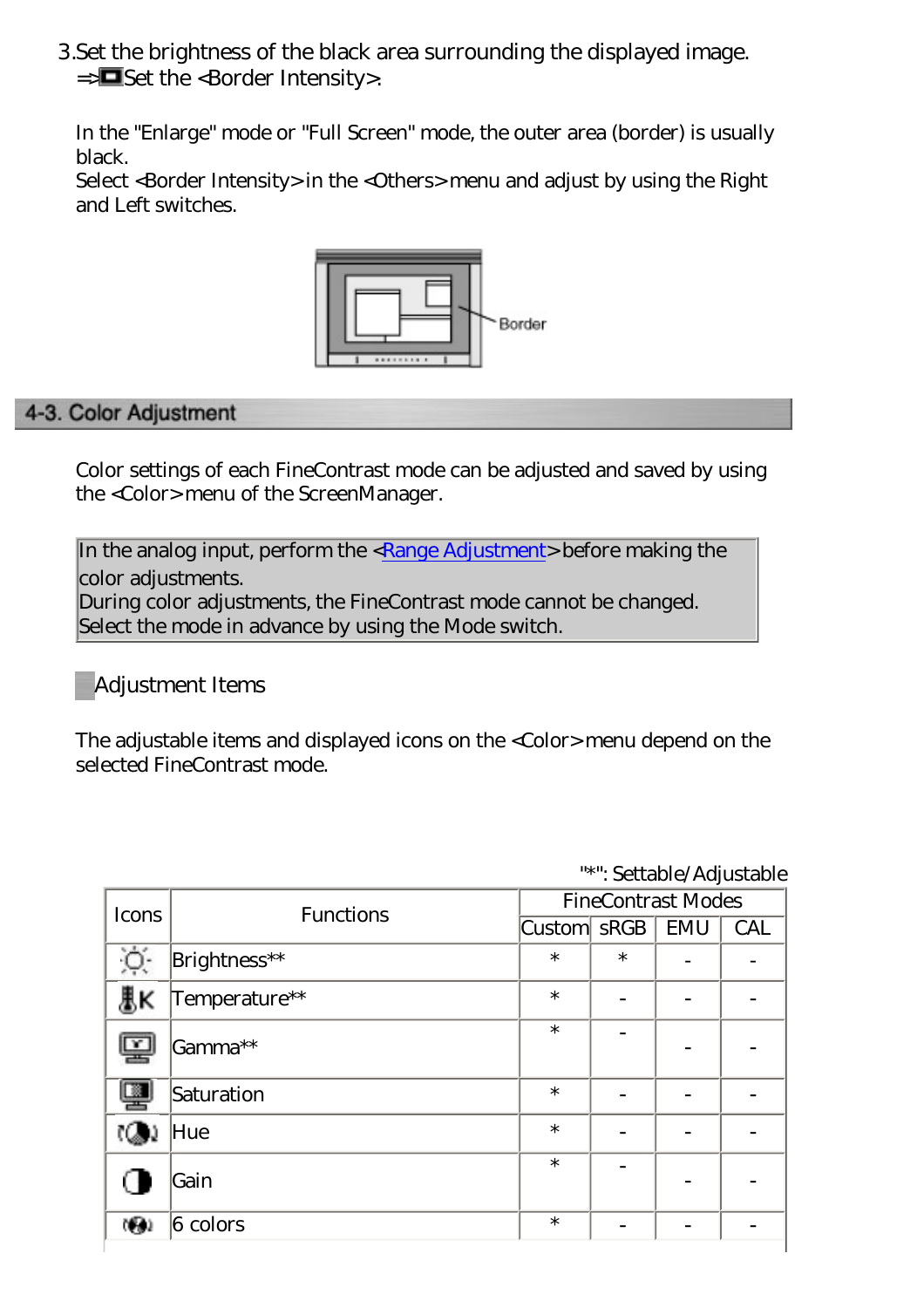| . . | $\sim$                                                    |   |  |     | -  | - |  |
|-----|-----------------------------------------------------------|---|--|-----|----|---|--|
|     | $\sim$ . $\sim$ $\sim$ $\sim$ $\sim$ $\sim$ $\sim$ $\sim$ | . |  | . . | ᠇. |   |  |

\*\*These settings can be also adjusted on the FineContrast menu.

- **NOTE** \* Allow the LCD monitor to stabilize for at least 30 minutes before making image adjustments. (Allow the monitor to warm Up for at least 30 minutes before making adjustments.)
	- \* Performing the <Reset> of the <Color> menu returns the color settings of the selected mode to the default settings.
	- \* The values shown in percentages represent the current level within the specific adjustment. They are available only as a reference tool. (To create a uniform white or black screen, the percentages for each will probably not be the same.)

#### Adjustment Contents

| Menu              | <b>Function Descriptions</b>                                                                                                                         | Adjustable Range                                       |  |  |  |
|-------------------|------------------------------------------------------------------------------------------------------------------------------------------------------|--------------------------------------------------------|--|--|--|
| <b>Brightness</b> | To set the brightness of the                                                                                                                         | $ 0 \cdot 100\%$                                       |  |  |  |
|                   | screen                                                                                                                                               |                                                        |  |  |  |
|                   |                                                                                                                                                      |                                                        |  |  |  |
|                   |                                                                                                                                                      |                                                        |  |  |  |
|                   | <u>Temperature</u> To set the color                                                                                                                  | 4000 ~ 10000 K                                         |  |  |  |
|                   | temperature                                                                                                                                          | in 500 K increments (including                         |  |  |  |
| ₹Κ                |                                                                                                                                                      | 9300 K). Default setting is<br>5000K                   |  |  |  |
|                   | NOTE                                                                                                                                                 |                                                        |  |  |  |
|                   | $\ast$                                                                                                                                               | The values shown in the Kelvin are available only as a |  |  |  |
|                   | reference tool.<br>$\ast$                                                                                                                            |                                                        |  |  |  |
|                   | Adjusting the <gain> turns the <temperature><br/>adjustment "OFF".</temperature></gain>                                                              |                                                        |  |  |  |
|                   | $\ast$                                                                                                                                               |                                                        |  |  |  |
|                   | Setting the temperature under 4000 K or over 10000<br>K invalidates the color temperature setting. (The color<br>temperature's setting turns "OFF".) |                                                        |  |  |  |
|                   |                                                                                                                                                      |                                                        |  |  |  |
| Gamma             | To set the gamma value                                                                                                                               | $1.8 - 2.6$ (in 0.2 increments)                        |  |  |  |
|                   | NOTE                                                                                                                                                 |                                                        |  |  |  |
|                   | $\ast$                                                                                                                                               | If setting the gamma value, the using the monitor in   |  |  |  |
|                   | the digital signal input is recommended.                                                                                                             |                                                        |  |  |  |
|                   | If using the monitor in the analog input signal, set the                                                                                             |                                                        |  |  |  |
|                   | gamma value from 1.8 to 2.2.                                                                                                                         |                                                        |  |  |  |
| Saturation        | To change the saturation<br>$-100 - 100$<br>Setting the minimum level (-                                                                             |                                                        |  |  |  |
|                   | 100) turns the image to the                                                                                                                          |                                                        |  |  |  |
|                   |                                                                                                                                                      | monochrome.                                            |  |  |  |
|                   | NOTE                                                                                                                                                 |                                                        |  |  |  |
|                   | $\ast$<br>The <saturation> adjustment may cause undisplayable</saturation>                                                                           |                                                        |  |  |  |
|                   | color tone.                                                                                                                                          |                                                        |  |  |  |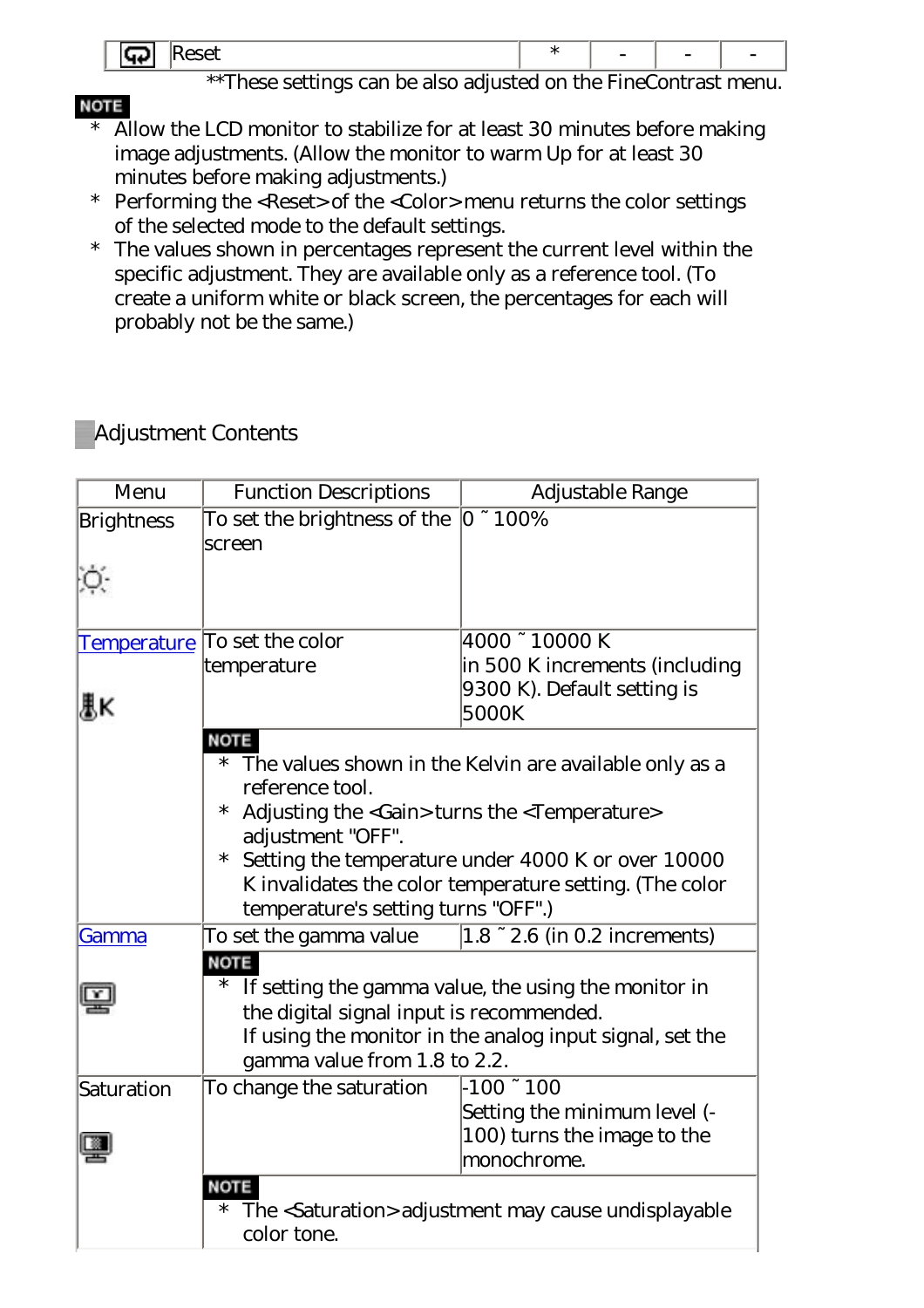| Hue                      | To change the flesh color,<br>etc.                                                                                         | $-100 - 100$                                                                                                                                                                                       |
|--------------------------|----------------------------------------------------------------------------------------------------------------------------|----------------------------------------------------------------------------------------------------------------------------------------------------------------------------------------------------|
|                          | <b>NOTE</b><br>$\ast$<br>tone.                                                                                             | The <hue> adjustment may cause undisplayable color</hue>                                                                                                                                           |
| Gain                     | To change each color (red,<br>green and blue)                                                                              | $10 - 100%$<br>By adjusting the red, green and<br>blue color tones for each mode,<br>custom colors can be defined.<br>Display a white or gray<br>background image and adjust<br>the $<$ Gain $>$ . |
|                          | <b>NOTE</b><br>as a reference tool.<br>$\ast$<br>setting.                                                                  | * The values shown in the percentage are available only<br>Setting the <temperature> invalidates the <gain><br/>adjustment. &lt; Gain&gt; setting returns to the default</gain></temperature>      |
| $6$ colors<br><b>FAI</b> | To adjust <saturation> and<br/><hue> in each color (Red,<br/>Yellow, Green, Cyan, Blue<br/>and Magenta)</hue></saturation> | Hue: $-100 - 100$<br>Saturation: -100 ~ 100                                                                                                                                                        |
| <b>Reset</b><br>ပြာ      | To return the color settings<br>of the selected mode to the<br>default settings                                            | Select the <reset>.</reset>                                                                                                                                                                        |

#### <span id="page-43-0"></span>4-4. Power-save Setup

The <PowerManager> menu in the ScreenManager enables to set the powersave setup.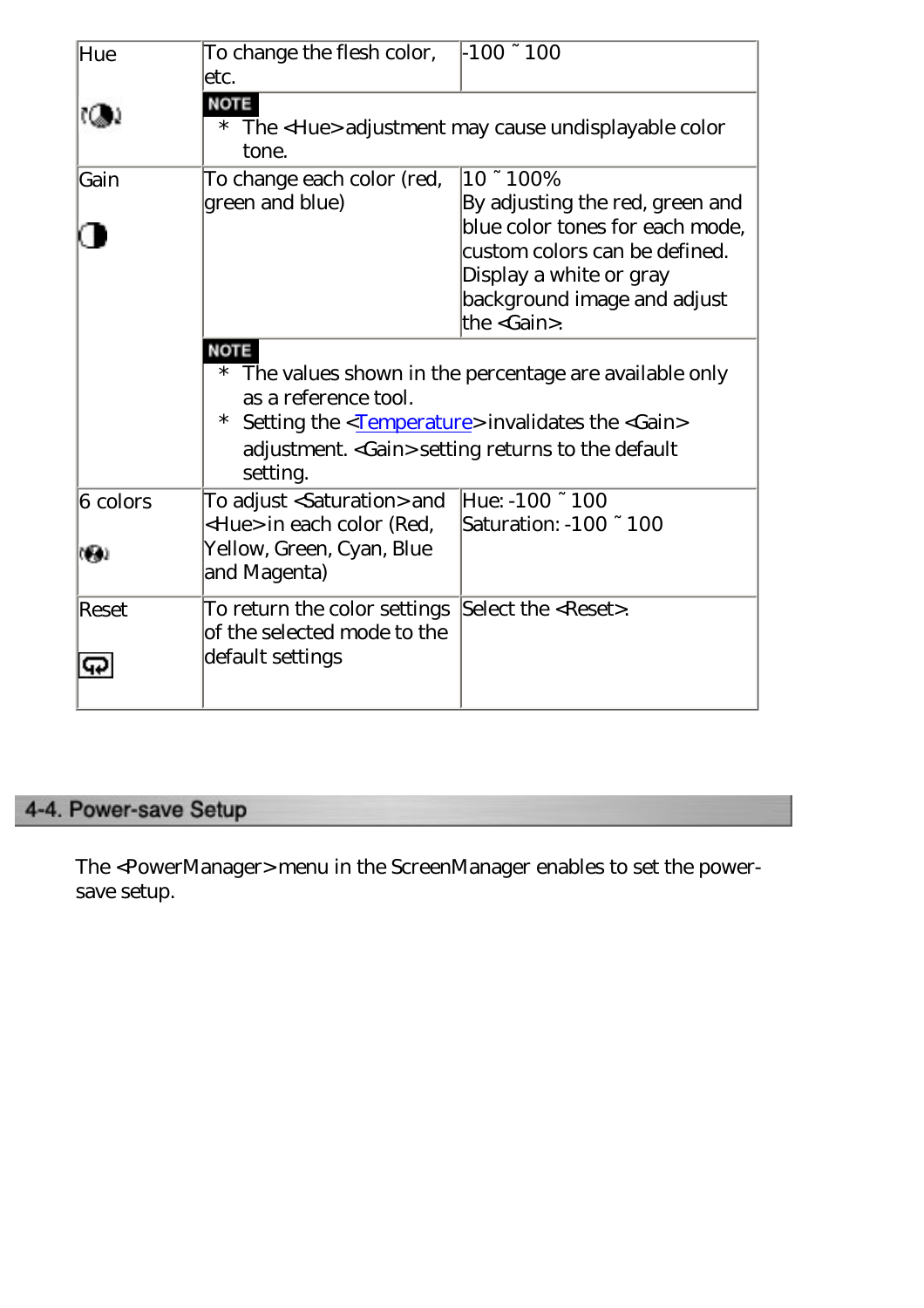#### **NOTE**

- \* Do your part to conserve energy, turn off the monitor when you are finished using it. Disconnecting the monitor from the power supply is recommended to save energy completely.
- \* Even if the monitor is in a power saving mode, USB compliant devices function when they are connected to the monitor's USB (both the Upstream and the Downstream ports). Therefore, power consumption of the monitor will change according to the connected devices even if the monitor is in a power saving mode.

Analog Input

This monitor complies with the ["VESA DPMS](#page-60-2)" standard.

To use the PC's Power Saving System (VESA DPMS).

[Procedure]

- (1) Set the PC's power saving settings.
- (2) Select "VESA DPMS" in the <PowerManager> menu.

[Power saving system]

| PC           |                                             | Monitor      | Indicator lamp |                   |  |  |
|--------------|---------------------------------------------|--------------|----------------|-------------------|--|--|
|              |                                             |              |                | <b>Power Save</b> |  |  |
| Operation    |                                             | Operation    | Light          | Эff               |  |  |
| Power saving | <b>STAND-BY</b><br><b>SUSPEND</b><br>. JFF. | Power saving | Эff            | Light             |  |  |

[Power Resumption Procedure]

Operate the mouse or keyboard to return to a normal screen.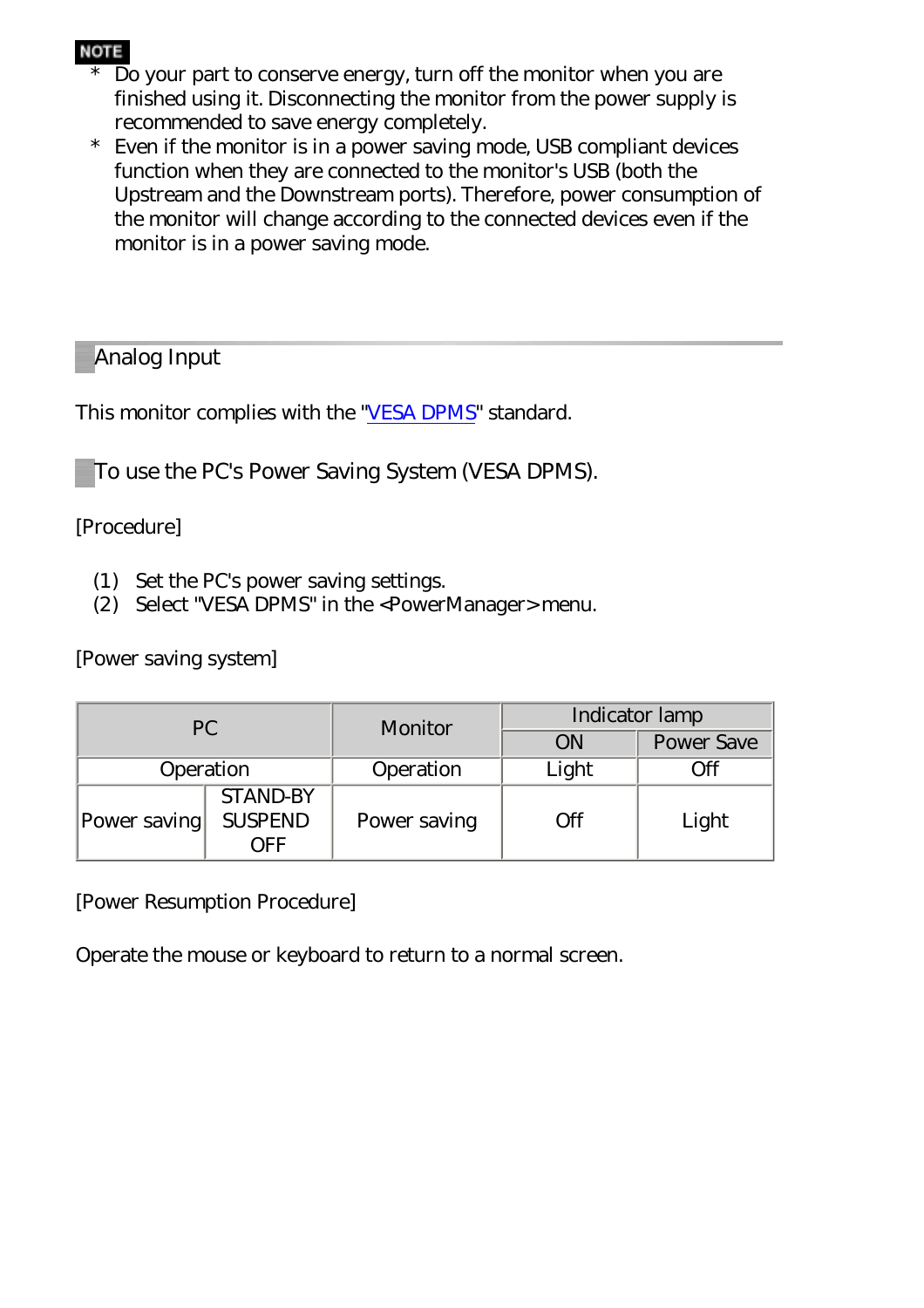#### Digital Input

This monitor complies with the "*DVI DMPM*".

#### [Procedure]

- (1) Set the PC's power saving settings.
- (2) Select "DVI DMPM" from the <PowerManager> menu.

[Power saving system]

| PC           |                                                          | Monitor   | Indicator lamp |                   |  |
|--------------|----------------------------------------------------------|-----------|----------------|-------------------|--|
|              |                                                          |           | ON             | <b>Power Save</b> |  |
| Operation    |                                                          | Operation | Light          | Эff               |  |
| Power saving | <b>STAND-BY</b><br><b>SUSPEND</b><br>Power saving<br>ਾਦਿ |           | Жf             | Light             |  |

[Power Resumption Procedure]

Operate the mouse or keyboard to return to a normal screen .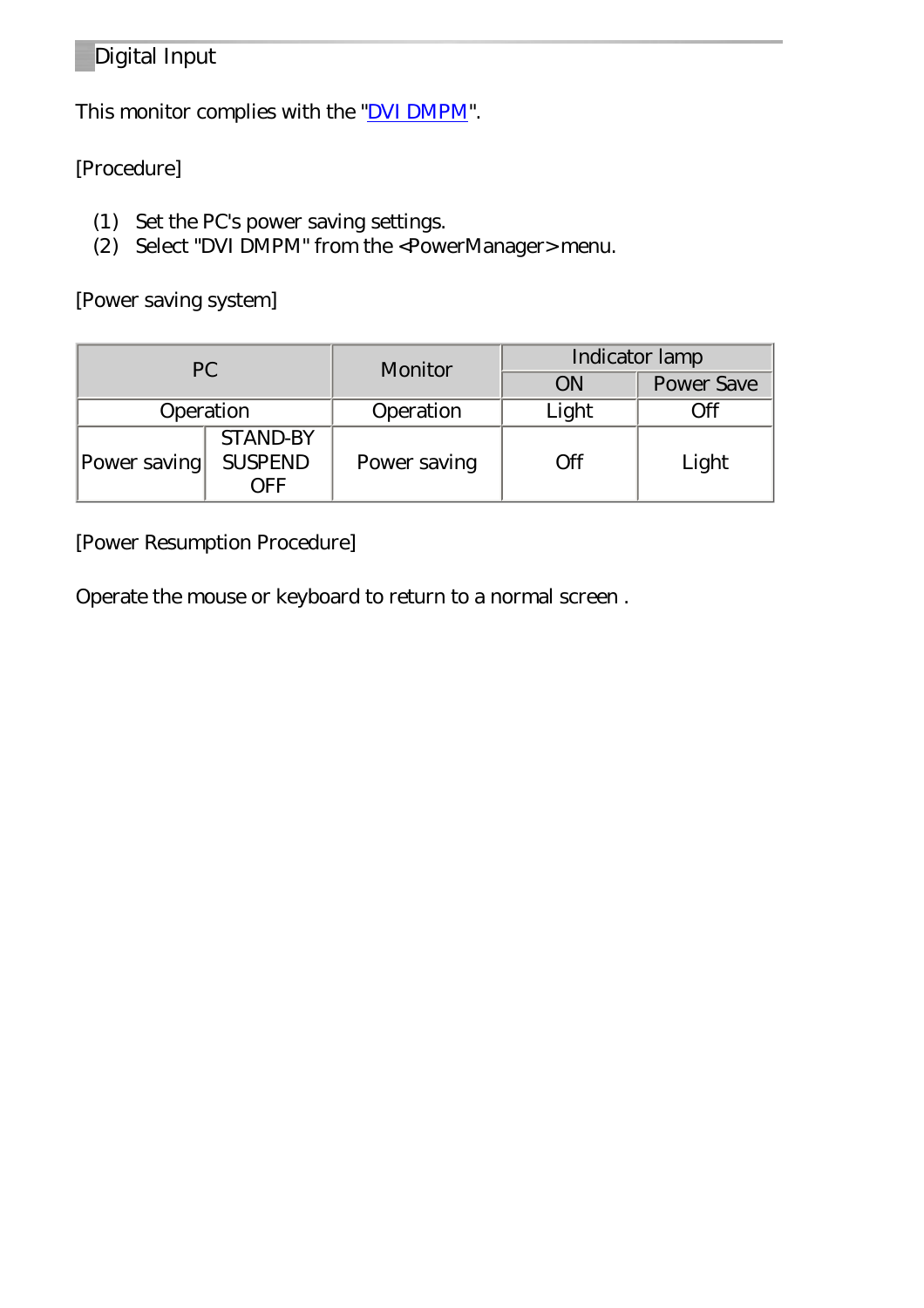# <span id="page-46-0"></span>5. MAKING USE OF USB (Universal Serial Bus)

This monitor provides a hub which supports the USB standard. When connecting to a USB compliant PC or another hub, the monitor functions as a hub which the USB compliant peripherals can be easily connected.

Required System Environment

- \* PC equipped with USB ports or another USB hub connected to the USB compliant PC
- \* Windows 98/Me/2000/XP//Mac OS 8.5.1 or later
- \* EIZO USB Cable (MD-C93, enclosed)

#### **NOTE**

- The USB hub function may not work properly depending on the PC, OS or peripherals. Please consult the manufacturer of each device about the USB support.
- \* Using the USB Rev . 2.0 compatible PC or peripherals is recommended.
- If the monitor is in the power saving mode, or if the monitor is connected to the power outlet with the monitor turned off, all the devices connected to the USB ports (upstream and downstream) work. Therefore, power consumption of the monitor varies with connected devices even in the power saving mode.
- The followings are procedures for the Windows 98/Me/2000/XP and Mac OS.

Connecting to the HUB USB

- 1.Connect the monitor to the PC with the signal cable first, then turn on the PC.
- 2.Connect the upstream port of the monitor to the downstream port of the USB compliant PC or another hub by using the USB cable.



After connecting the USB cable, the USB function can be set up automatically.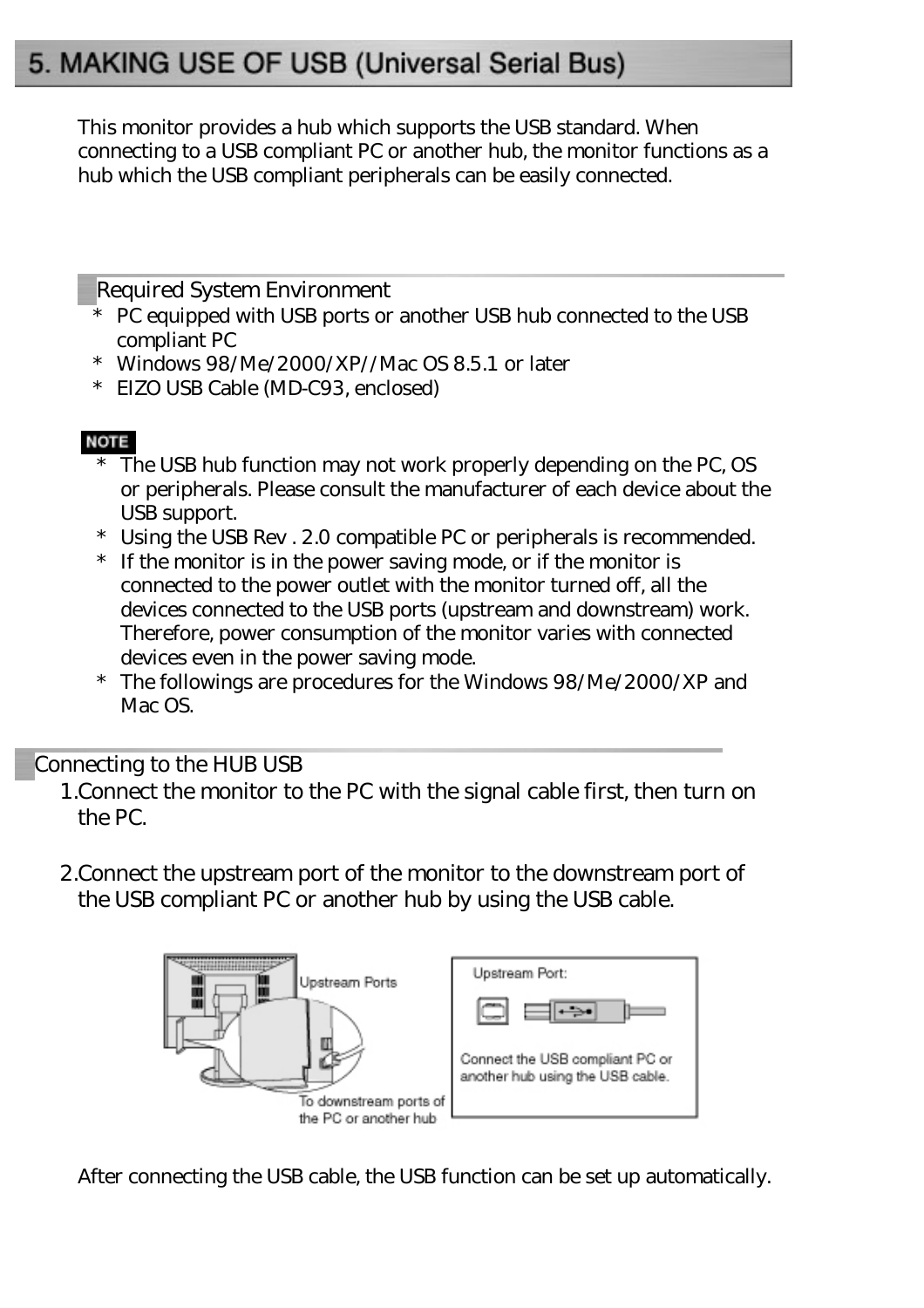3.After setting up, the monitor's USB hub is available for connecting USB compliant peripherals to the downstream ports of the monitor.

Connecting Examples



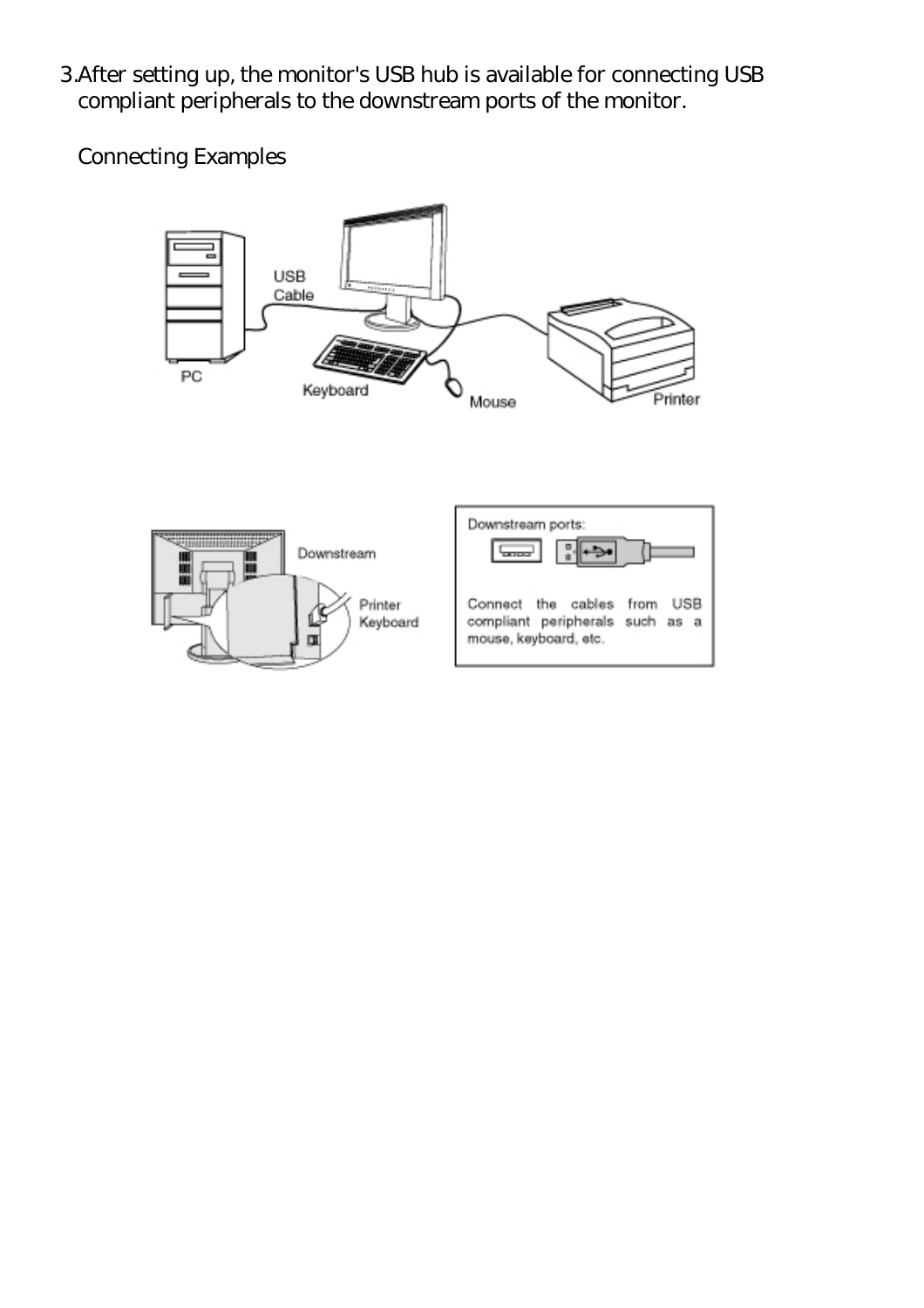# <span id="page-48-1"></span><span id="page-48-0"></span>6. TROUBLESHOOTING

If a problem persists even after applying the suggested remedies, contact an EIZO dealer.

No picture problems : See No.1 ~ No.2 Imaging problems : See No.3 ~ No.14 Other problems : See No.15 ~ No.18 USB problems : See No.19 ~ No.20

| Problems                                                                                                                              | Points to check with possible solutions                                                                                                                                                                                                                                                                                                                                                                                 |
|---------------------------------------------------------------------------------------------------------------------------------------|-------------------------------------------------------------------------------------------------------------------------------------------------------------------------------------------------------------------------------------------------------------------------------------------------------------------------------------------------------------------------------------------------------------------------|
| 1. No picture<br>Status of Indicator lamp<br>"ON" is off.                                                                             | [] Check that there is nothing left on the<br>face of Power switch. Wipe the control<br>panel, and then touch the Power switch<br>again with dry finger.<br>[] Check that the power cord is correctly<br>connected.<br>If the problem persists, turn off the<br>monitor power for a few minutes, then<br>turn it back on and try again.<br>[] Try touching the power switch to turn it<br>on again.                     |
| Status of Indicator lamp<br>"ON" is light.                                                                                            | [] Check the Gain setting.                                                                                                                                                                                                                                                                                                                                                                                              |
| Status of Indicator lamp<br>"Power Save" is light.                                                                                    | [] Switch the signal Input by touching the<br>input signal selection switch on the front<br>control panel.<br>[] Try touching a key on the keyboard, or<br>clicking the mouse.                                                                                                                                                                                                                                          |
| 2. The message below appears.<br>The message appears when<br>the signal is not input. (This is<br>displayed for about 40<br>seconds). | These messages appear when the signal<br>is not inputted correctly, even if the<br>monitor functions properly.<br>[] When the image is displayed correctly<br>after a short time, there is no problem<br>with the monitor. (Some PCs do not<br>output the signal soon after powering<br>on.)<br>[] Check that the PC is turned ON.<br>[] Check that the signal cable is properly<br>connected the PC or graphics board. |
| Signal Check<br>Signal 2<br>£Н:<br>0.OkHz<br>0.0Hz<br>fU:                                                                             | [] Switch the signal input by touching the<br>Input Signal Selection switch on the<br>control panel.                                                                                                                                                                                                                                                                                                                    |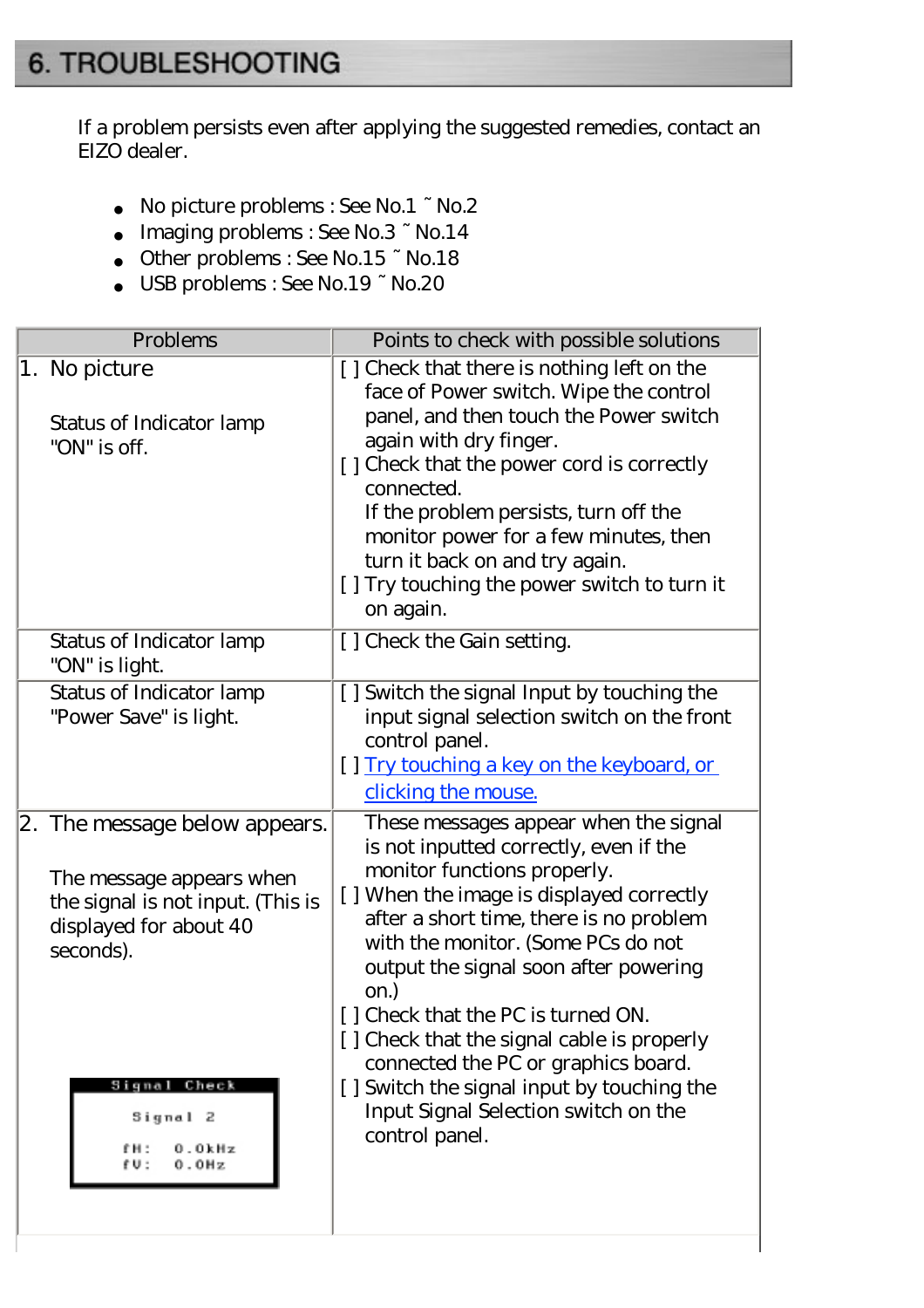|    | The signal frequency is out of<br>range. Error signal frequency<br>will be displayed in red.<br>(Example)<br>Signal Error | [ ] Reboot the PC.<br>[] Use the graphics board's utility software<br>to change the frequency setting. (Refer to<br>the manual of the graphics board.)<br>fD: Dot Clock<br>(Displayed only when the digital<br>signal inputs) |
|----|---------------------------------------------------------------------------------------------------------------------------|-------------------------------------------------------------------------------------------------------------------------------------------------------------------------------------------------------------------------------|
|    | 75.OkHz<br>60.0Hz                                                                                                         | fH: Horizontal Frequency<br>fV: Vertical Frequency                                                                                                                                                                            |
| 3. | Display position is incorrect.                                                                                            | [] Adjust the image position using the<br><position>.<br/>[] If the problem persists, use the graphics<br/>board's utility software to change the<br/>display position if available.</position>                               |
|    | 4. Screen image is smaller or<br>larger than the actual<br>screen images.                                                 | [] Adjust the resolution using the<br><resolution>.</resolution>                                                                                                                                                              |
|    | 5. Vertical bars of distortion<br>appear.                                                                                 | [] Decrease the vertical bars using the<br>$<$ Clock>.                                                                                                                                                                        |
|    | 6. The characters and images<br>have several vertical bars<br>on their right side.                                        | [] Adjust the characters and images using<br>the <signal filter="">.</signal>                                                                                                                                                 |
|    |                                                                                                                           |                                                                                                                                                                                                                               |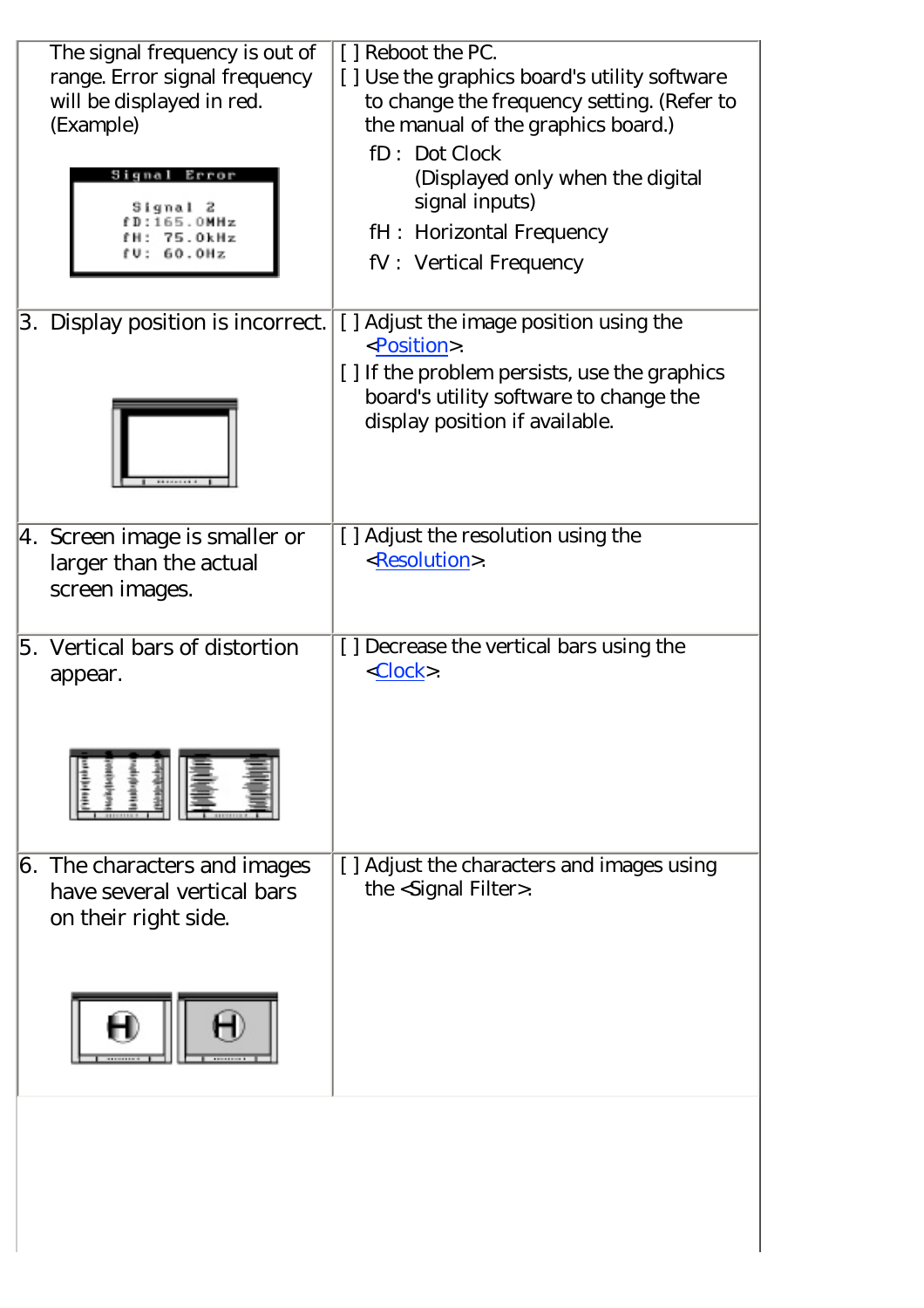| 7. Horizontal bars of           | [] Decrease the horizontal bars using the              |
|---------------------------------|--------------------------------------------------------|
|                                 | <phase>.</phase>                                       |
| distortion appear.              |                                                        |
|                                 |                                                        |
|                                 |                                                        |
|                                 |                                                        |
|                                 |                                                        |
|                                 |                                                        |
|                                 |                                                        |
|                                 |                                                        |
| 8. Letters and lines appear     | [] Adjust the blurred lines using                      |
| blurred.                        | <smoothing>.</smoothing>                               |
|                                 |                                                        |
|                                 |                                                        |
| 9. Distortion appears like the  | [] This happens when both composite (X-                |
| figure below.                   | OR) input signal and separate vertical                 |
|                                 | synchronizing signal are input. Please                 |
|                                 | select one of the two.                                 |
|                                 |                                                        |
|                                 |                                                        |
| 10. The screen is too bright or | [] Adjust the <brightness> (The backlight</brightness> |
| too dark.                       | of the LCD monitor has a fixed life span.              |
|                                 | When the screen becomes dark or                        |
|                                 | begins to flicker, please consult your                 |
|                                 | dealer.)                                               |
|                                 |                                                        |
| 11. Afterimages appear.         | [] Do you use the screen saver or timer                |
|                                 | when displaying the same image for                     |
|                                 | extended periods of time?                              |
|                                 | [] Afterimages are particular to LCD                   |
|                                 | monitors. Avoid displaying the same                    |
|                                 | image for extended periods of time.                    |
| 12. The screen has defective    | [] This is due to the characteristics of the           |
| pixels (e.g. slightly light or  | panel itself, and not the LCD product.                 |
| dark).                          |                                                        |
|                                 |                                                        |
|                                 |                                                        |
| 13. Fingerprints remain on the  | [] Leaving the screen white may solve the              |
| screen.                         | problem.                                               |
|                                 |                                                        |
| 14. The noise appears on the    | [] When entering the signals of analog                 |
|                                 | input, select 1 to 4 in <signal filter=""></signal>    |
| screen.                         |                                                        |
|                                 | from the <screen> menu to change the</screen>          |
|                                 | mode.                                                  |
|                                 |                                                        |
|                                 |                                                        |
|                                 |                                                        |
|                                 |                                                        |
|                                 |                                                        |
|                                 |                                                        |
|                                 |                                                        |
|                                 |                                                        |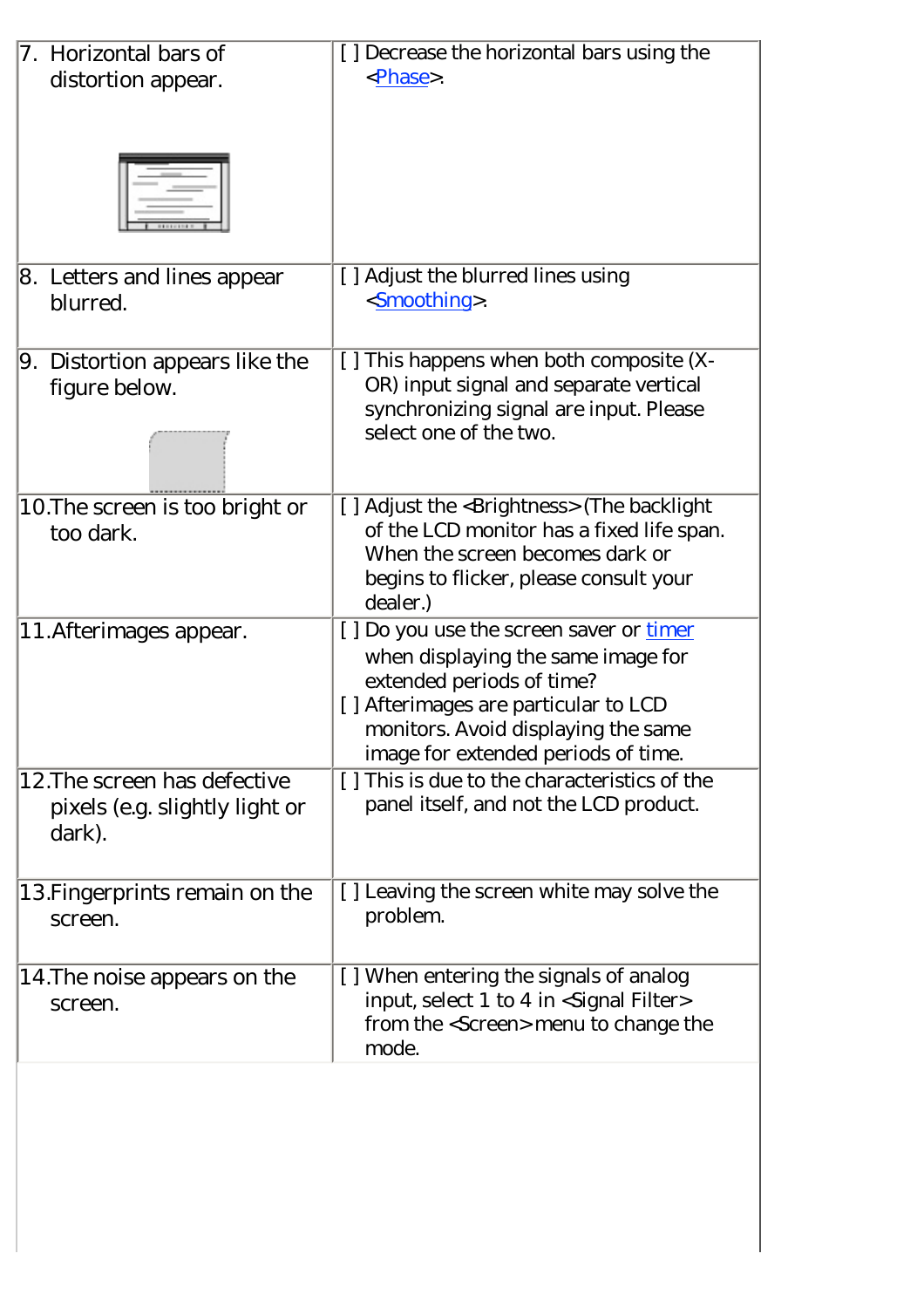| 15. The <smoothing> cannot be<br/>selected.</smoothing>                                                                                      | [] <smoothing> is disabled when the<br/>screen is displayed in the 1920 x 1200.<br/>[] <smoothing> is disabled when "Normal"<br/>is selected in the <screen size=""> menu.<br/>[] The image size is doubled both in<br/>horizontally and vertically to (i.e. 1600 x<br/>1200 enlarged from 800 x 600) provide<br/>clear focus which does not require this<br/>function.</screen></smoothing></smoothing>                                                                                                                                                                                                                                                                                                            |
|----------------------------------------------------------------------------------------------------------------------------------------------|---------------------------------------------------------------------------------------------------------------------------------------------------------------------------------------------------------------------------------------------------------------------------------------------------------------------------------------------------------------------------------------------------------------------------------------------------------------------------------------------------------------------------------------------------------------------------------------------------------------------------------------------------------------------------------------------------------------------|
| 16. The Main menu of<br>ScreenManager does not<br>operate.                                                                                   | [] Check that there is nothing left on the<br>face of Enter switch. Wipe the control<br>panel, and then touch the Enter switch<br>again with dry finger.<br>If the problem persists, the adjustment<br>lock is probably on. To unlock: switch<br>the LCD monitor off. Then, while<br>touching the Auto Adjustment switch,<br>the power on.                                                                                                                                                                                                                                                                                                                                                                          |
| 17. The Auto adjustment switch<br>does not operate.                                                                                          | [] Check that there is nothing left on the<br>face of Auto Adjustment switch. Wipe<br>the control panel, and then touch the<br>Auto Adjustment switch again with dry<br>finger.<br>If the problem persists, the adjustment<br>lock is probably on. To unlock: switch<br>the LCD monitor off. Then, while<br>touching the Auto adjustment switch,<br>switch the power on.<br>[] The Auto sizing function is intended for<br>use on the Macintosh and on AT-<br>compatible PC running Windows.<br>It may not work properly in either of the<br>following cases.<br>When running an AT-compatible PC on<br>MS-DOS (Not windows). The background<br>color for the "wall paper" or "desktop"<br>pattern is set to black. |
| 18. Frequency does not change<br>after installing "Monitor<br>information file" in the<br>attached utility disk on<br>Windows 98/Me/2000/XP. | [] Use the graphics board's utility software<br>to change the input signal frequency.                                                                                                                                                                                                                                                                                                                                                                                                                                                                                                                                                                                                                               |
|                                                                                                                                              |                                                                                                                                                                                                                                                                                                                                                                                                                                                                                                                                                                                                                                                                                                                     |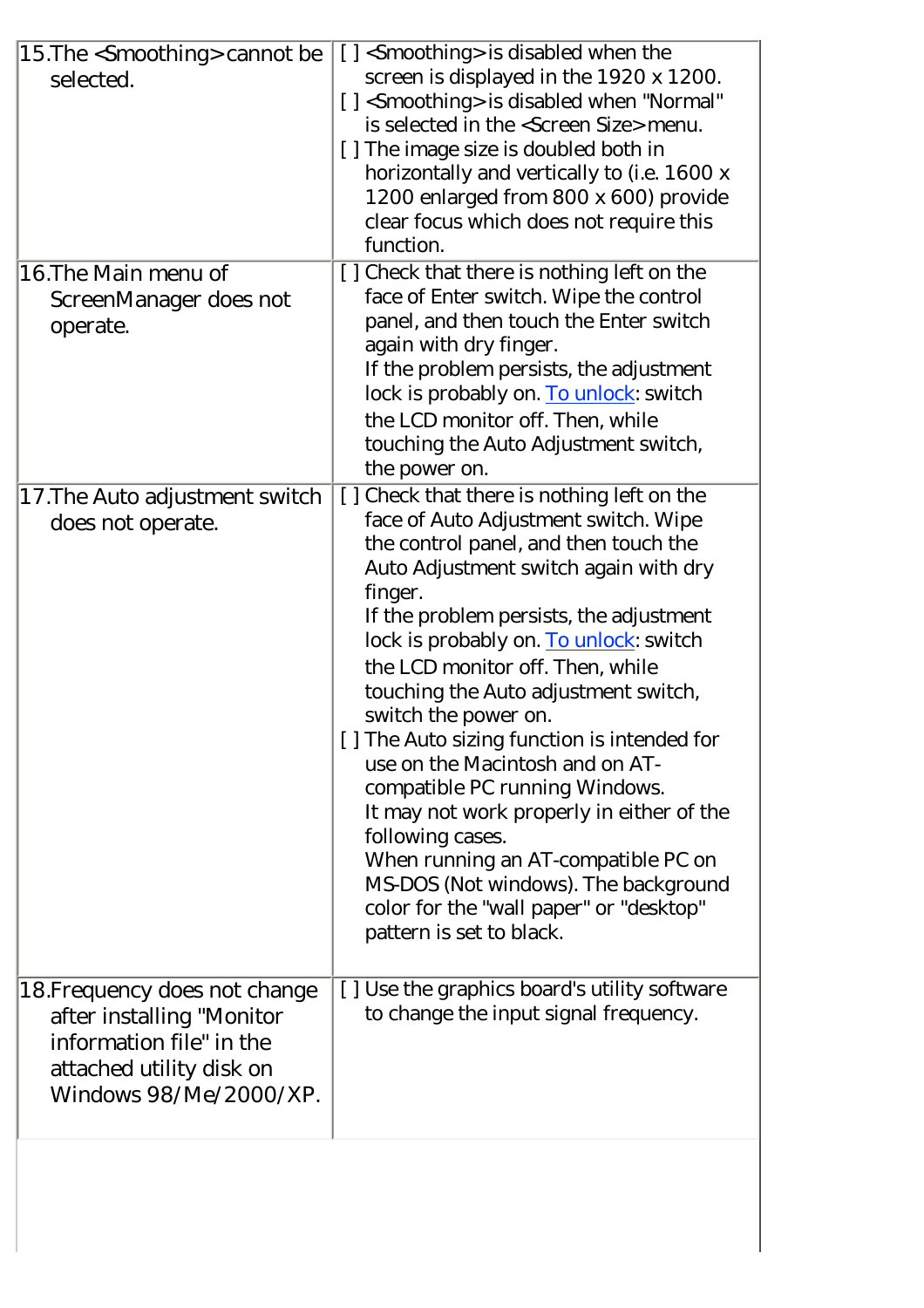| 19. USB function cannot be<br>setup.                                                                         | [] Check that the USB cable is correctly<br>connected.<br>[] Check that the PC and OS are USB<br>compliant. (For verification of USB<br>support, consult the manufacturer of<br>each system.)<br>[] Check the PC's BIOS setting for USB.<br>(For details, refer to the manual of the<br>PC.                                                                                                                                                                                                       |
|--------------------------------------------------------------------------------------------------------------|---------------------------------------------------------------------------------------------------------------------------------------------------------------------------------------------------------------------------------------------------------------------------------------------------------------------------------------------------------------------------------------------------------------------------------------------------------------------------------------------------|
| 20.PC is hung up. $\sqrt{\text{The}}$<br>peripherals connected to<br>the downstream ports do<br>not operate. | [] Check that the USB cable is correctly<br>connected.<br>[] Check the downstream ports by<br>connecting the peripherals to other<br>downstream ports. If the problem is<br>solved by doing this, contact an EIZO<br>dealer. (For details, refer to the manual<br>of the PC.)<br>[] Try executing the following method.<br>Restarting the PC - Restarting the<br><b>PC</b><br>Connecting the PC and<br>peripherals directly<br>If the problem is solved by doing this,<br>contact an EIZO dealer. |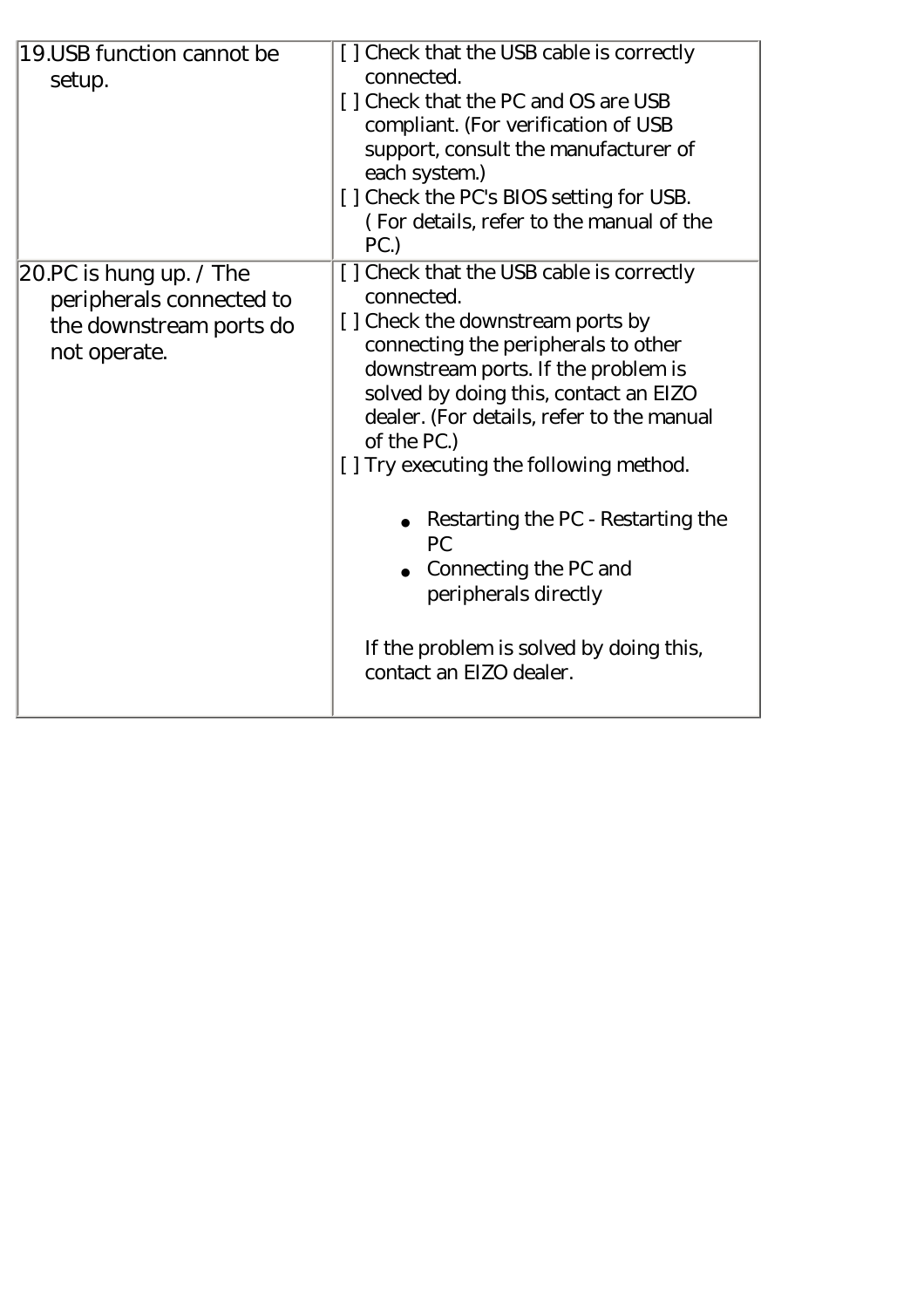# <span id="page-53-0"></span>7. CLEANING

Periodic cleaning is recommended to keep the monitor looking new and to prolong its operation lifetime.

#### **NOTE**

\* Never use thinner, benzene, alcohol (ethanol, methanol, or isopropyl alcohol), abrasive cleaners, or other strong solvents, as these may cause damage to the cabinet or LCD panel.

#### Cabinet

To remove stains, wipe the cabinet with a soft, lightly moistened cloth using a mild detergent. Do not spray wax or cleaner directly into the cabinet. (For details, refer to the manual of the PC.)

#### LCD Panel

The LCD surface can be cleaned with a soft cloth, such as cotton or lens paper.

If necessary, stubborn stains can be removed by using the provided ScreenCleaner, or moistening part of a cloth with water to enhance its cleaning power.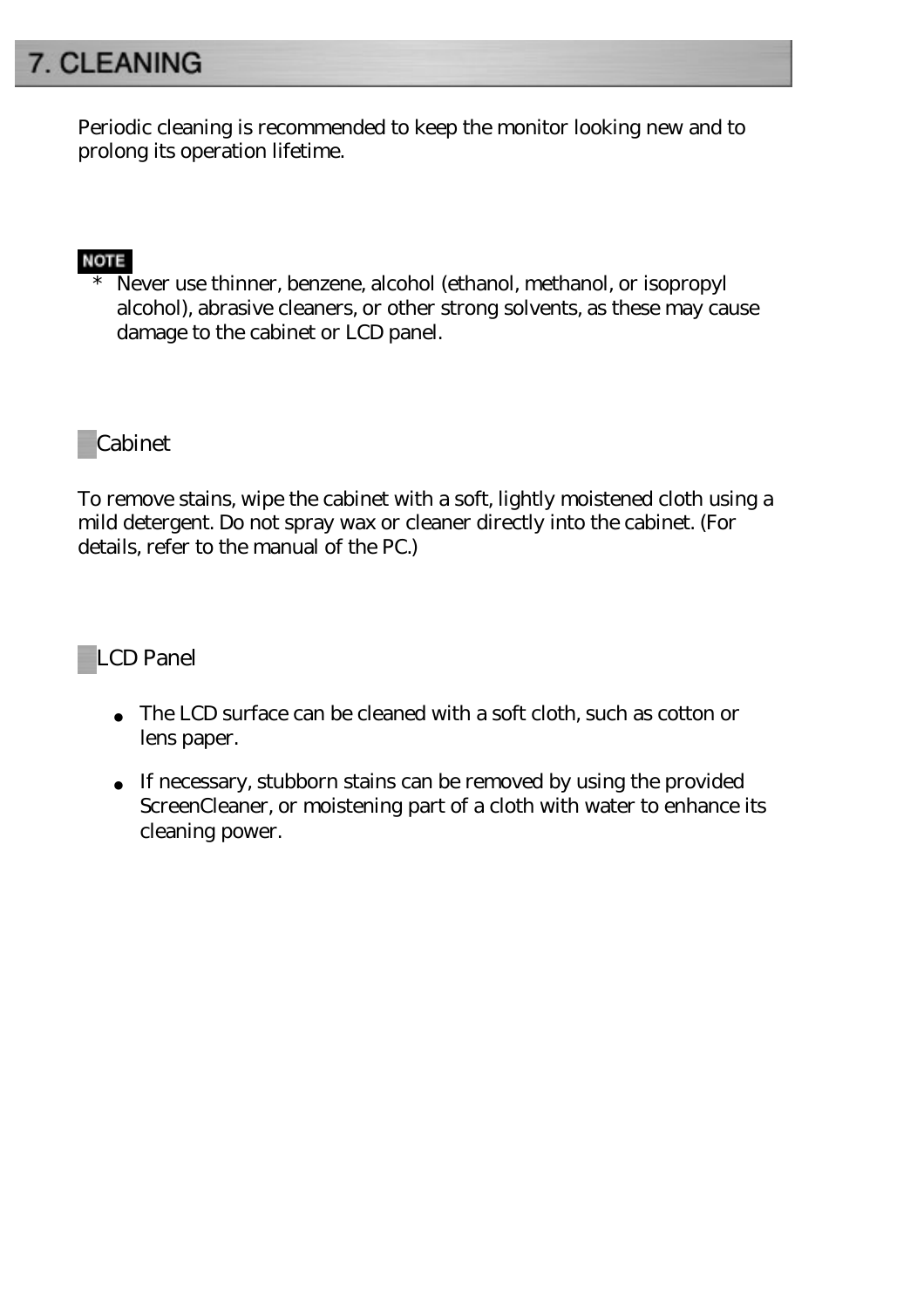# <span id="page-54-0"></span>8. SPECIFICATION

|                                | 56.4 cm (22.2 inch), TFT color LCD panel with Anti-                                                          |  |  |  |  |
|--------------------------------|--------------------------------------------------------------------------------------------------------------|--|--|--|--|
| <b>LCD</b> Panel               | Glare Hard Coating                                                                                           |  |  |  |  |
|                                | Viewing Angle: H: 170°, V: 170°<br>(at contrast ratio 1:5)                                                   |  |  |  |  |
| Dot Pitch                      | $0.249$ mm                                                                                                   |  |  |  |  |
| Horizontal Scan                |                                                                                                              |  |  |  |  |
| Frequency                      | Analog: 31 - 94 kHz (Automatic)                                                                              |  |  |  |  |
|                                | Digital: 31 - 76 kHz                                                                                         |  |  |  |  |
|                                | Analog: 49 - 86 Hz (Automatic)<br>Vertical Scan Frequency (1600 x 1200: 49 - 76 Hz, 1920 x 1200: 49 - 61 Hz) |  |  |  |  |
|                                | Digital: 59 Hz - 61 Hz, (VGA Text : 69 - 71 Hz)                                                              |  |  |  |  |
| Resolution                     | 1920 dots x 1200 lines                                                                                       |  |  |  |  |
| Dot Clock (Max.)               | Analog: 202.5 MHz, Digital: 162 MHz                                                                          |  |  |  |  |
| <b>Display Colors</b>          | 16 million colors (max.)                                                                                     |  |  |  |  |
|                                | 478 mm (H) x 299 mm (V) (18.8" (H) x 11.8" (V))                                                              |  |  |  |  |
| Display Area                   | (Viewable image size: 564 mm (22.2"))                                                                        |  |  |  |  |
| Power Supply                   | 100-120V/200-240V, 50/60 Hz, 1.0A/0.5A                                                                       |  |  |  |  |
|                                | Min.: 90 W                                                                                                   |  |  |  |  |
|                                | Max: 100 W (with USB)                                                                                        |  |  |  |  |
| Power Consumption              | Power Saving Mode: Less than 2 W (for single signal                                                          |  |  |  |  |
|                                | input without USB)                                                                                           |  |  |  |  |
|                                | Power off: Less than 1 W                                                                                     |  |  |  |  |
| Recommended                    | $100cd/m^2$ or less                                                                                          |  |  |  |  |
| Brightness                     | with color temperature of between 5000K to 6500K)                                                            |  |  |  |  |
| Input Connector                | $DVI-I x 2$                                                                                                  |  |  |  |  |
| Analog Input Signal            | a) Separate, TTL, Positive/Negative                                                                          |  |  |  |  |
| (Sync)                         | b) Composite, TTL, Positive/Negative                                                                         |  |  |  |  |
| Analog Input Signal<br>(Video) | 0.7Vp-p/75 ohms, Positive                                                                                    |  |  |  |  |
| Input Signal (Digital)         | <b>TMDS (Single Link)</b>                                                                                    |  |  |  |  |
|                                | Analog: 45 (Preset: 29)                                                                                      |  |  |  |  |
| Signal registration            | Digital: 10                                                                                                  |  |  |  |  |
| Plug & Play                    | VESA DDC 2B / EDID structure 1.3                                                                             |  |  |  |  |
|                                | 565 mm (W) x 452.5 - 552.5 mm (H) x 272 mm (D)                                                               |  |  |  |  |
| Dimensions                     | $(22.2^{\circ}$ (W) x 17.8"- 21.8"(H) x 10.7"(D))                                                            |  |  |  |  |
| Dimensions                     | 574.6mm (W) x 460.6 - 560.6mm (H) x 353.9 mm (D)                                                             |  |  |  |  |
| (with hood)                    | $(22.6''(W) \times 18.1'' - 21.1''(H) \times 13.9''(D))$                                                     |  |  |  |  |
| Dimensions (without            | 565 mm (W) x 394.5 mm (H) x 101 mm (D)                                                                       |  |  |  |  |
| stand)                         | $(22.2^{\circ}$ (W) x 15.5 $^{\circ}$ (H) x 4 $^{\circ}$ (D))                                                |  |  |  |  |
| Weight                         | 14.5 kg (32 lbs.)                                                                                            |  |  |  |  |
| Weight                         |                                                                                                              |  |  |  |  |
| (with hood)                    | 15.5 kg (34.2 lbs.)                                                                                          |  |  |  |  |
| Weight<br>(without stand)      | 10.4 kg (22.9 lbs.)                                                                                          |  |  |  |  |
|                                |                                                                                                              |  |  |  |  |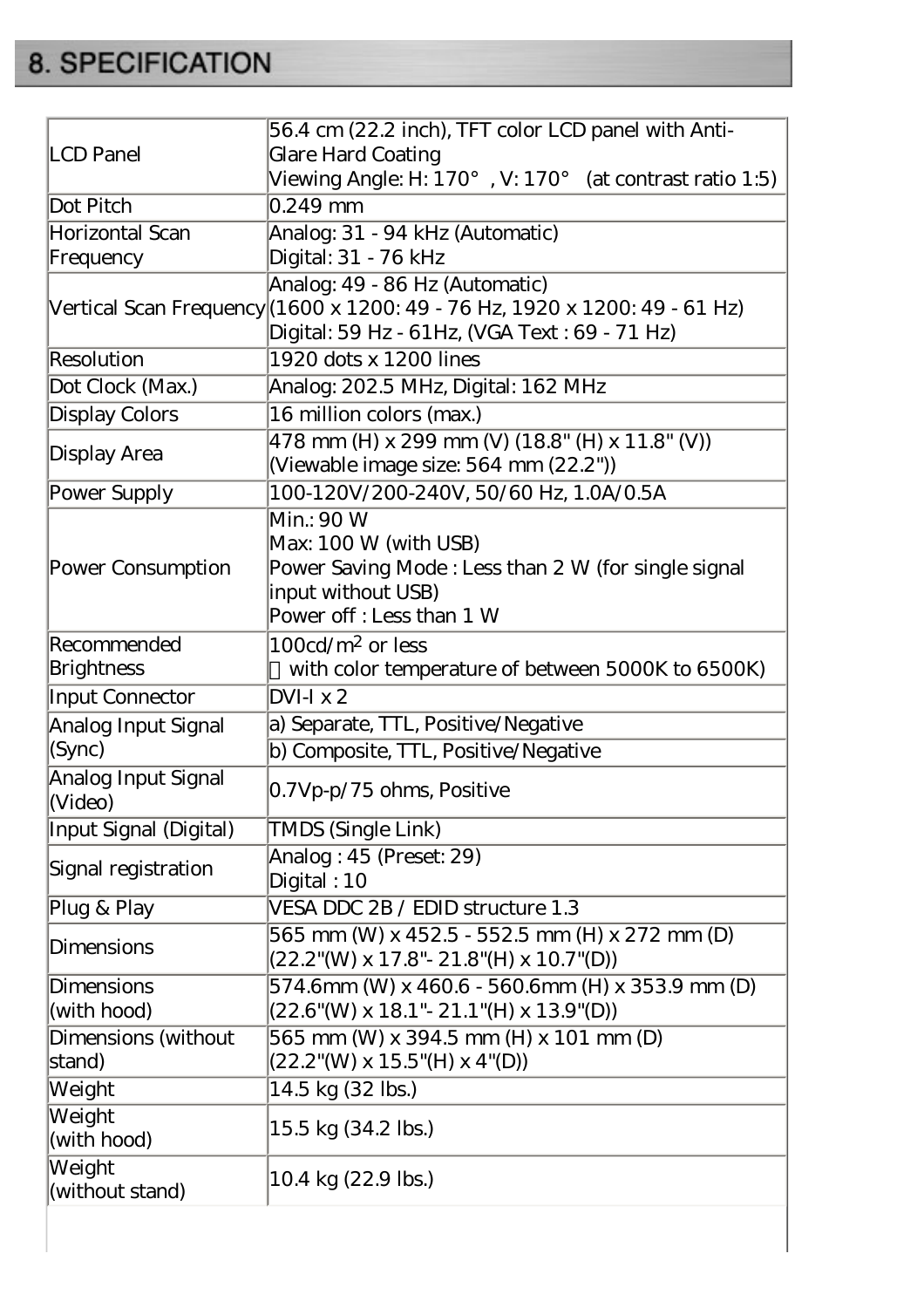|                     | Operating: 0° C - 35° C (32° F - 95° F)        |  |  |
|---------------------|------------------------------------------------|--|--|
| Temperature         | Storage: -20° C - 60° C (-4° F - 140° F)       |  |  |
|                     | Humidity 30% to 80% R.H. Non-condensing        |  |  |
| USB standard        | USB Specification Revision 2.0                 |  |  |
| Communication speed | $ 480Mbps(high), 12Mbps (full), 1.5Mbps (low)$ |  |  |
| USB ports           | Upstream port $x$ 1, Downstream port $x$ 2     |  |  |

# <span id="page-55-0"></span>Default settings

|                            |           | Analog input     | Digital input   |  |  |
|----------------------------|-----------|------------------|-----------------|--|--|
| <b>Brightness</b>          |           | 60%              | 60%             |  |  |
| Smoothing                  |           |                  | 3               |  |  |
| Temperature                |           |                  | 5000K           |  |  |
| <b>FineContrast Mode</b>   |           |                  | Custom          |  |  |
| PowerManager               |           | <b>VESA DPMS</b> | <b>DVI DMPM</b> |  |  |
| Screen Size                |           |                  | Full            |  |  |
| <b>Input Priority</b>      |           |                  | Signal 1        |  |  |
| <b>Off Timer</b>           |           |                  | <b>Disable</b>  |  |  |
| Indicator                  |           | Medium           |                 |  |  |
| Menu                       | Menu Size |                  | Normal          |  |  |
| Settings<br>Menu Off Timer |           |                  | 45 seconds      |  |  |
| Beep                       |           |                  | On              |  |  |
| Language                   |           |                  | English         |  |  |
| <b>Input Selection</b>     |           |                  | Standard        |  |  |

# Beeper settings

|                                                                          | ScreenManager item selected.                   |
|--------------------------------------------------------------------------|------------------------------------------------|
|                                                                          | ScreenManager parameter adjusted to minimum or |
| Short beep                                                               | maximum limit.                                 |
|                                                                          | Input Signal Selection switch touched.         |
|                                                                          | Auto Adjustment switch touched.                |
| Long beep                                                                | ScreenManager data-save executed.              |
|                                                                          | Monitor not connected correctly.               |
| 4 short beeps                                                            | PC turned off.                                 |
|                                                                          | Monitor received unsupported signal frequency. |
| Monitor is in the advance notice mode of the Off Timer.<br>2 short beeps |                                                |
| every $15$ sec.<br>The power will be off within fifteen minutes.         |                                                |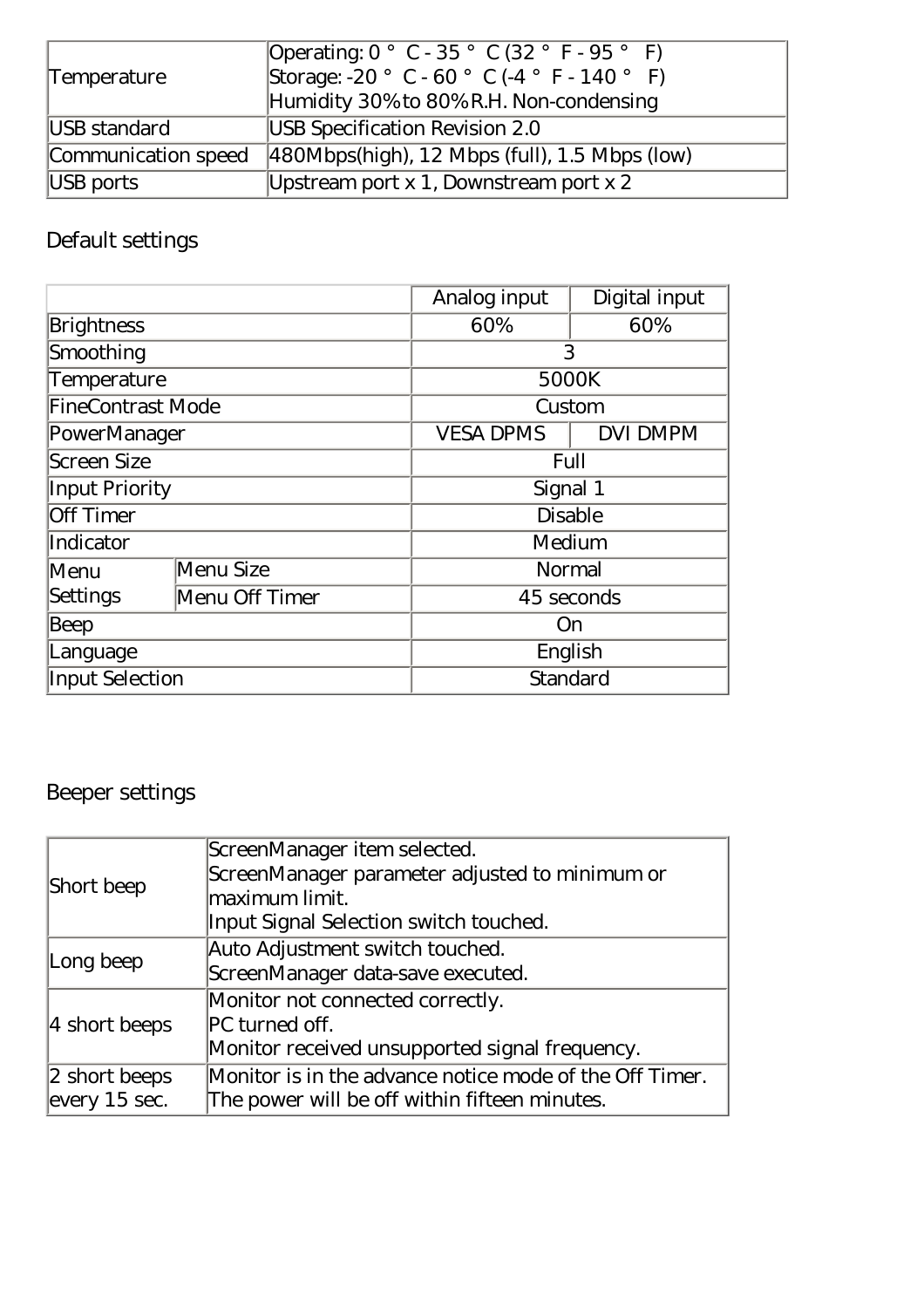

#### Pin Assignment

#### DVI-I Connector

| <b>FRB88667</b><br>Ö<br>Ō | Pin<br>No.     | Signal                         | Pin<br>No. | Signal                                               | Pin<br>No.     | Signal                      |
|---------------------------|----------------|--------------------------------|------------|------------------------------------------------------|----------------|-----------------------------|
|                           | 1              | <b>TMDS Data</b><br>$2 -$      | 11         | <b>TMDS Data</b><br>1/3 Shield                       | 21             | $NC^*$                      |
|                           | $\overline{2}$ | <b>TMDS Data</b><br>$2^{+}$    | 12         | $NC^*$                                               | 22             | <b>TMDS Clock</b><br>Shield |
|                           | 3              | <b>TMDS Data</b><br>2/4 Shield | 13         | $NC^*$                                               | 23             | TMDS Clock+                 |
|                           | $\overline{4}$ | $NC^*$                         | 14         | +5V Power                                            | 24             | <b>TMDS Clock-</b>          |
|                           | 5              | $NC^*$                         | 15         | Ground<br>(return for<br>$+5V$ , Hsync<br>and Vsync) | C <sub>1</sub> | Analog Red                  |
|                           | 6              | <b>DDC</b> Clock               | 16         | Hot Plug<br>Detect                                   | C2             | Analog Green                |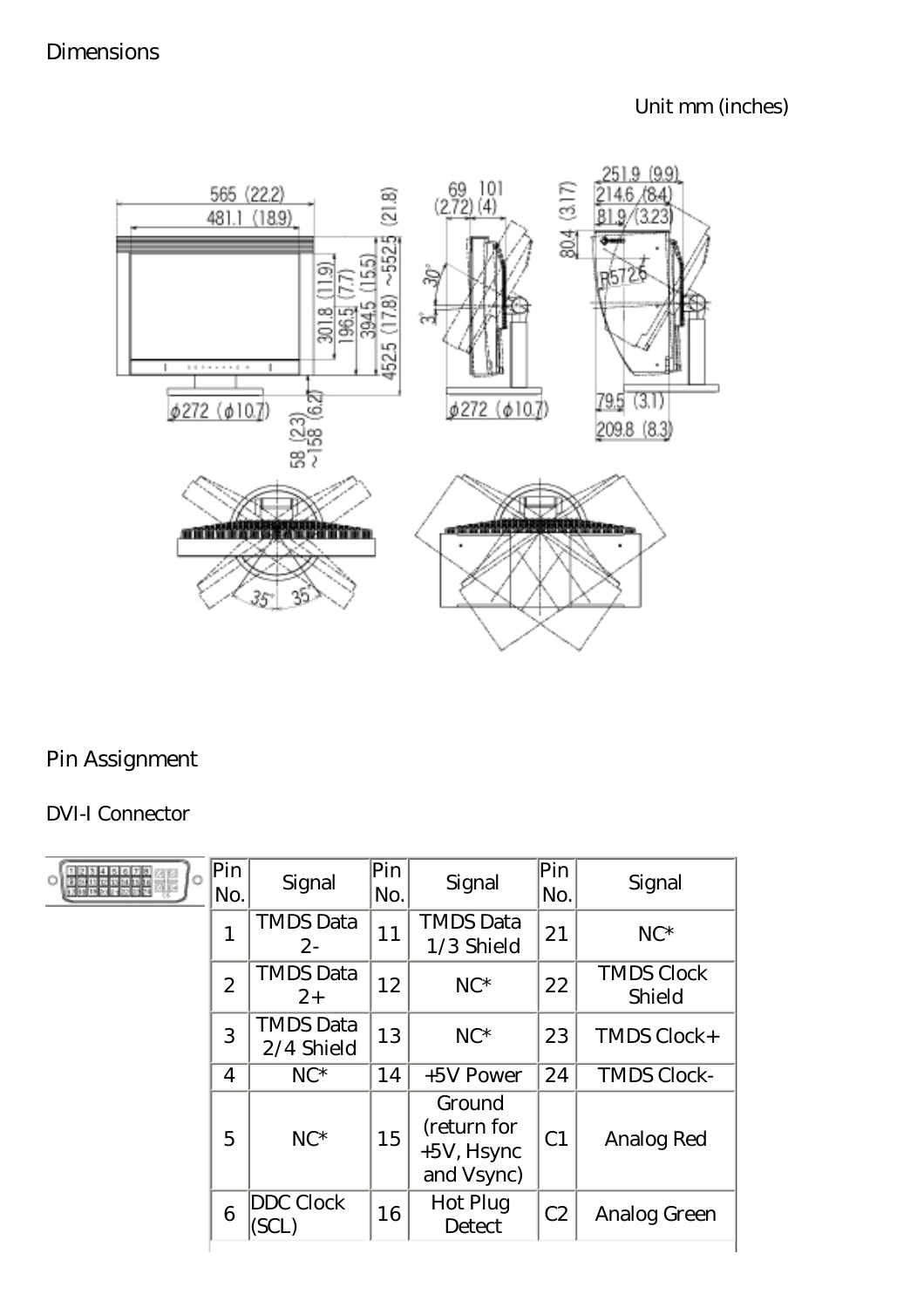|    | DDC Data<br>SDA)        |    | 17   TMDS DataO-   C3            | <b>Analog Blue</b>                                 |
|----|-------------------------|----|----------------------------------|----------------------------------------------------|
| 8  | Analog<br>Vertical Sync |    | 18 TMDS DataO+ C4                | Analog<br>Horizontal Sync                          |
| 9  | TMDS<br>$Data1-$        | 19 | <b>TMDS</b><br>Data0/5<br>Shield | Analog Ground<br>$C5$ (analog R, G, & B<br>return) |
| 10 | <b>TMDS Data1</b>       | 20 | $NC^*$                           |                                                    |

USB Ports (USB Specification Revision 2.0)

(NC\*: No Connection)

| Jostream<br>Downstream            |   | Signal   | Remarks      |
|-----------------------------------|---|----------|--------------|
| ਧਾਰ                               |   | VCC      | Cable power  |
|                                   | ↷ | -Data    | Serial data  |
| Series A<br>Series B<br>Connector | 3 | $+$ Data | Serial data  |
|                                   |   | Ground   | Cable Ground |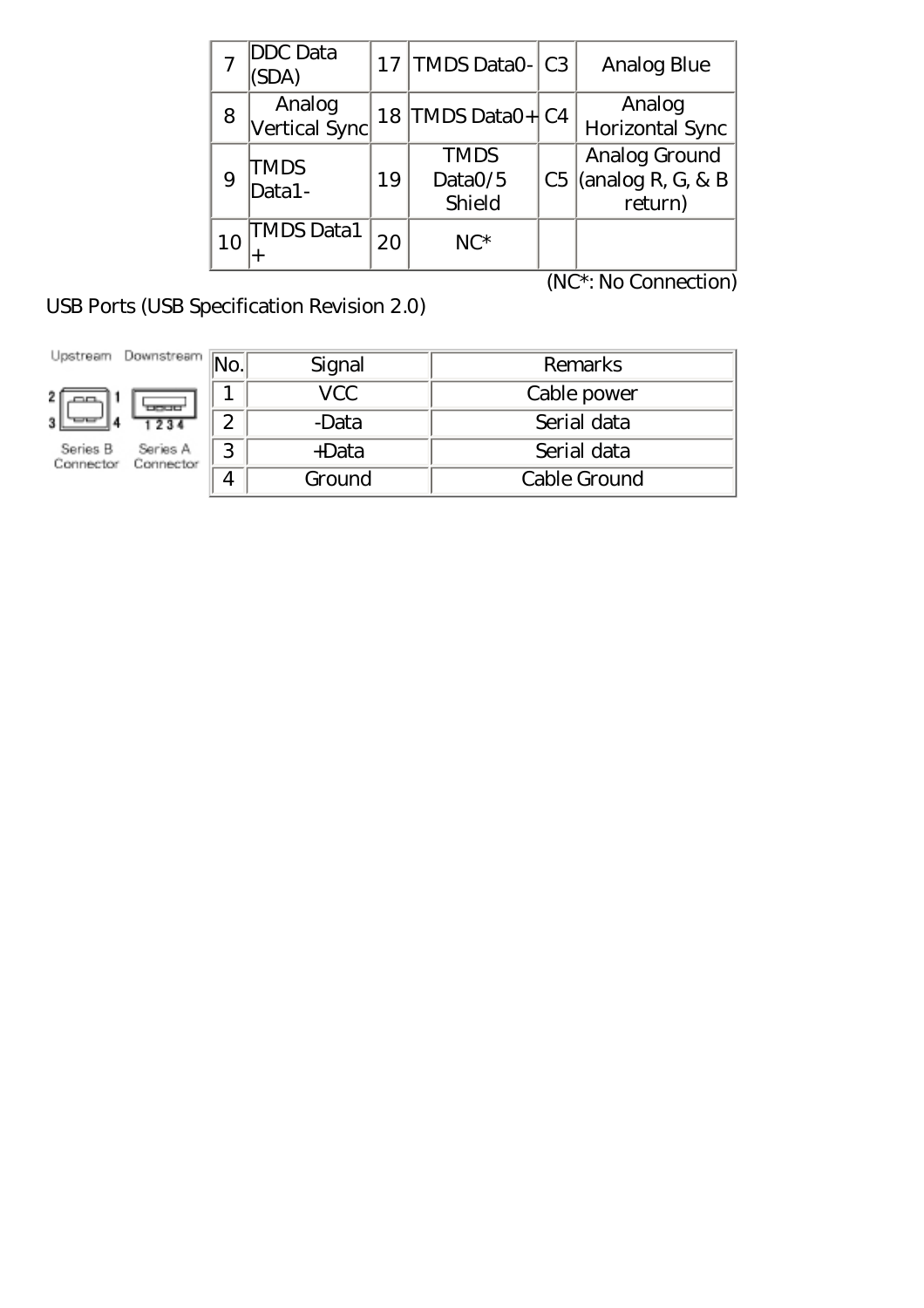# <span id="page-58-0"></span>9. GLOSSARY

#### Clock

With the analog input signal display, the analog signal is converted to a digital signal by the LCD circuitry. To convert the signal correctly, the LCD monitor needs to produce the same number clock pulse as the dot clock of the graphics system. When the clock pulse is not correctly set, some vertical bars of distortion are displayed on the screen.

<span id="page-58-2"></span>Color Temperature (Temperature)

Color Temperature is a method to measure the white color tone, generally indicated in degrees Kelvin. At high temperatures the white tone appears somewhat blue, while at lower temperatures it appears somewhat red. Computer monitors generally give best performance at high temperature settings.

5000 K: Slightly reddish white. 6500 K: Warm-white tone, similar to white paper or daylight. 9300 K: Slightly bluish white.

<span id="page-58-1"></span>DVI (Digital Visual Interface)

A digital flat panel interface. DVI can transmit digital data from the PC directly without loss with the signal transition method "TMDS".

There are two kinds of DVI connectors. One is DVI-D connector for digital signal input only. The other is DVI-I connector for both digital and analog signal inputs.

#### <span id="page-58-3"></span>DVI DMPM (DVI Digital Monitor Power Management)

The Power management system for the digital interface. The "Monitor ON" status (operation mode) and the "Active Off" status (power-saving mode) are indispensable for the DVI-DMPM as the monitor's power mode.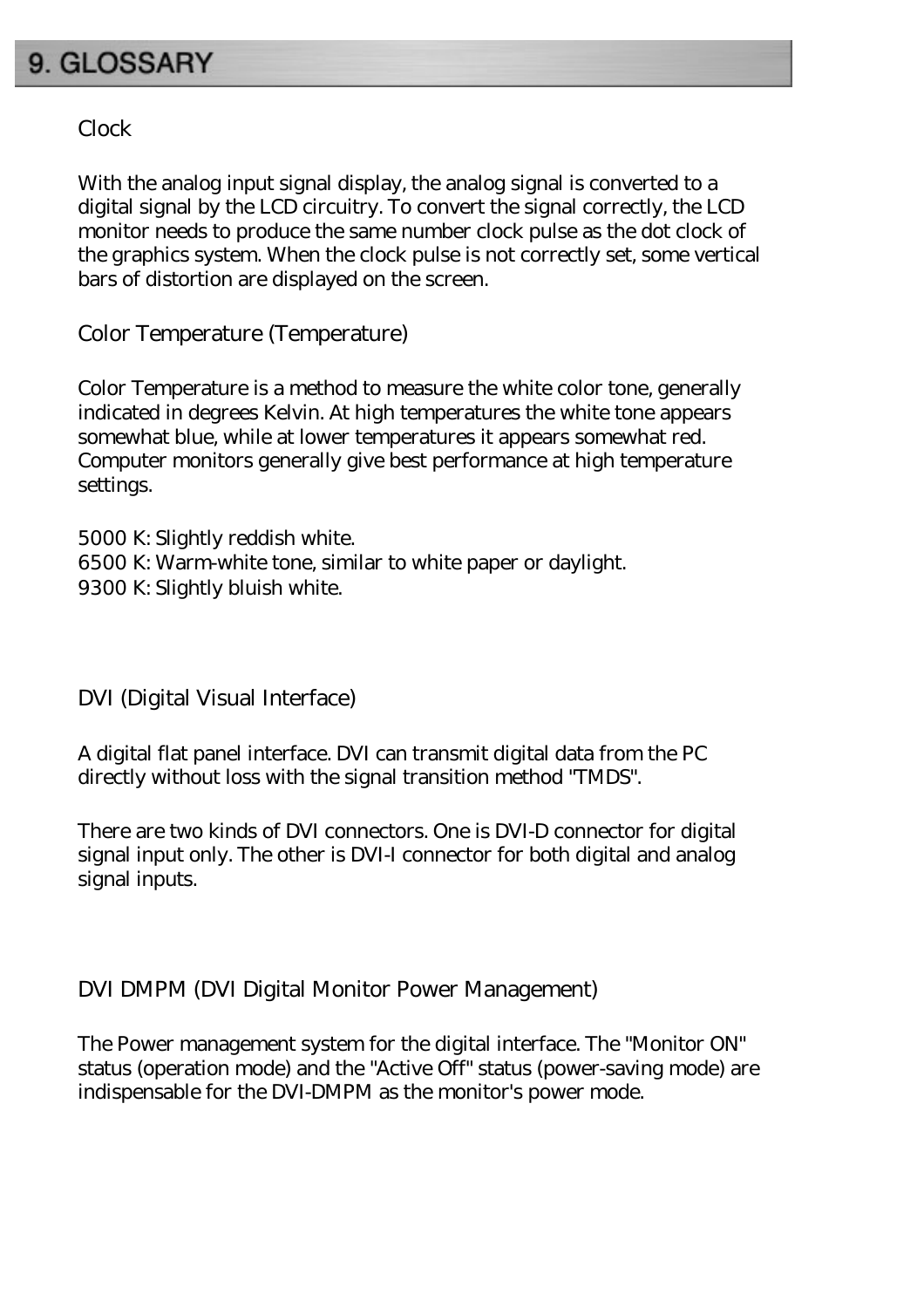#### Gain Adjustment

Adjusts each color parameter for red, green and blue. The color of the LCD monitor is displayed through the color filter of the LCD panel. Red, green and blue are the three primary colors. The colors on the monitor are displayed by combining these three colors. The color tone can change by adjusting the illumination amount passed through each color's filter.

<span id="page-59-3"></span>Gamma

Generally, the relationship that the light intensity values of a monitor change nonlinearly to the input signal level is called "Gamma Characteristic". On the monitor, low gamma values display the whitish images and high gamma values display the high contrast images.

<span id="page-59-1"></span>Phase

The phase adjustment decides the sampling timing point for converting the analog input signal to a digital signal. Adjusting the phase after the clock adjustment will produce a clear screen.

<span id="page-59-2"></span>Range Adjustment

The Range Adjustment controls the level of output signal range to display the whole color gradation.

<span id="page-59-0"></span>Resolution

The LCD panel consists of a fixed number of pixel elements which are illuminated to form the screen image. The EIZO CG221 display panel consists of 1920 horizontal pixels and 1200 vertical pixels. At a resolution of 1920 x 1200, all pixels are displayed as a full screen.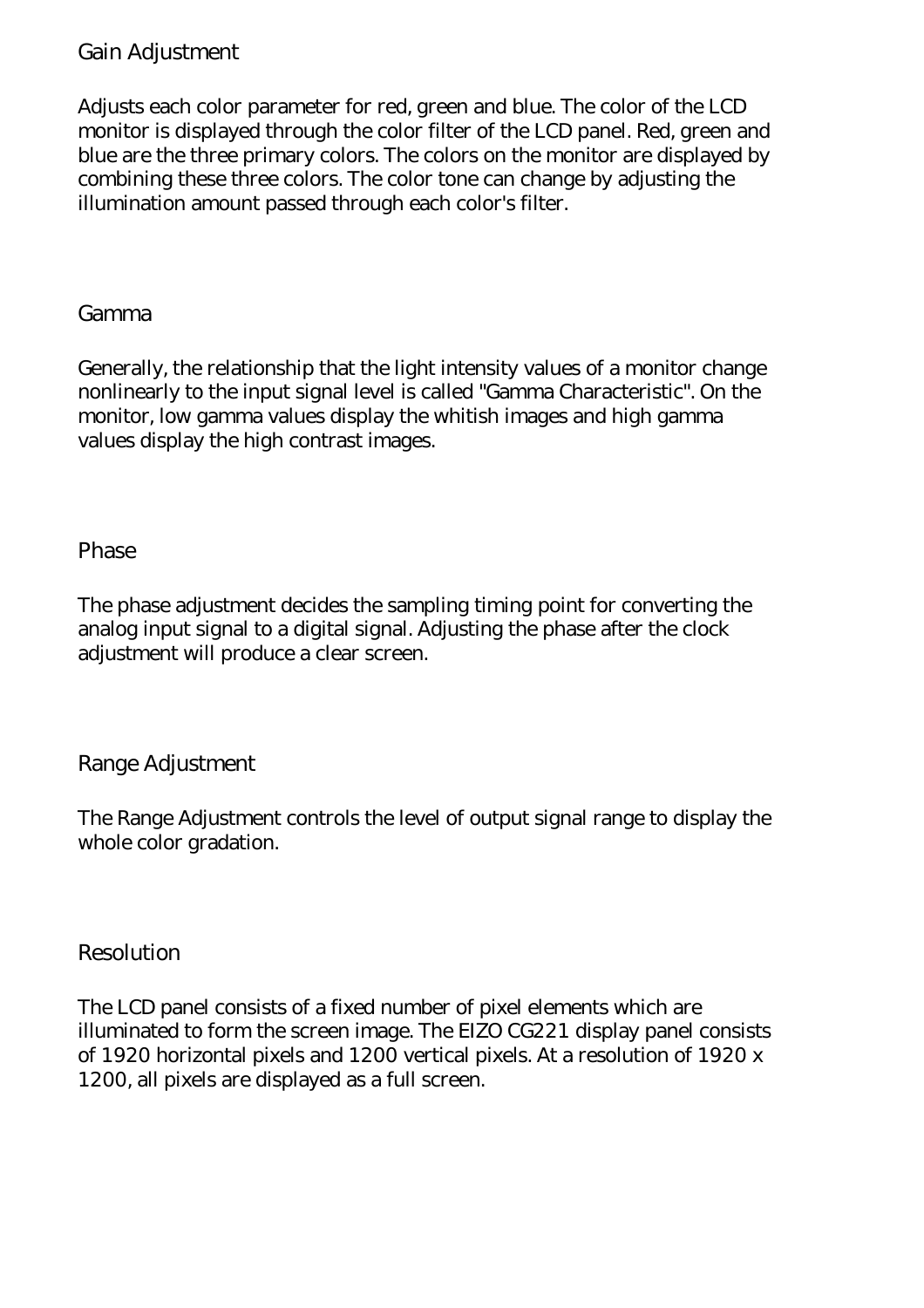#### <span id="page-60-1"></span>sRGB (Standard RGB)

"International Standard for Red, Green, and Blue color space" A color space was defined with the aim of the color matching between applications and hardware devices, such as monitors, scanners, printers and digital cameras. As a standard default space, sRGB allows Internet users to closely match colors.

#### <span id="page-60-0"></span>TMDS (Transition Minimized Differential Signaling)

A signal transition method for the digital interface.

<span id="page-60-2"></span>VESA DPMS (Video Electronics Standards Association - Display Power Management Signaling)

The acronym VESA stands for "Video Electronics Standards Association", and DPMS stands for "Display Power Management Signaling". DPMS is a communication standard that PCs and graphics boards use to implement power savings on the monitor side.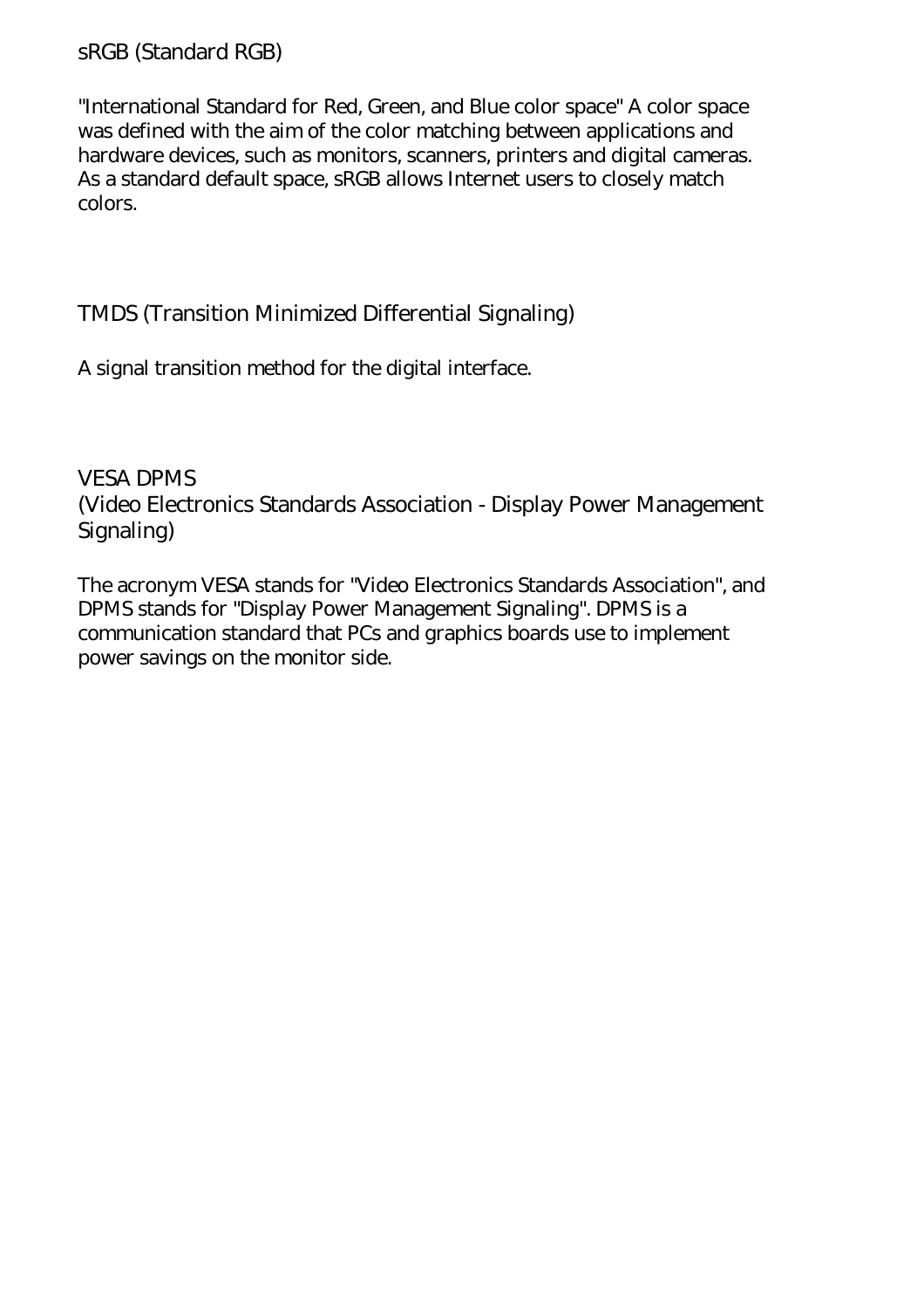# <span id="page-61-0"></span>APPENDIX/ANHANG/ANNEXE

Preset Timing Chart for Analog input Timing-Übersichten für Analog Eingang Synchronisation des Signaux pour Analog numerique

> Based on the signal diagram shown below factory presets have been registered in the monitor's microprocessor.

Der integrierte Mikroprozessor des Monitors unterstützt 30 werkseitige Standardeinstellungen (siehe hierzu die nachfolgenden Diagramme).

30 signaux ont été enregistrés en usine dans le microprocesseur du moniteur, conformément au diagramme de synchronisation ci-dessous.

| Mode                       | Dot Clock  | <b>Sync Polarity</b> |         | Frequencies |        |
|----------------------------|------------|----------------------|---------|-------------|--------|
|                            | <b>MHz</b> | H                    | $\rm V$ | fH: kHz     | fV: Hz |
| <b>VGA</b><br>640×480      | 25.2 MHz   | Nega                 | Nega    | 31.5        | 60.0   |
| <b>VGA Text</b><br>720×400 | 28.3 MHz   | Nega                 | Posi    | 31.5        | 70.1   |
| Macintosh<br>640×480       | 30.2 MHz   | Nega                 | Nega    | 35.0        | 66.7   |
| Macintosh<br>832× 624      | 57.3 MHz   | Nega                 | Nega    | 49.7        | 74.6   |
| Macintosh<br>1152×870      | 100.0 MHz  | Nega                 | Nega    | 68.7        | 75.1   |
| Macintosh<br>1280× 960     | 126.2 MHz  | Posi                 | Posi    | 74.8        | 74.8   |
| <b>VESA</b><br>640×480     | 31.5 MHz   | Nega                 | Nega    | 37.9        | 72.8   |
| <b>VESA</b><br>640×480     | 31.5 MHz   | Nega                 | Nega    | 37.5        | 75.0   |
| <b>VESA</b><br>640×480     | 36.0 MHz   | Nega                 | Nega    | 43.3        | 85.0   |
| <b>VESA</b><br>800× 600    | 36.0 MHz   | Posi                 | Posi    | 35.2        | 56.3   |
| <b>VESA</b><br>800×600     | 40.0 MHz   | Posi                 | Posi    | 37.9        | 60.3   |
| VESA<br>800×600            | 50.0 MHz   | Posi                 | Posi    | 48.1        | 72.2   |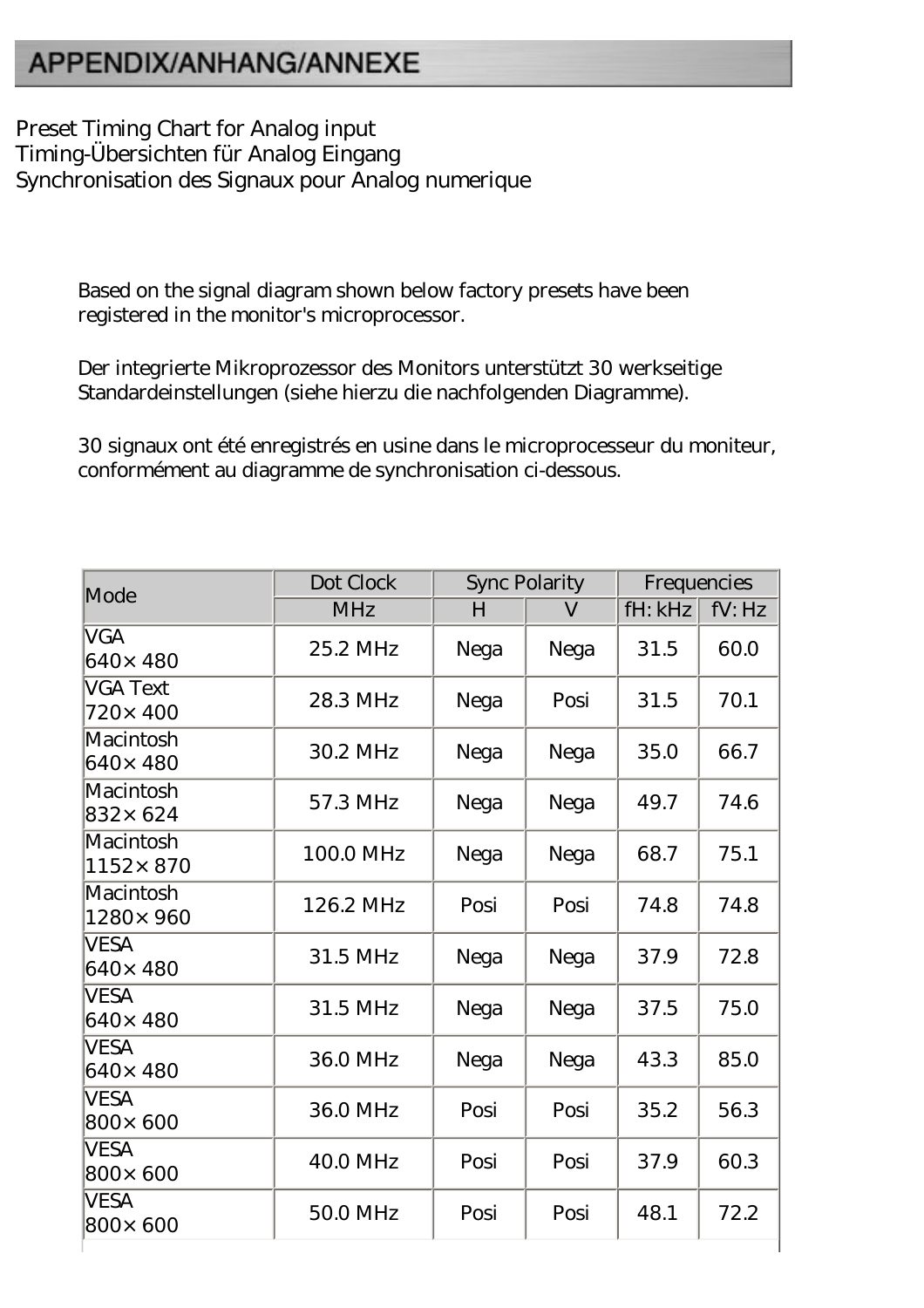| <b>VESA</b><br>800×600       | 49.5 MHz  | Posi | Posi | 46.9 | 75.0 |
|------------------------------|-----------|------|------|------|------|
| <b>VESA</b><br>800×600       | 56.3 MHz  | Posi | Posi | 53.7 | 85.1 |
| <b>VESA</b><br>1024×768      | 65.0 MHz  | Nega | Nega | 48.4 | 60.0 |
| <b>VESA</b><br>1024×768      | 75.0 MHz  | Nega | Nega | 56.5 | 70.1 |
| <b>VESA</b><br>1024×768      | 78.8 MHz  | Posi | Posi | 60.0 | 75.0 |
| <b>VESA</b><br>1024×768      | 94.5 MHz  | Posi | Posi | 68.7 | 85.0 |
| <b>VESA</b><br>1152×864      | 108.0 MHz | Posi | Posi | 67.5 | 75.0 |
| <b>VESA</b><br>1280× 960     | 108.0 MHz | Posi | Posi | 60.0 | 60.0 |
| <b>VESA</b><br>1280×1024     | 108.0 MHz | Posi | Posi | 64.0 | 60.0 |
| <b>VESA</b><br>1280×1024     | 135.0 MHz | Posi | Posi | 80.0 | 75.0 |
| <b>VESA</b><br>1280×1024     | 157.5 MHz | Posi | Posi | 91.2 | 85.0 |
| <b>VESA</b><br>1600×1200     | 162.0 MHz | Posi | Posi | 75.0 | 60.0 |
| <b>VESA</b><br>1600×1200     | 175.0 MHz | Posi | Posi | 81.3 | 65.0 |
| VESA<br>1600×1200            | 189.0 MHz | Posi | Posi | 87.5 | 70.0 |
| <b>VESA</b><br>1600×1200     | 202.5 MHz | Posi | Posi | 93.8 | 75.0 |
| <b>VESA CVT</b><br>1680×1050 | 146.3 MHz | Nega | Posi | 65.3 | 60.0 |
| <b>VESA CVT</b><br>1920×1200 | 193.3 MHz | Nega | Posi | 74.6 | 60.0 |
| VESA CVT RB<br>1920×1200     | 154.0 MHz | Posi | Nega | 74.0 | 60.0 |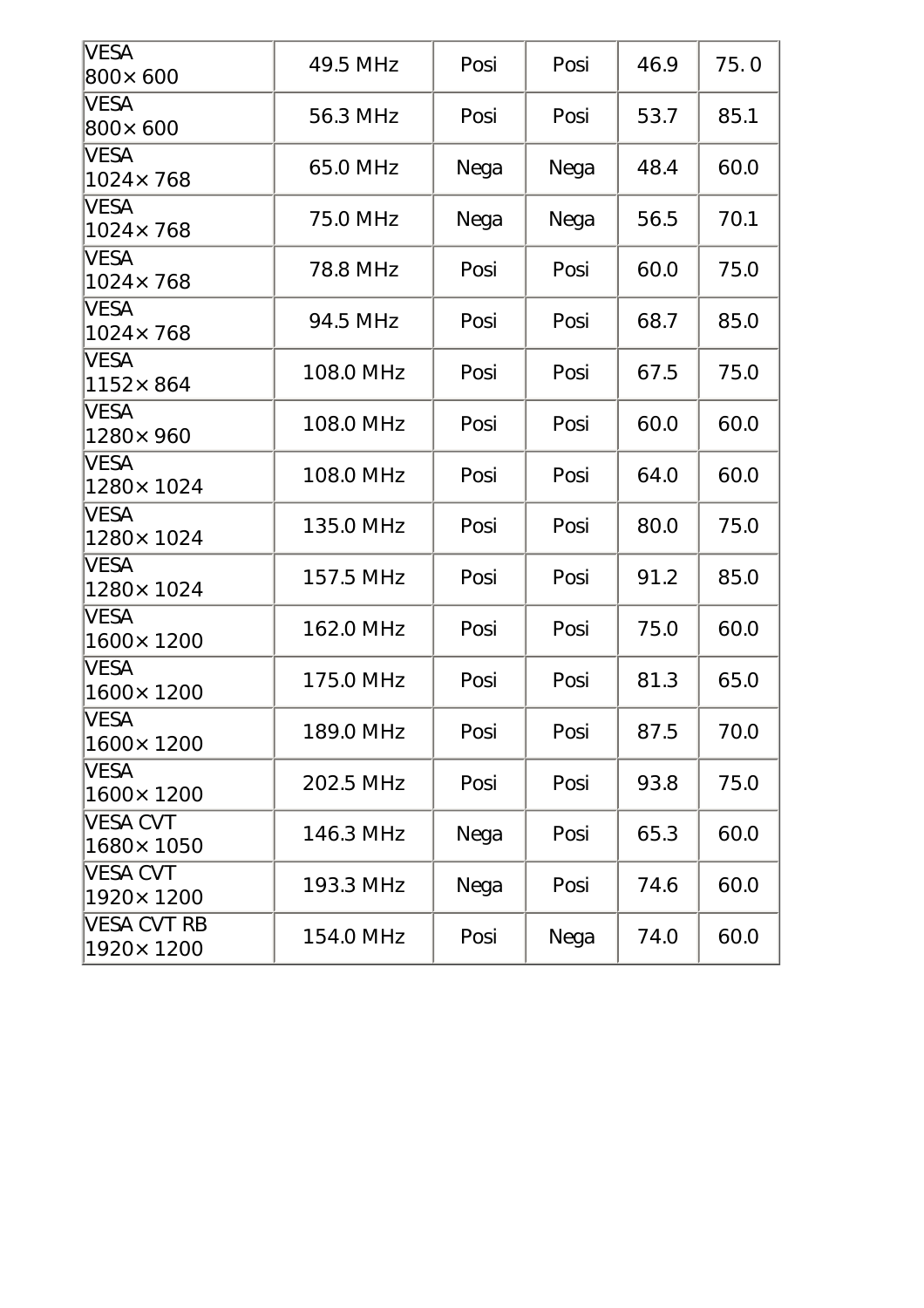#### For U.S.A, Canada, etc. (rated 100-120 Vac) Only

#### **FCC Declaration of Conformity**

We, the Responsible Party

EIZO NANAO TECHNOLOGIES INC. 5710 Warland Drive, Cypress, CA 90630 Phone: (562) 431-5011

declare that the product

Trade name: EIZO Model: ColorEdge CG221

is in conformity with Part 15 of the FCC Rules. Operation of this product is subject to the following two conditions: (1) this device may not cause harmful interference, and (2) this device must accept any interference received, including interference that may cause undesired operation.

This equipment has been tested and found to comply with the limits for a Class B digital device. pursuant to Part 15 of the FCC Rules. These limits are designed to provide reasonable protection against harmful interference in a residential installation. This equipment generates, uses, and can radiate radio frequency energy and, if not installed and used in accordance with the instructions, may cause harmful interference to radio communications. However, there is no guarantee that interference will not occur in a particular installation. If this equipment does cause harmful interference to radio or television reception, which can be determined by turning the equipment off and on, the user is encouraged to try to correct the interference by one or more of the following measures.

- \* Reorient or relocate the receiving antenna.
- \* Increase the separation between the equipment and receiver.
- \* Connect the equipment into an outlet on a circuit different from that to which the receiver is connected.
- \* Consult the dealer or an experienced radio/TV technician for help.

Changes or modifications not expressly approved by the party responsible for compliance could void the user's authority to operate the equipment.

#### **Note**

Use the attached specified cable below or EIZO signal cable with this monitor so as to keep interference within the limits of a Class B digital device.

- AC Cord
- Shielded Signal Cable (enclosed)

#### **Canadian Notice**

This Class B digital apparatus complies with Canadian ICES-003. Cet appareil numérique de le classe B est comforme à la norme NMB-003 du Canada.